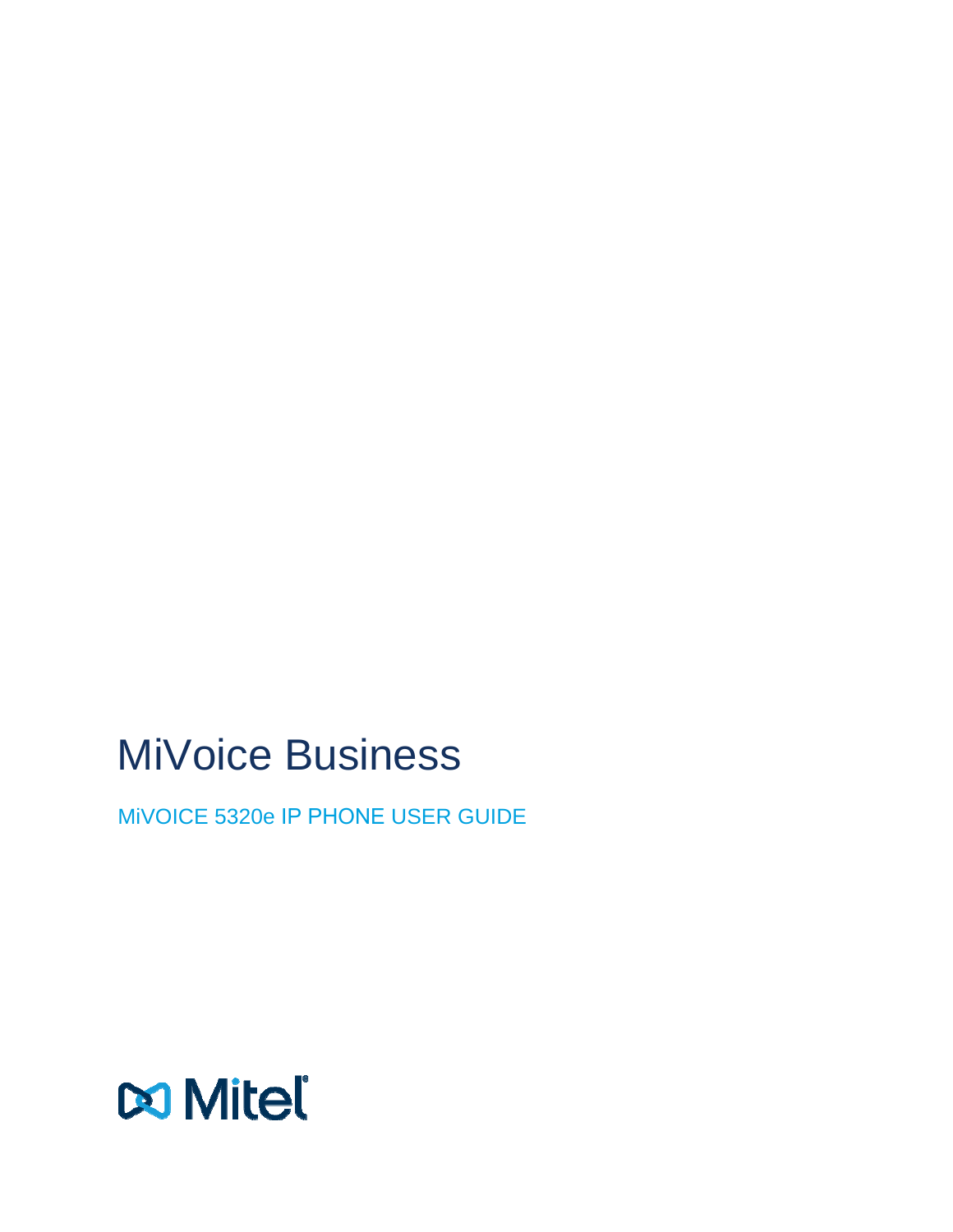#### **NOTICE**

The information contained in this document is believed to be accurate in all respects but is not warranted by Mitel Networks™ Corporation (MITEL®). Mitel makes no warranty of any kind with regards to this material, including, but not limited to, the implied warranties of merchantability and fitness for a particular purpose. The information is subject to change without notice and should not be construed in any way as a commitment by Mitel or any of its affiliates or subsidiaries. Mitel and its affiliates and subsidiaries assume no responsibility for any errors or omissions in this document. Revisions of this document or new editions of it may be issued to incorporate such changes.

No part of this document can be reproduced or transmitted in any form or by any means - electronic or mechanical - for any purpose without written permission from Mitel Networks Corporation.

#### **TRADEMARKS**

The trademarks, service marks, logos and graphics (collectively "Trademarks") appearing on Mitel's Internet sites or in its publications are registered and unregistered trademarks of Mitel Networks Corporation (MNC) or its subsidiaries (collectively "Mitel") or others. Use of the Trademarks is prohibited without the express consent from Mitel. Please contact our legal department at legal@mitel.com for additional information. For a list of the worldwide Mitel Networks Corporation registered trademarks, please refer to the website: [http://www.mitel.com/trademarks.](http://www.mitel.com/trademarks)

© Copyright 2016, Mitel Networks Corporation All rights reserved

> MiVoice 5320e IP Phone - User Guide April 2016

**IMPORTANT!** THIS TELEPHONE IS NOT SUITABLE FOR DIRECT CONNECTION TO THE PUBLIC-SWITCHED TELEPHONE NETWORK. CONNECT THE TELEPHONE TO A MITEL NETWORKS SYSTEM ONLY.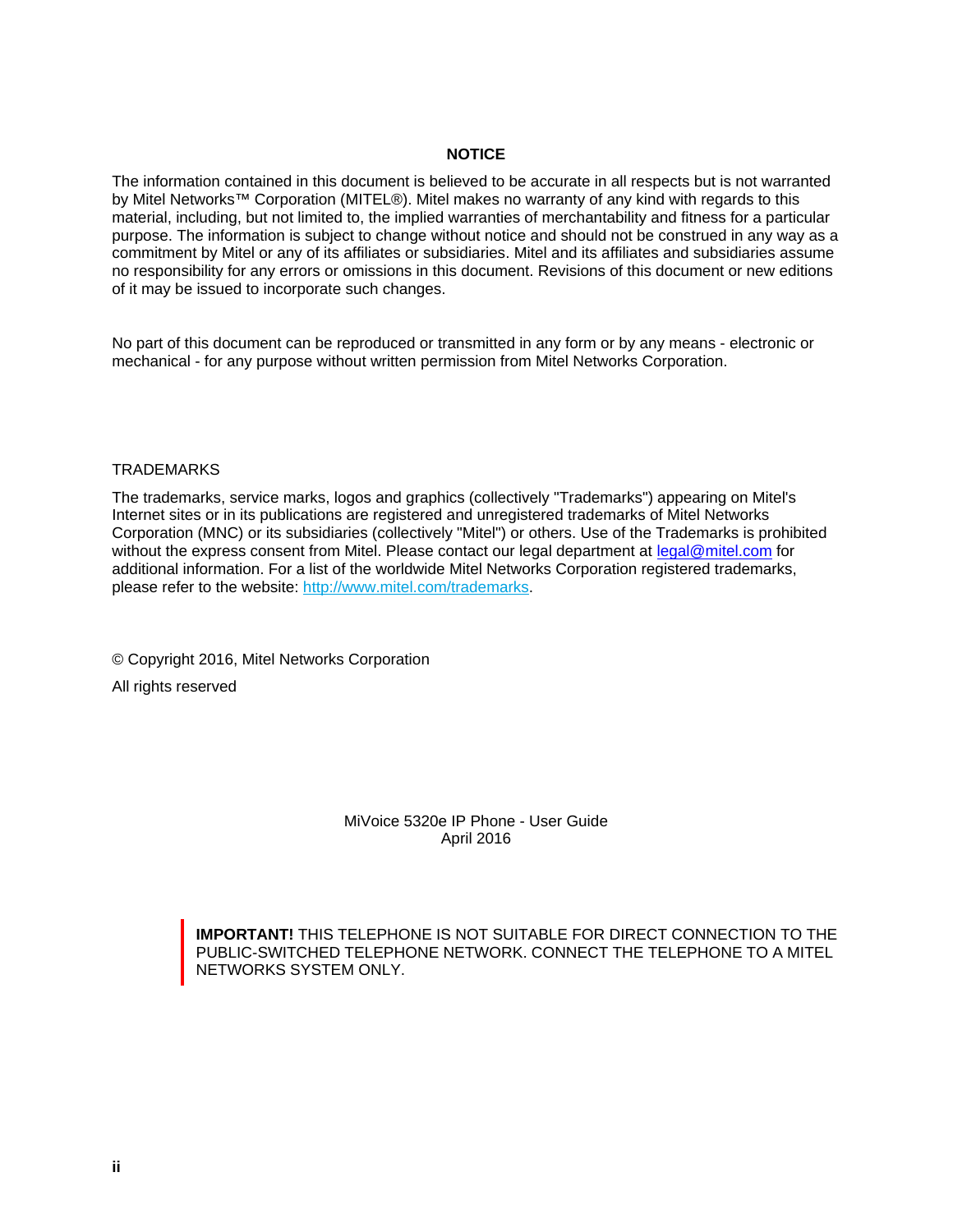| For Users on Resilient Mitel Communications Director (MCD) ICP Systems3 |  |
|-------------------------------------------------------------------------|--|
|                                                                         |  |
|                                                                         |  |
|                                                                         |  |
|                                                                         |  |
|                                                                         |  |
|                                                                         |  |
|                                                                         |  |
|                                                                         |  |
|                                                                         |  |
|                                                                         |  |
|                                                                         |  |
|                                                                         |  |
|                                                                         |  |
|                                                                         |  |
|                                                                         |  |
|                                                                         |  |
|                                                                         |  |
|                                                                         |  |
|                                                                         |  |
|                                                                         |  |
|                                                                         |  |
|                                                                         |  |
|                                                                         |  |
|                                                                         |  |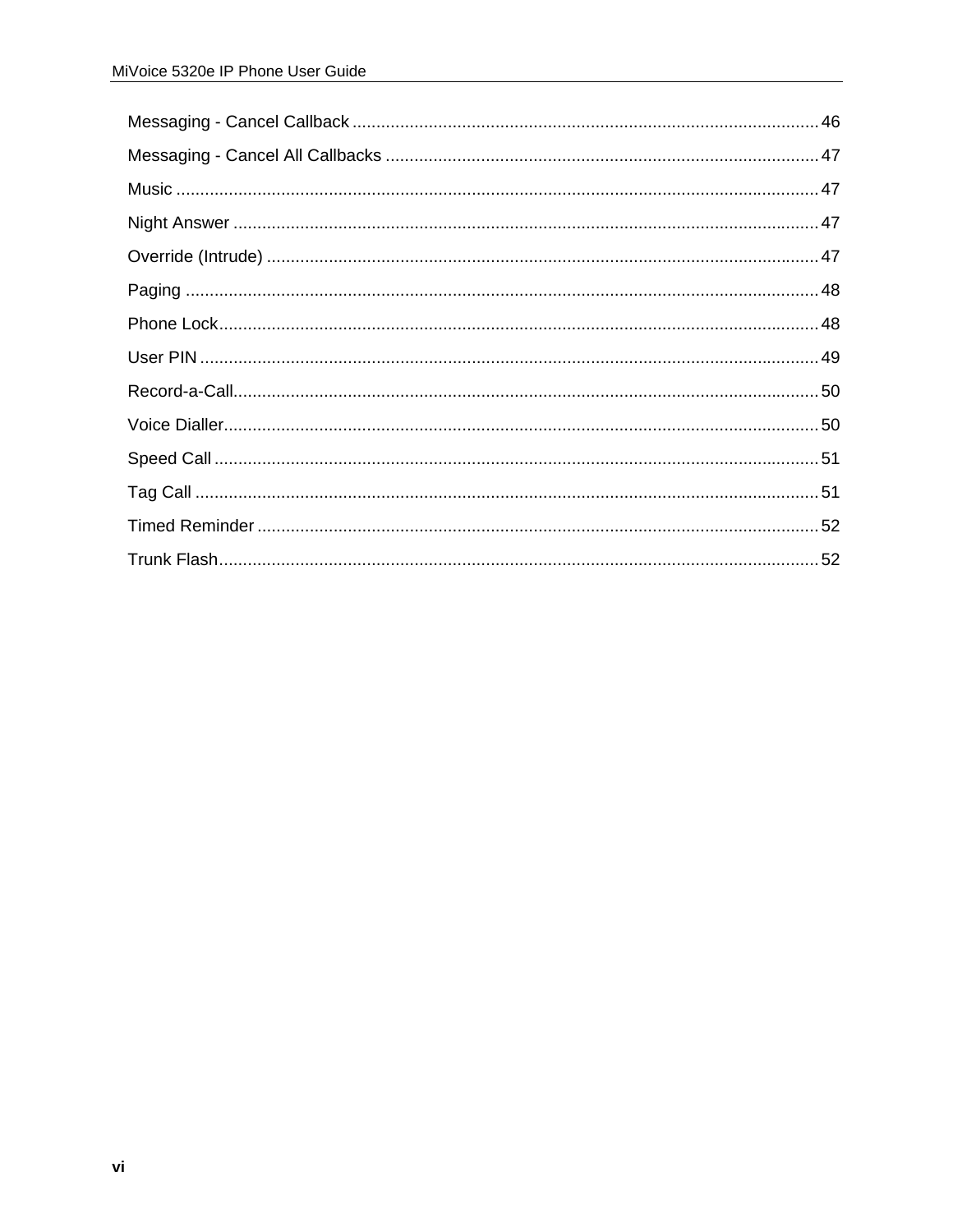## <span id="page-6-0"></span>About Your Phone

The Mitel® 5320e IP Phone is full-feature, dual port, dual mode enterprise-class applications phone that provides voice communication over an IP network. It features a large graphics display (160 x 320) wideband audio and self-labeling keys. The 5320e IP Phone offers seven programmable multi-function keys for one-touch feature access. It provides ten fixed feature keys for convenient access to features such as Conferencing, Redial, and many customizable user settings as well as navigational keys to access various screens and application layers. The 5320e also supports the Mitel Unified Communicator® (UC) Express application, which is a PC-based desktop programming tool that allows you to easily configure your phone from your Personal Computer (PC).

The 5320e IP Phone supports Mitel Call Control (MiNet) protocol. It also supports Hot Desking and Clustered Hot Desking as well as Resiliency. The 5320e phone is ideal for executives and managers, and can be used as an ACD Agent or Supervisor Phone, as well as a Teleworker Phone.



**The 5320e IP Phone**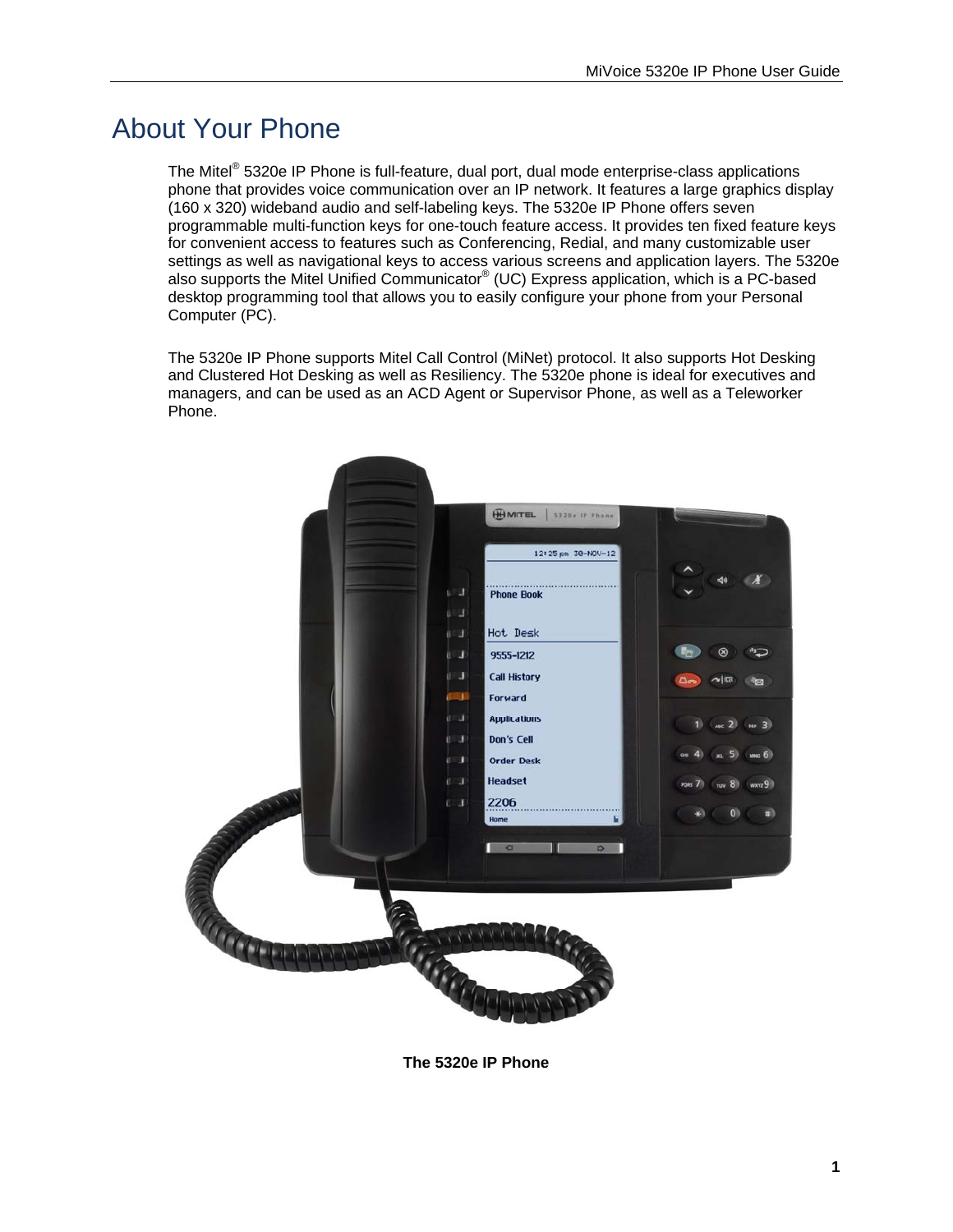<span id="page-7-0"></span>

|  |  | <b>Elements of Your Phone</b> |
|--|--|-------------------------------|
|  |  |                               |

| <b>Feature</b>                                | <b>Function</b>                                                                                                                                                                                                                                                                                                   |
|-----------------------------------------------|-------------------------------------------------------------------------------------------------------------------------------------------------------------------------------------------------------------------------------------------------------------------------------------------------------------------|
| 1) Display                                    | Provides a large, high-resolution viewing area that assists you in selecting<br>and using phone features.                                                                                                                                                                                                         |
| 2) Ring/Message Indicator                     | Flashes to signal an incoming call and to indicate a message waiting in<br>your voice mailbox.                                                                                                                                                                                                                    |
| 3) Volume, Speaker                            | Provides the following audio control capability:                                                                                                                                                                                                                                                                  |
| and Mute Controls                             | $\bullet$ (UP) and $\bullet$ (DOWN) provide volume control for the ringer,<br>handset, and handsfree speakers.                                                                                                                                                                                                    |
|                                               | • $\left \left \Psi\right \right $ (SPEAKER) enables and disables Handsfree mode.                                                                                                                                                                                                                                 |
|                                               | • <sup>1</sup> (MUTE) enables Mute, which allows you to temporarily turn your<br>phone's handset, headset or handsfree microphone off during a call.                                                                                                                                                              |
| 4) Fixed Function Keys                        | Gives you access to the following phone functions:                                                                                                                                                                                                                                                                |
|                                               | . The (MENU): provides access to menus for your phone's applications<br>and settings.                                                                                                                                                                                                                             |
|                                               | CANCEL): ends a call when pressed during the call, and, when you<br>are programming the phone, eliminates any input and returns to the<br>previous menu level.                                                                                                                                                    |
|                                               | 1 <sup>23</sup> (REDIAL): calls the last number dialed.                                                                                                                                                                                                                                                           |
|                                               | • $\Box \rightarrow \Box$ (HOLD): places the current call on hold.                                                                                                                                                                                                                                                |
|                                               | • $\sim$ $\sqrt{\omega}$ (TRANS/CONF): initiates a call transfer or establishes a three-<br>party conference call.                                                                                                                                                                                                |
|                                               | MESSAGE): provides access to your voice mailbox and flashes to<br>notify you of messages waiting in your voice mailbox. Note: The<br>Ring/Message indicator also flashes when messages are waiting.                                                                                                               |
| 5) Keypad                                     | Use to dial.                                                                                                                                                                                                                                                                                                      |
| 6) Navigation Page<br>Keys                    | Use to display additional pages of information for certain applications. The<br>5320e has two page navigation keys: Back and Next.                                                                                                                                                                                |
| 7) Programmable<br>Feature Keys and Softkeys. | Provides 7 self-labeling keys that can be programmed as speed call keys,<br>fixed function keys, hard keys, applications, or line appearance keys,<br>according to your communication needs. On your home page, the bottom<br>left feature key is always your Prime Line key. The top three keys are<br>softkeys. |
| 8) Handsfree Speaker                          | Provides sound for Handsfree calls and background music.                                                                                                                                                                                                                                                          |
| 9) Handset                                    | Use for handset calls. If you are in headset or handsfree mode, you do not<br>need to use the handset.                                                                                                                                                                                                            |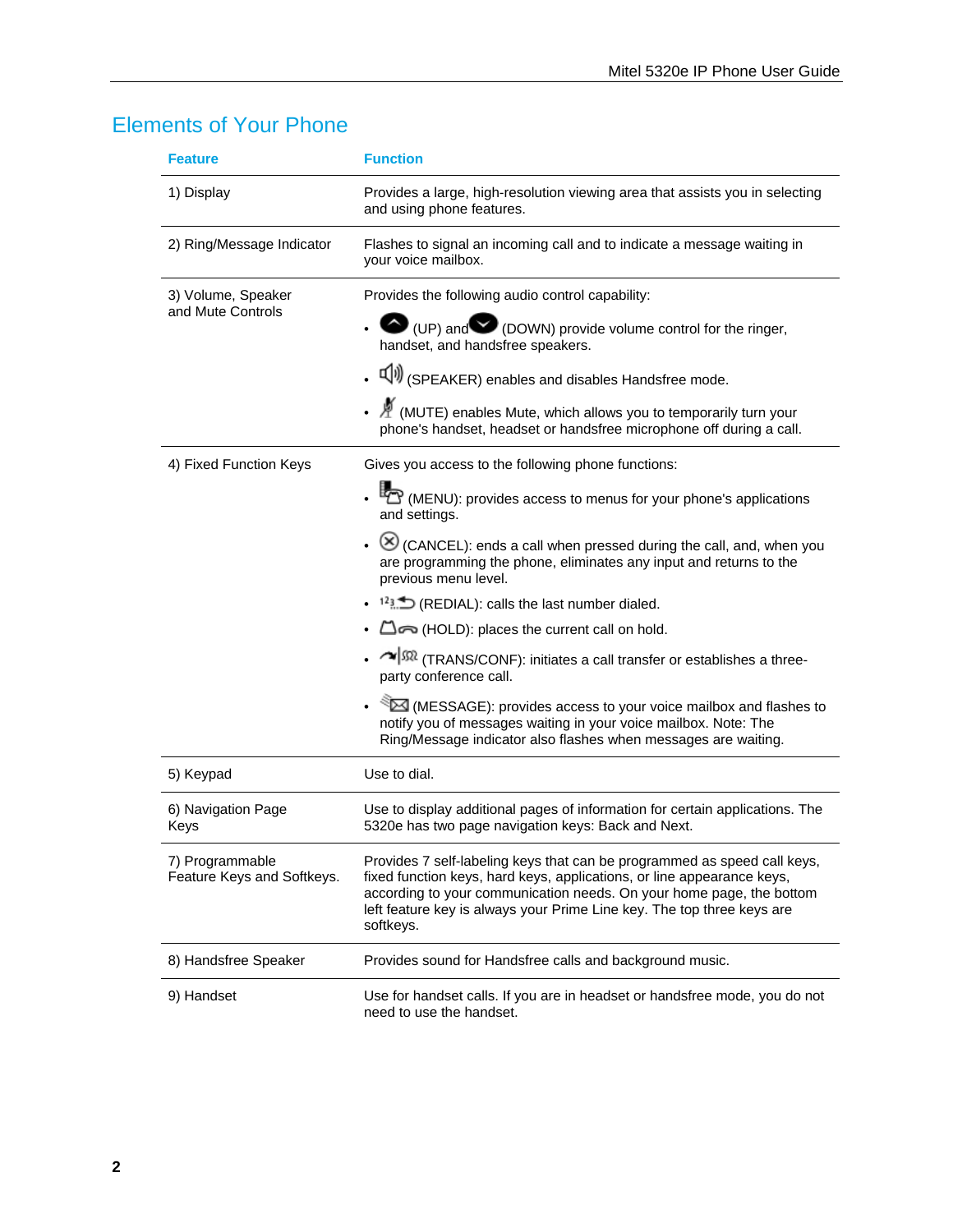## <span id="page-8-0"></span>Ring/Message Indicators

| When indicator is | it means that                                          |
|-------------------|--------------------------------------------------------|
| Flashing rapidly  | Your phone is ringing                                  |
| Flashing slowly   | A message or callback message is waiting at your phone |
| On                | Your phone is ringing another phone                    |
| Off               | Your phone is idle, or you are on a call               |

## <span id="page-8-1"></span>For Users on Resilient Mitel Communications Director (MCD) ICP Systems

If during a call, you hear a beep repeated every 20 seconds it means that your phone is switching to a secondary MCD system. The call continues and there is a change in the operation of some keys and features on your phone. Normal operation resumes when your phone switches back to the primary system. If your phone is idle and switched to the secondary system, you'll see a flashing rectangle on the display. The rectangle remains until the switch to the primary system is complete.

If the phone fails over to the secondary ICP, you have access to your mailbox on the secondary ICP only if your Administrator has programmed a mailbox for you.

Notes**:** 

- The mailbox on the secondary ICP will not contain the same messages as the mailboxes on the primary ICP. Any preferences that are voice mail related are not carried from the primary ICP to the secondary ICP. These preferences must be set on both ICPs.
- The Settings application does not support resiliency. Your logs, contact information and any Settings on the primary ICP will not be carried from the primary ICP to the secondary ICP.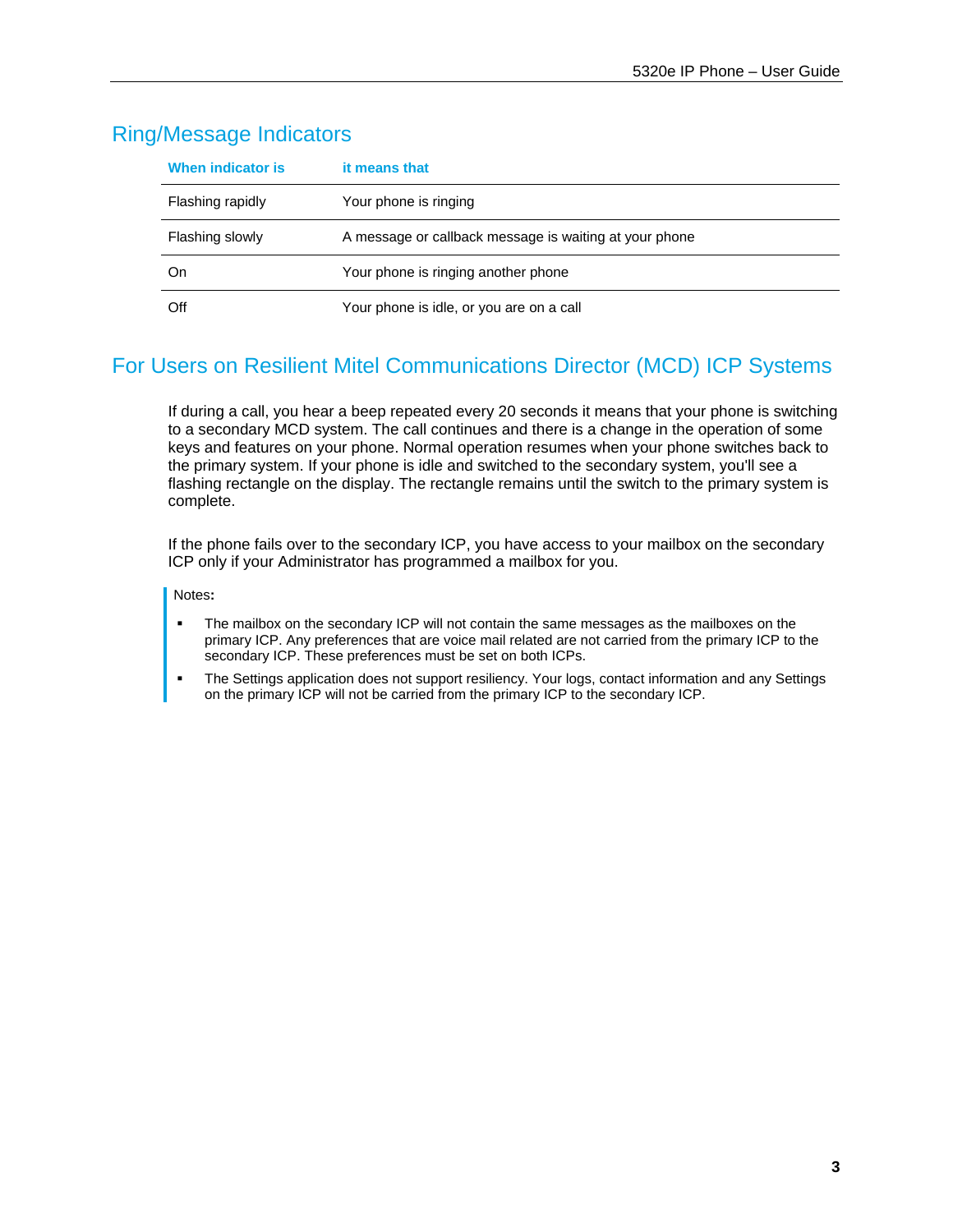## <span id="page-9-0"></span>Tips for Your Comfort and Safety

## <span id="page-9-1"></span>Don't Cradle the Handset!

Prolonged use of the handset can lead to neck, shoulder, or back discomfort, especially if you cradle the handset between your ear and shoulder. If you use your phone a lot, you may find it more comfortable to use a headset. See the section on headset usage elsewhere in this guide for more information.

## <span id="page-9-2"></span>Protect your Hearing

Your phone has a control for adjusting the volume of the handset receiver or headset. Because continuous exposure to loud sounds can contribute to hearing loss, keep the volume at a moderate level.

## <span id="page-9-3"></span>Adjust the Viewing Angle

The stand built into your phone tilts to give you a better view of the keys.

To tilt your telephone for better viewing:

- **1.** Turn the phone so that the front faces away from you.
- **2.** Hold the base unit firmly and press the release tabs on the sides of the stand to detach the base unit.
- **3.** Hinge the hooks of the base unit into the notches on the back of the phone and snap into place as follows:
	- a. For a high-angle mount, hinge the two lower hooks into the bottom set of notches and snap the two upper hooks into the middle set of notches.
	- b. For a low-angle mount, hinge the two lower hooks into the middle set of notches and snap the two upper hooks into the top set of notches.

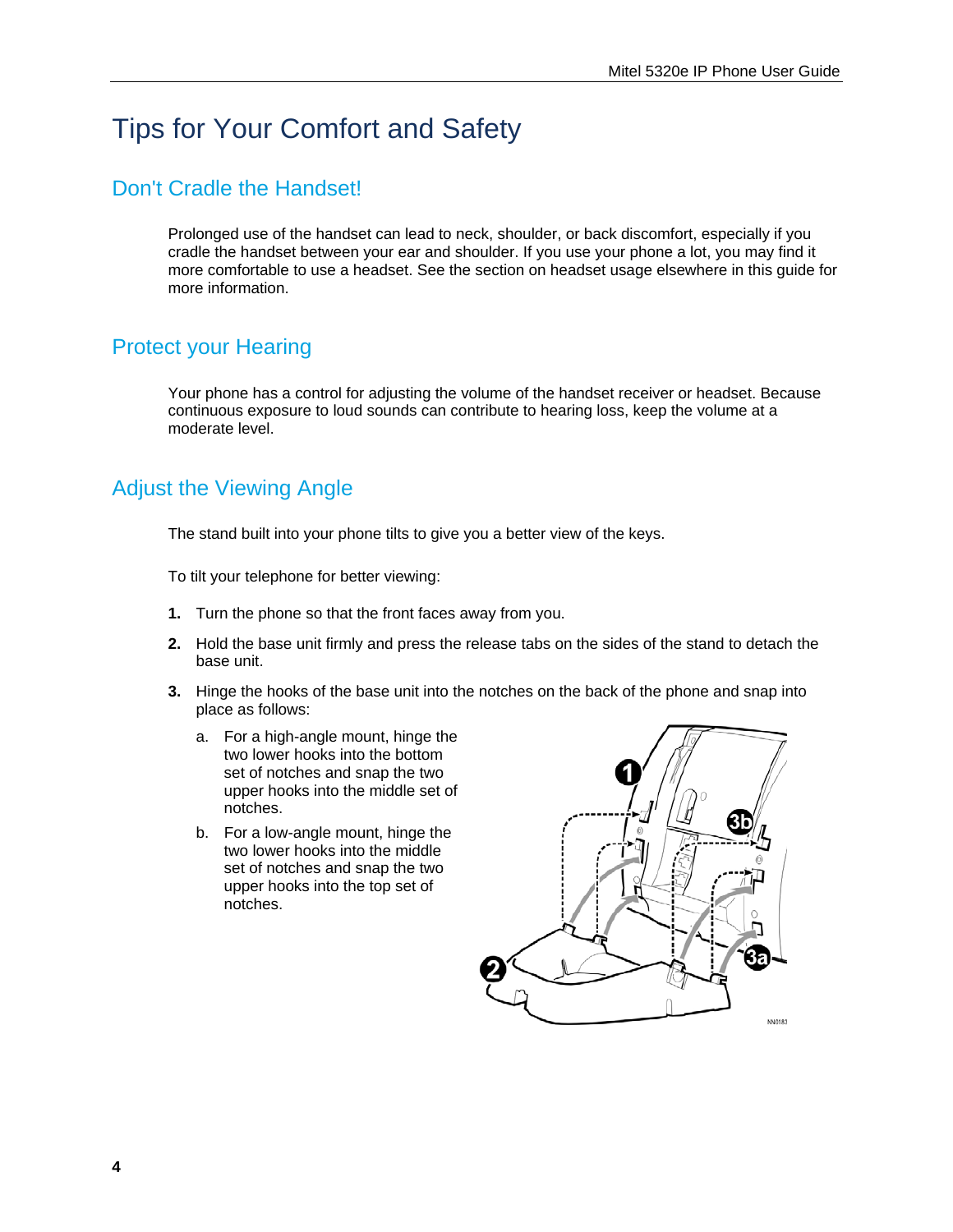## <span id="page-10-0"></span>Using Your Default Phone Window and Keys

The 5320e IP Phone's default phone window and keys are shown and described below. The Phone window provides access to programmable keys and the main phone interface.

## <span id="page-10-1"></span>Getting Started with Your Phone

When you receive your phone, you need to program features and applications. Press the **Menu** key to access your phone's applications and settings. You can then program your phone's settings. See *[Using Your Phone Applications](#page-11-1)*.



**5320e IP Phone Window**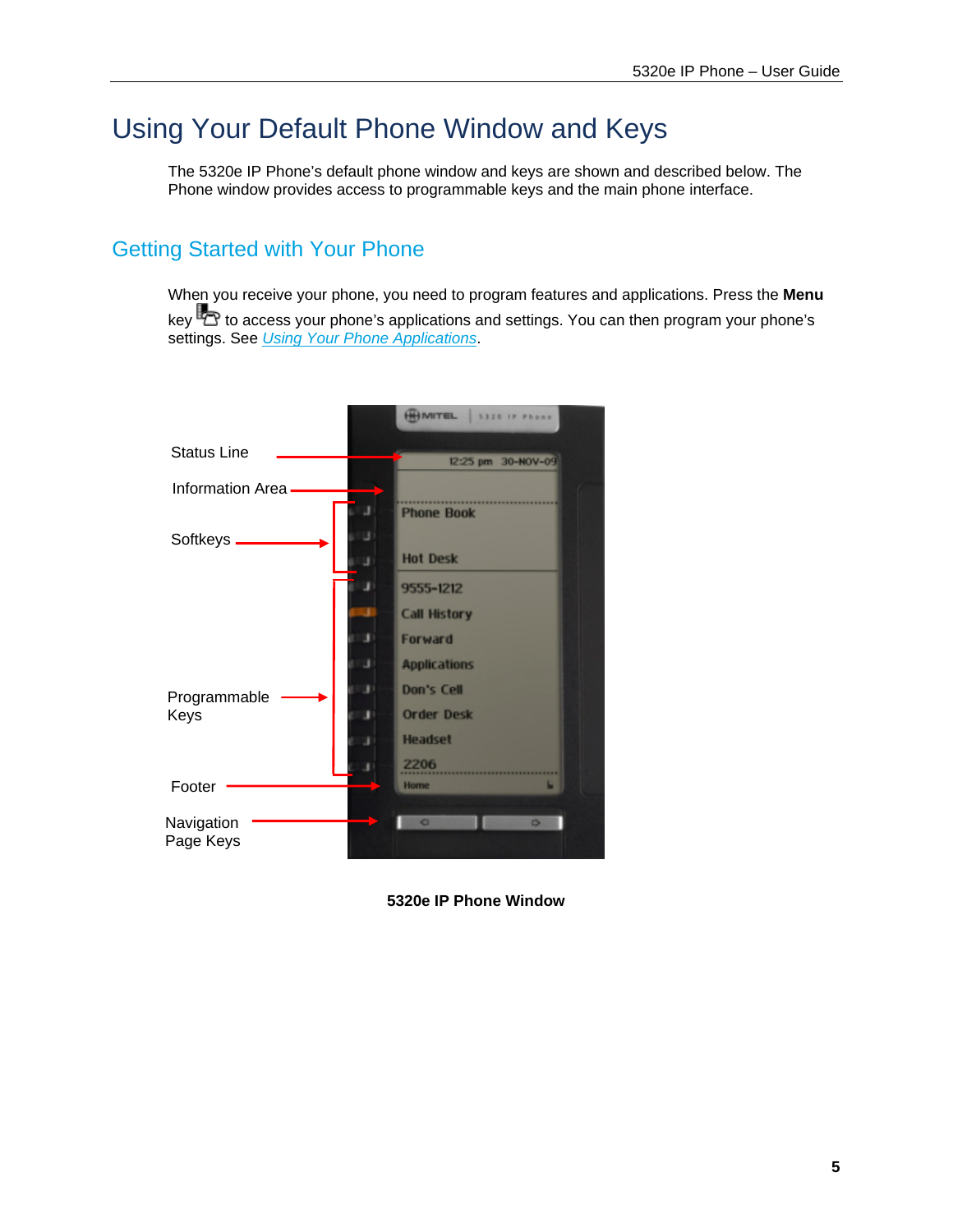## <span id="page-11-0"></span>5320e IP Phone Default Window and Keys

<span id="page-11-1"></span>

| <b>Feature</b>          | <b>Function</b>                                                                                                                                                                                                                                                                  |
|-------------------------|----------------------------------------------------------------------------------------------------------------------------------------------------------------------------------------------------------------------------------------------------------------------------------|
| 1) Softkeys             | Allow you to access specific call control features, which are context sensitive.<br>Non-programmable feature keys, which are specific to the application or state<br>of the set. The 5320e provides three softkeys.                                                              |
| 2) Programmable Keys    | Launch specific call control features. Use the Settings application or the UC<br>Express application to program these keys. The 5320e provides 7<br>programmable keys plus 1 prime line key. For instructions on programming the<br>keys, see Programming Features on Your Keys. |
| 3) Navigation Page Keys | Display additional pages of information. The 5320e has two page navigation<br>keys: Back and Next.                                                                                                                                                                               |
| 4) Status Line          | Displays time, date, and icons indicating feature states as follows:                                                                                                                                                                                                             |
|                         | • Message Waiting (SD) - Indicates new voice mail.                                                                                                                                                                                                                               |
|                         | • Headset $(\mathbf{Q})$ - Indicates that the phone is in headset mode.                                                                                                                                                                                                          |
|                         | • DND $\left(\bigcirc\right)$ - Indicates DND (Do not disturb) mode.                                                                                                                                                                                                             |
|                         | • Logged in as $(\triangle)$ - Indicates that a hot desk user is logged in.                                                                                                                                                                                                      |
| 5) Information Area     | Provides prompts in most phone applications. Content changes based on the<br>application.                                                                                                                                                                                        |
| 6) Footer               | Shows context and summary information based on information in the<br>Programmable Keys area, such as Page Indicators, numbers of items, and so<br>forth.                                                                                                                         |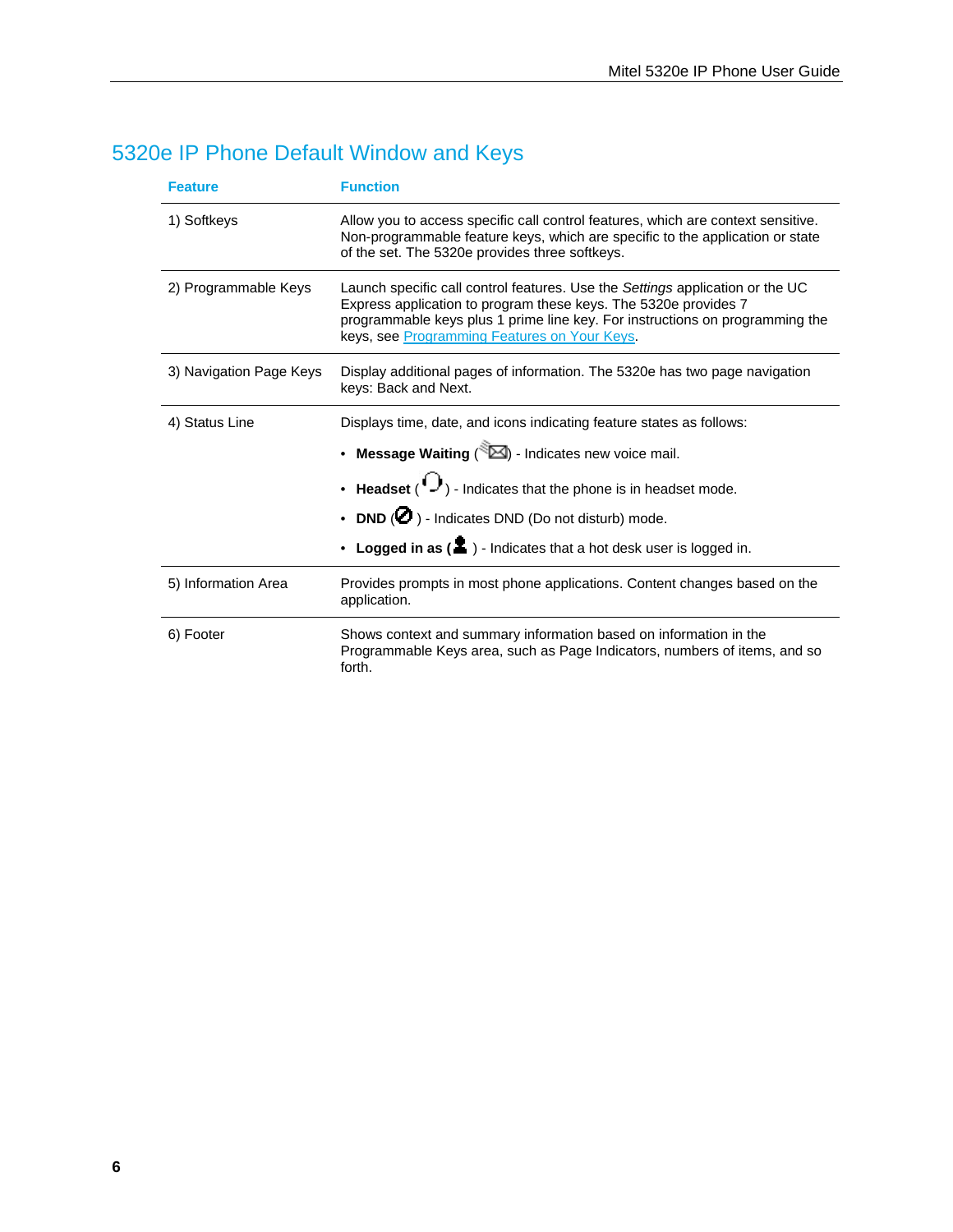## <span id="page-12-0"></span>About Your Phone Applications

Your 5320e IP Phone provides applications that simplify the use of your phone.

To open the Applications window, press the **Menu** key. The menu home window gives the current status of your phone's applications. To open an application, press the key beside the application name:

- **Call Forwarding:** Use the *Call Forwarding* application to quickly set Call Forward Always and to create Call Forward profiles that identify where to send your incoming calls. The Call Forwarding window shows a list of your Call Forwarding profiles and indicates which one is active. See [Call Forward](#page-33-1) for more information on how to add, edit, delete, and activate Call Forwarding profiles.
- **Call History:** Use the Call History application to display lists of the calls that you have missed, made, and answered. This feature allows you to filter the call records and display information on each call on the list. See [Using the Call History Application](#page-13-0) for more information.
- **Settings**: Use the *Settings* application to display and quickly change your phone's current communications settings. See [Using the Settings Application](#page-12-1) for more information.
- **Help**: Provides access to Launch PC Help and Quick Help and displays a list of the key icons.
- **Call Info**: Use the *Call Info* application to display caller information on your phone's prime line. Call Info appears automatically on incoming calls if the Call Notification—Display Call Info Setting is enabled and Call Info is available.

You can press the programmed application key from the default Phone Window. For information on programming keys, see [Programming Features On Your Keys.](#page-22-0)

## <span id="page-12-1"></span>Using the Settings Application

The *Settings* application provides a single location to access all your phone settings. Select any of the options below to access a window where you can view and configure settings for your phone. The Settings window provides the following:

- **Languages**: Allows you to select the language in which phone prompts and applications appear. Supported languages are English, French, Spanish, German, Dutch, Italian, and Portuguese. **Note**: The system can support up to three languages at one time. Language choices appearing in the phone display are controlled by ICP programming.
- **Text Size**: Allows you to specify the font size (large or small) for the 5320e IP Phone.
- **Programmable Keys**: Use to assign features to the Programmable Keys that are available in the *Phone* application.
- **Call Notification**: Use to specify that the *Phone* application behavior when incoming or outgoing calls occur.
- **Brightness and Contrast**: Allows you to adjust the display brightness and contrast of your phone.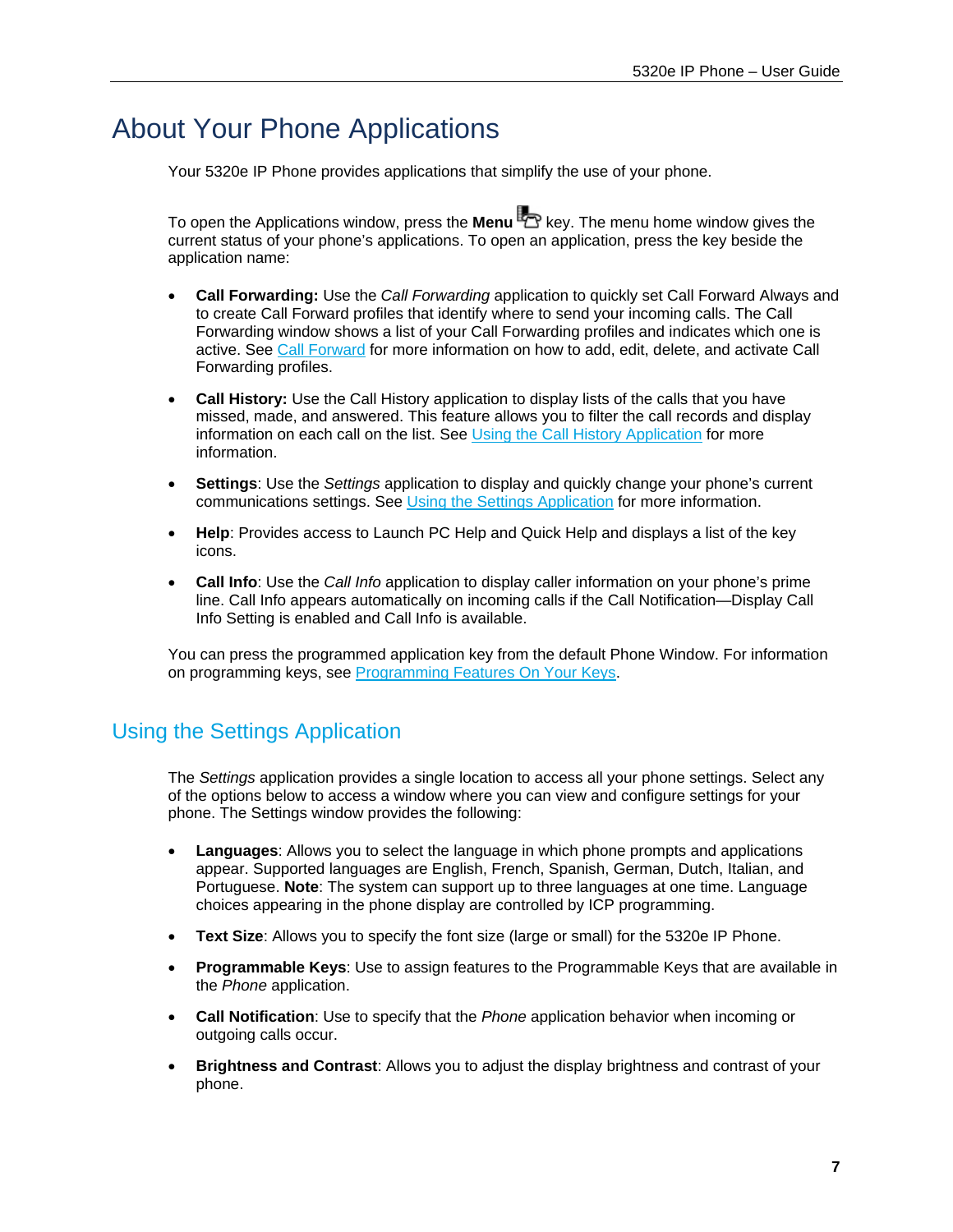- **Screen Saver**: Allows you to specify a specific time of inactivity on your phone that triggers the screen saver to display.
- **Audio Feedback**: This setting allows you to adjust the volume of the audio feedback as well as the error beeps and enable or disable the setting.
- **Message Key Configuration**: Allows you to configure the Message  $\mathbb{Z}$  key.
- **PC Connectivity**: Allows you to enter a password that is used by the phone to establish communications with the PC-resident UC Express application.
- **About 5320e IP Phone**: This screen displays the software release.

## <span id="page-13-0"></span>Using the Call History Application

Use this application to display logs of your most recent 50 calls. After the 50-call limit has been reached, the oldest log is replaced each time a new call is missed, made, or answered.

From this application, you can

- display logs by type
- display call information (if available) for the logs
- return missed calls by pressing a key
- delete or modify digits before saving or dialing a call
- delete logs

If you are a hot-desk user, you can view and maintain your call history logs when you are logged into another extension.

#### <span id="page-13-1"></span>View Call Log Details

- **1.** From the idle display, press the **Menu** key and then press **Call History**. (Missed Calls) appears next to the key label if you have missed calls.
- **2.** Press
	- Missed to view your missed calls (if any).
	- Answered to view logs of your incoming calls
	- Made to view logs of your outgoing calls.
- **3.** Use the navigation keys at the bottom of the display to move to the previous, first, or next page of logs. The total number of logs in the current list is shown in the bottom left corner of the display. The bottom right corner shows the range of logs (for example 1 -7) that are currently displayed.
- **4.** Press the key to the left of the log to display the call details:
	- Name and number (if available)
	- Log type and number of attempts (for example 2x)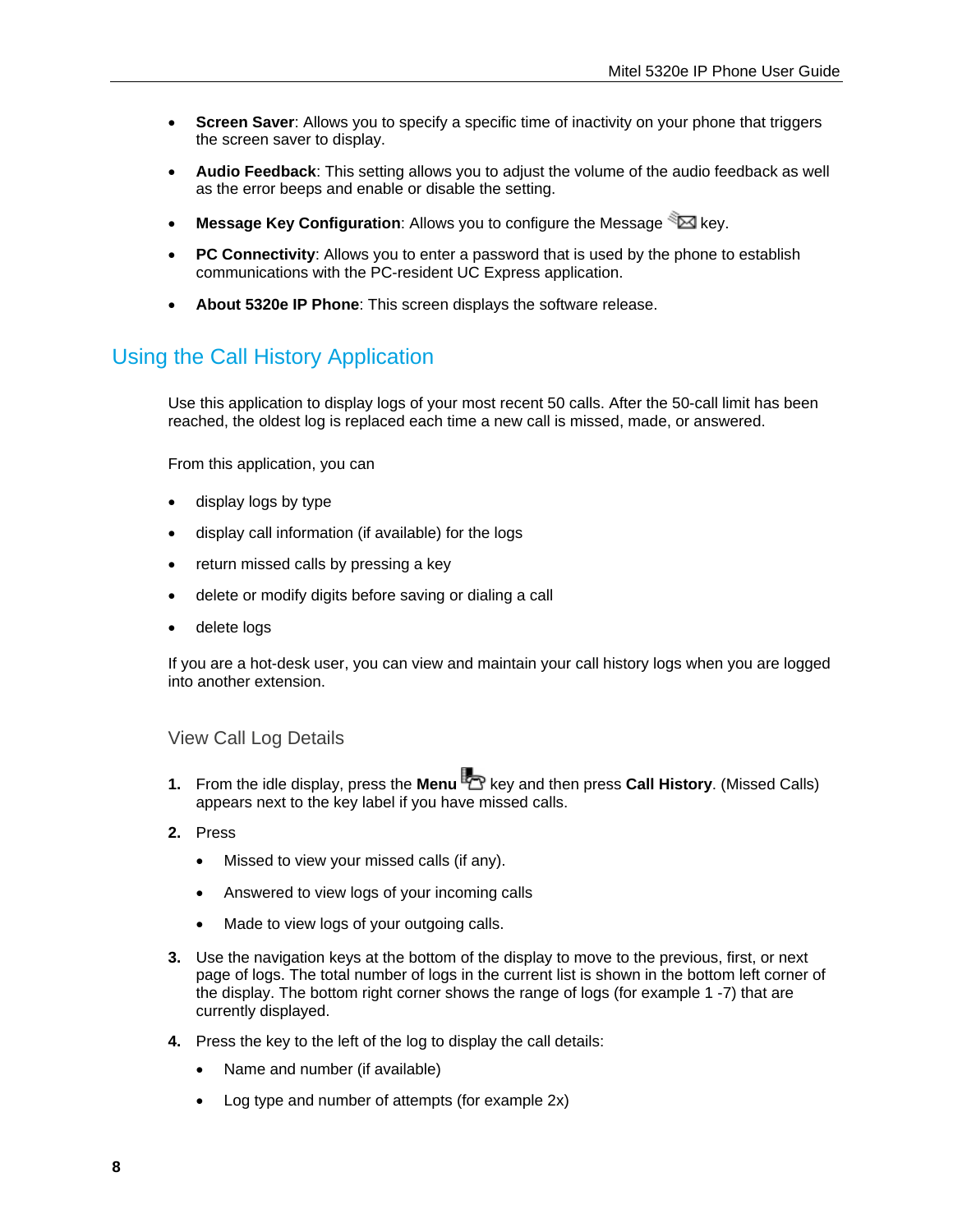- Type of call: Transfer (Tsf.) or Conference (Conf.)
- Time and date of log
- Duration of call in hours:minutes:seconds (for Made and Answered logs).
- **5.** Do one of the following:
	- If necessary, use the keypad, **Delete Digit,** and **Backspace** keys to modify the number. If an outgoing prefix is required to access an external trunk, you must add the digit(s). Press **Dial** to call the number.
	- Press  $\sim$  or  $\rightarrow$  at the bottom of the set to display details for another log.
	- Press **Close** to return to the previous list.

#### <span id="page-14-0"></span>Review Call Log Icons

- **1.** Press the **Menu** key, press Help, and press Key Icons.
- **2.** Press  $\overline{S}$  or **or the list of Call History icons.** Note that "New" logs are any logs that have been generated since the last time you accessed the Call History application.

#### <span id="page-14-1"></span>Delete Logs

To delete an individual log press the key to the left of the log to display the call details and then press **Delete Log Entry**.

To delete all logs by type

- **1.** From the idle display, press **Menu** key and then press Call History.
- or

Press the **Call Hist** feature access key. (Missed Calls) appears next to the key label if you have missed calls.

- **2.** Press
	- **Missed** to view your missed calls (if any)
	- **Answered** to view logs of your incoming calls
	- **Made** to view logs of your outgoing calls.
- **3.** Press **Delete** List to delete all logs from the currently displayed list.
- **4.** You are prompted to confirm the delete. Press **Delete**.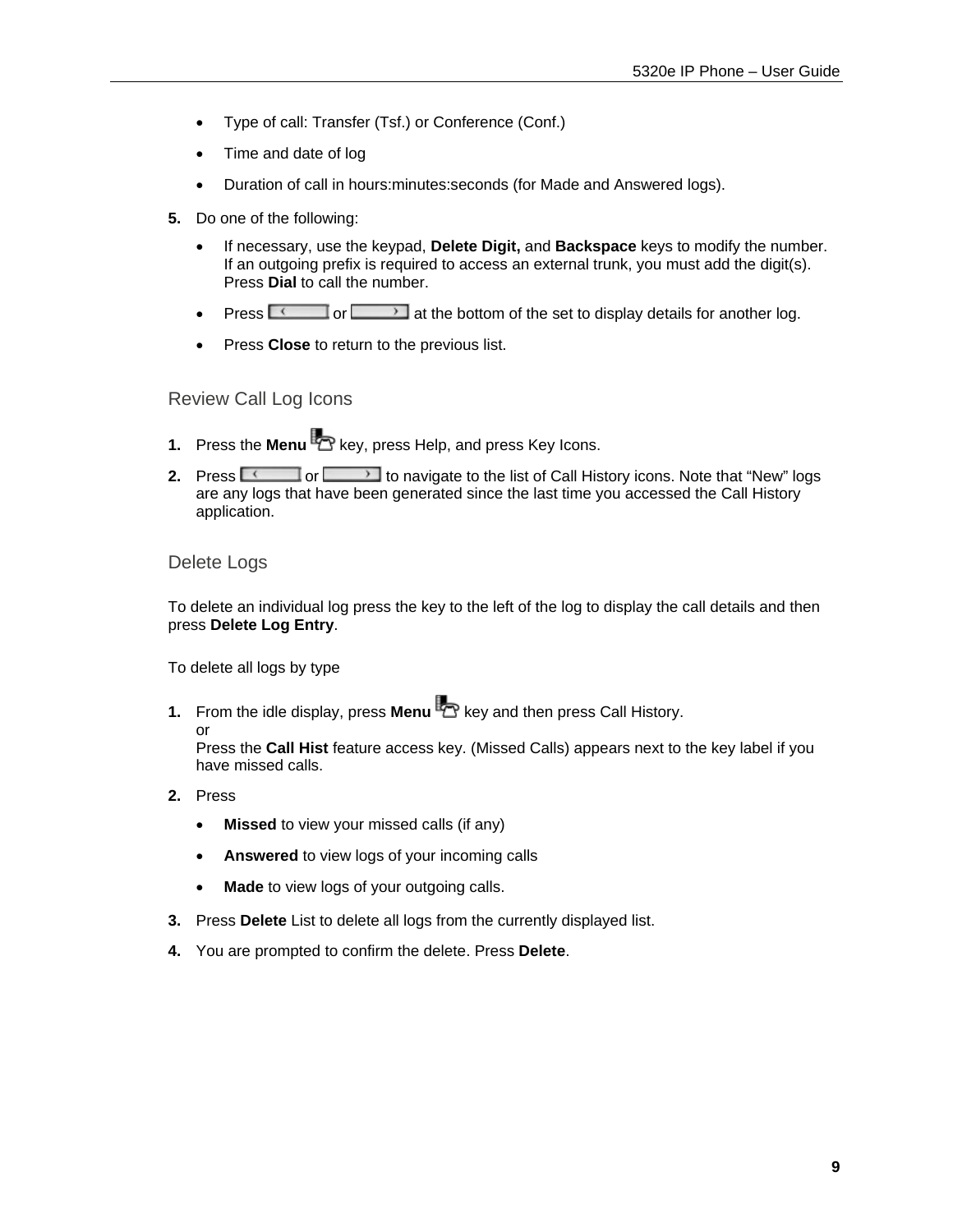## <span id="page-15-0"></span>Getting Help

To access the 5320e IP Phone help and documentation:

- **1.** Press the **Menu** key.
- **2.** Press **Help**. You have the following options:
	- **•** Press Launch PC Help to display [http://edocs.mitel.com](http://edocs.mitel.com/).
	- Press **Key Icons** or **Quick Help**.
	- Press  $\sqrt{1-\frac{1}{\sqrt{1-\frac{1}{\sqrt{1-\frac{1}{\sqrt{1-\frac{1}{\sqrt{1-\frac{1}{\sqrt{1-\frac{1}{\sqrt{1-\frac{1}{\sqrt{1-\frac{1}{\sqrt{1-\frac{1}{\sqrt{1-\frac{1}{\sqrt{1-\frac{1}{\sqrt{1-\frac{1}{\sqrt{1-\frac{1}{\sqrt{1-\frac{1}{\sqrt{1-\frac{1}{\sqrt{1-\frac{1}{\sqrt{1-\frac{1}{\sqrt{1-\frac{1}{\sqrt{1-\frac{1}{\sqrt{1-\frac{1}{\sqrt{1-\frac{1}{\sqrt{1-\frac{1}{\sqrt{1-\frac{1}{\sqrt{1-\$ option.
- **3.** Press **Close**.

## <span id="page-15-1"></span>Tips for Setting up Your Phone

After you receive your 5320e IP Phone, use the options in the *Settings* application to customize your phone. After customizing your phone, press the **Menu** key to verify the settings are correct. Now, you are ready to begin using your phone.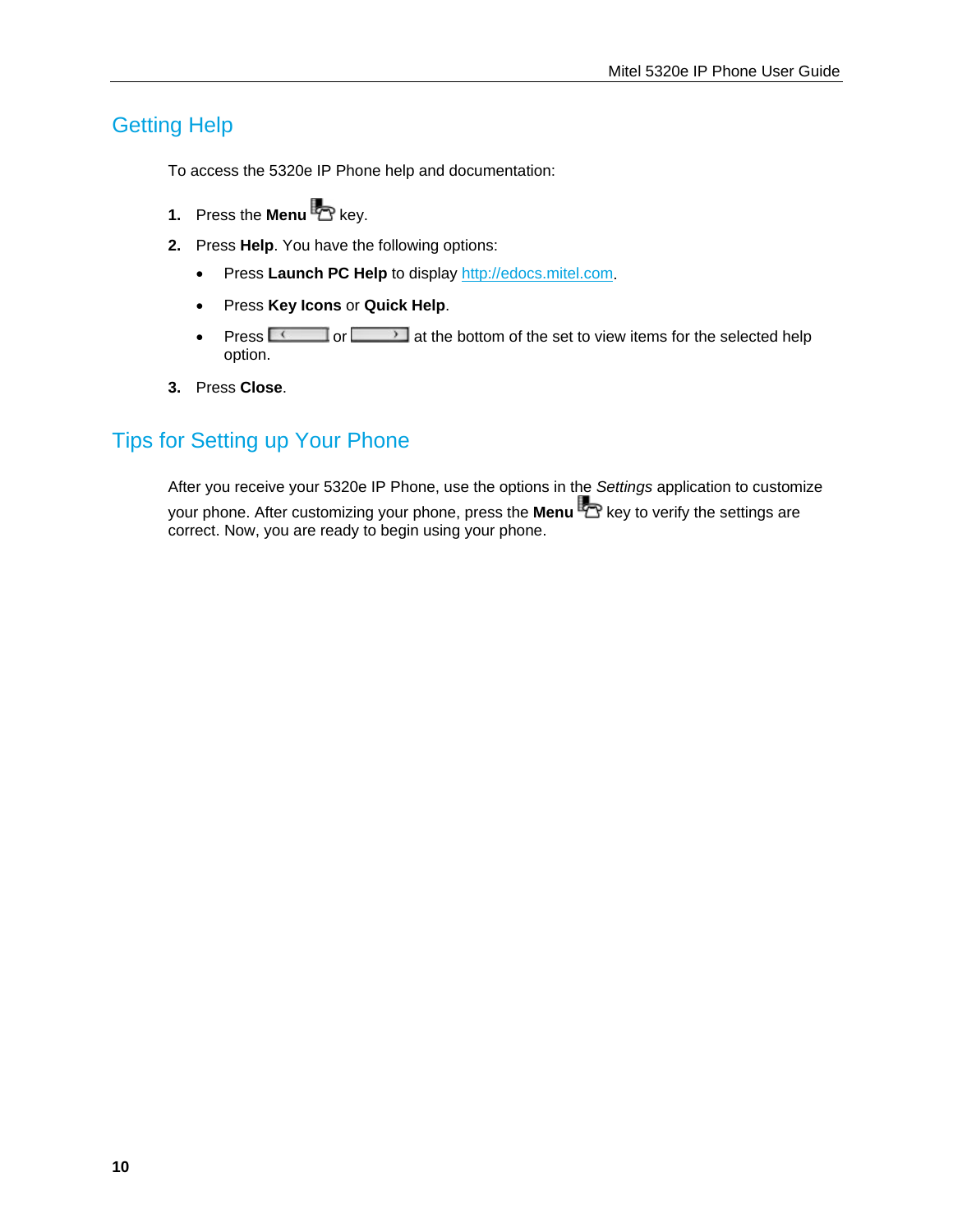## <span id="page-16-0"></span>Customizing Your Phone

Use the *Settings* application to customize your phone.

**Note:** The System Administrator can invoke a Lock to Factory default option on a per-phone basis. When this is in effect, the system administrator sets the settings for Programmable Keys and you cannot change them.

## <span id="page-16-1"></span>Using the Dial Pad to Enter Information

You can use the standard dial pad keys 0-9, and \* and # to enter a name and or number for applications and features. Using the dial pad is the default option. You can also use the onscreen keyboard by selecting **Keyboard** while entering text (see [Using the On-screen Keyboard](#page-17-0)).

The following table illustrates the characters you can enter by pressing a key consecutively. For example, to enter the letter "e", press the '3' key twice.

| <b>Key</b>       |               |                                   |              |                | <b>Characters</b>         |                          |                |   |                  |
|------------------|---------------|-----------------------------------|--------------|----------------|---------------------------|--------------------------|----------------|---|------------------|
| $\mathbf{1}$     | $\mathbf{1}$  |                                   |              |                |                           |                          |                |   |                  |
| $\overline{c}$   | $\mathsf a$   | $\sf b$                           | $\mathtt{C}$ | A              | B                         | $\mathbf C$              | $\overline{2}$ |   |                  |
| $\sqrt{3}$       | ${\sf d}$     | $\mathsf{e}% _{t}\left( t\right)$ | $\mathsf f$  | D              | $\mathsf E$               | $\mathsf F$              | $\sqrt{3}$     |   |                  |
| $\overline{4}$   | g             | $\boldsymbol{\mathsf{h}}$         | $\mathbf i$  | G              | $\boldsymbol{\mathsf{H}}$ | $\overline{\phantom{a}}$ | $\overline{4}$ |   |                  |
| $\mathbf 5$      | j             | $\sf k$                           | $\mathbf{I}$ | $\mathsf J$    | Κ                         | L                        | $\sqrt{5}$     |   |                  |
| $\,6\,$          | ${\sf m}$     | $\sf n$                           | $\mathsf{o}$ | ${\sf M}$      | ${\sf N}$                 | $\mathsf O$              | $\,6\,$        |   |                  |
| $\overline{7}$   | p             | $\mathtt{q}$                      | $\mathbf{r}$ | $\mathsf{s}$   | ${\sf P}$                 | Q                        | ${\sf R}$      | S | $\overline{7}$   |
| $\, 8$           | $\mathfrak t$ | $\sf u$                           | $\mathsf{V}$ | $\sf T$        | $\sf U$                   | $\mathsf V$              | $\bf 8$        |   |                  |
| $\boldsymbol{9}$ | ${\mathsf w}$ | $\pmb{\mathsf{X}}$                | у            | $\mathsf z$    | ${\sf W}$                 | $\mathsf X$              | Υ              | Z | $\boldsymbol{9}$ |
| $\pmb{0}$        | $\mathbf 0$   |                                   |              |                |                           |                          |                |   |                  |
| $\star$          | $\pmb{\ast}$  | Space                             |              |                |                           |                          |                |   |                  |
|                  |               | $\epsilon$ $\epsilon$             |              |                |                           |                          |                |   |                  |
| $\#$             | $\#$          |                                   | $\, ,$       | $\overline{(}$ |                           | $\ddot{}$                |                |   |                  |

Characters are automatically inserted after a one-second delay. If you make an error, use **Backspace** to make corrections.

Press  $\sim$  or  $\sim$  at the bottom of the set to move the cursor forwards or backwards without deleting characters.

**Note:** When a text entry window is open, you cannot use the dial pad for dialing.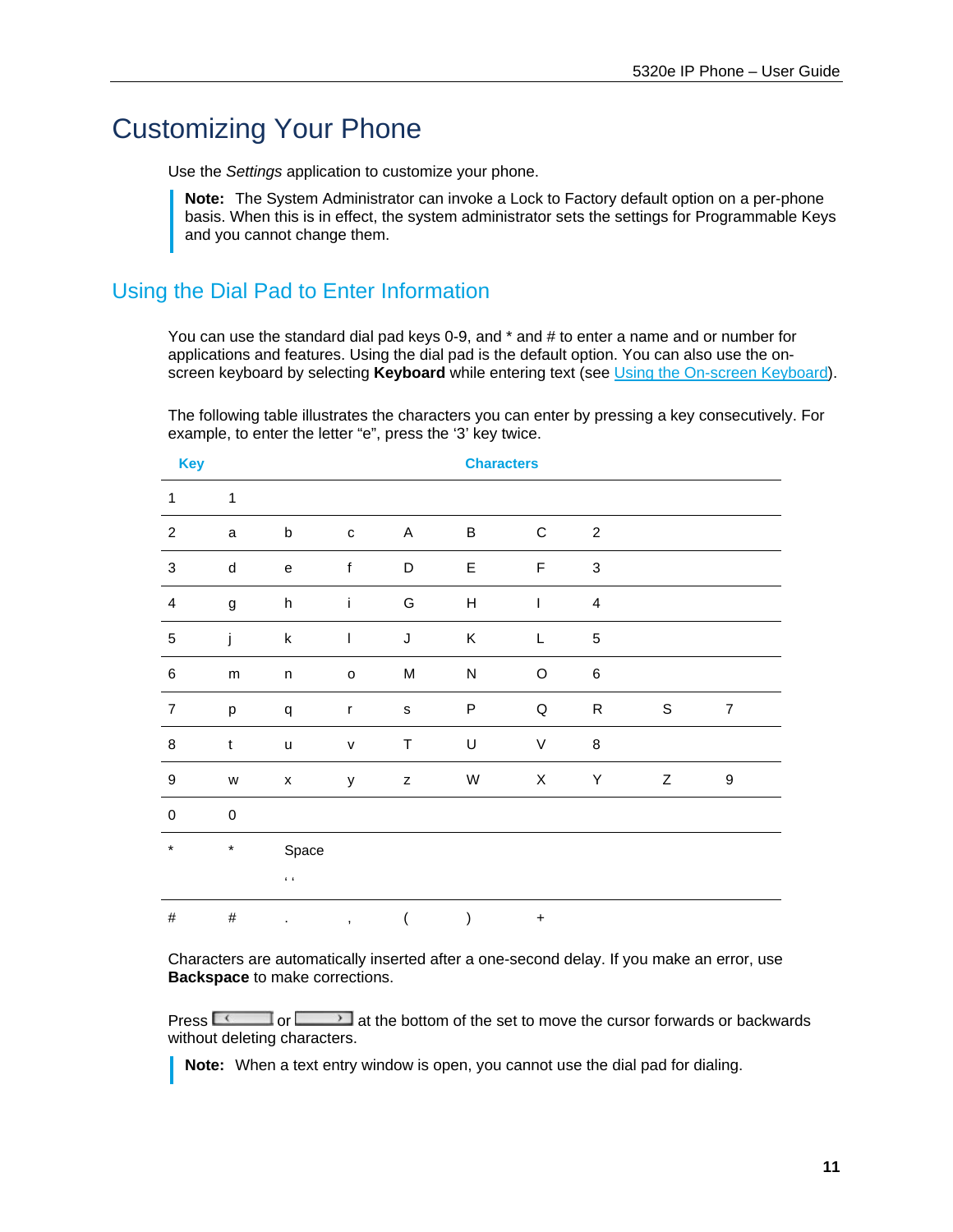## <span id="page-17-0"></span>Using the On-Screen Keyboard to Enter Information

The onscreen keyboard can be used to enter name and number information into applications and features.

- **1.** When prompted to enter name/number information, press Keyboard to display the on-screen keyboard.
- **2.** Press Next Page and Previous Page to navigate to the set of characters needed for your input.
- **3.** Repeatedly press the key next to the character you want to enter until that character is highlighted. The character is automatically inserted after a one-second delay. If you make an error, press  $\sqrt{a}$  or at the bottom of the set to move the cursor backwards or forwards. This does not delete any characters. You can press Backspace to delete characters.
- **4.** After you have entered all the characters, press Save.
- **5.** Continue with text entry as required by the application or press Close.

## <span id="page-17-1"></span>Specify Language

To specify the language in which prompts and applications display:

- **1.** Press **Menu** key.
- **2.** Press Settings.
- **3.** Press the Language setting. The phone displays the three language selections that are currently programmed in the ICP.
- **4.** Select the appropriate language and press Save. The phone displays your chosen language.

**Note:** Languages supported on the 5320e may differ from those supported on the ICP. If the phone is configured for an unsupported language, the prompts may appear in your selected language but the Application language for the phone defaults to English. The Language window displays "(name of the selected language)(Unsupported)".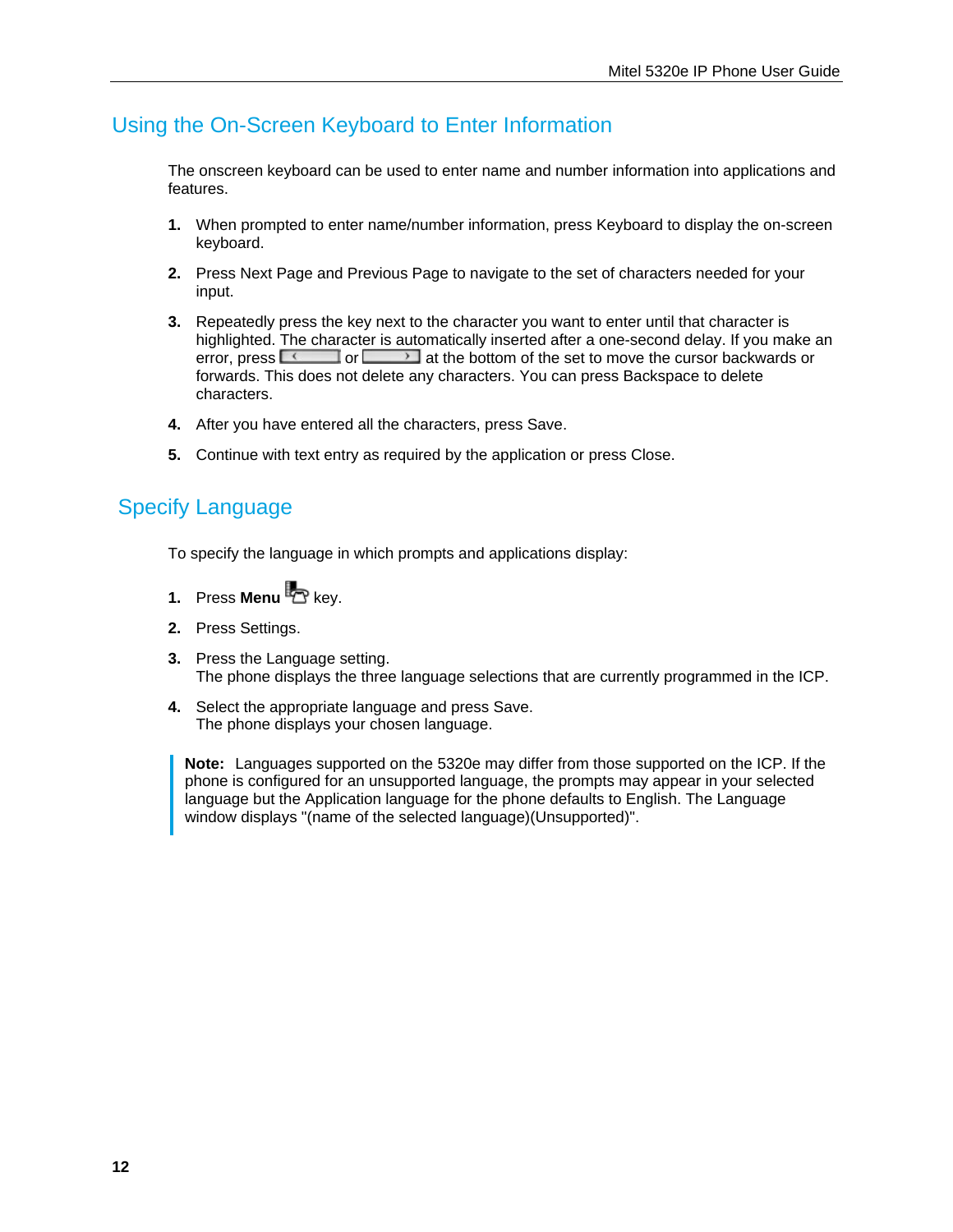## <span id="page-18-0"></span>Specify Display Brightness and Contrast

**Note:** Brightness adjustment on a 5320e IP Phone is available on models with backlit displays only.

**To adjust the display brightness and contrast using the** *Settings* **application:** 

- **1.** Press the blue **Menu** key **...**
- **2.** Press **Settings**.
- **3.** Press **Brightness and Contrast**.
- **4.** Press the **Brightness** and **Contrast** keys to adjust the brightness and contrast of your screen.
- **5.** Press **Save**.

**Note:** Press **Cancel** at any time to exit this application without making any changes.

## <span id="page-18-1"></span>Specify Audio Feedback Options

The error beep volume in the phone is related to the volume of the speaker. You can set the beep volume using this procedure; however, adjusting the speaker volume also affects the beep volume.

To adjust the volume of the audio feedback:

- **1.** Press **Menu** key.
- **2.** Press Settings.
- **3.** Press Audio Feedback.
- **4.** Set the options using the appropriate actions described below:

| <b>Option</b>                      | <b>Action</b>                |
|------------------------------------|------------------------------|
| Turn audio feedback off for errors | Press Turn Off.              |
| Adjust audio for error beeps       | Press Volume + or Volume -   |
| Turn audio feedback on for errors  | <b>Press Play Error Tone</b> |

**5.** Click **Save**.

**Note:** Press Cancel at any time to exit this application without making any changes.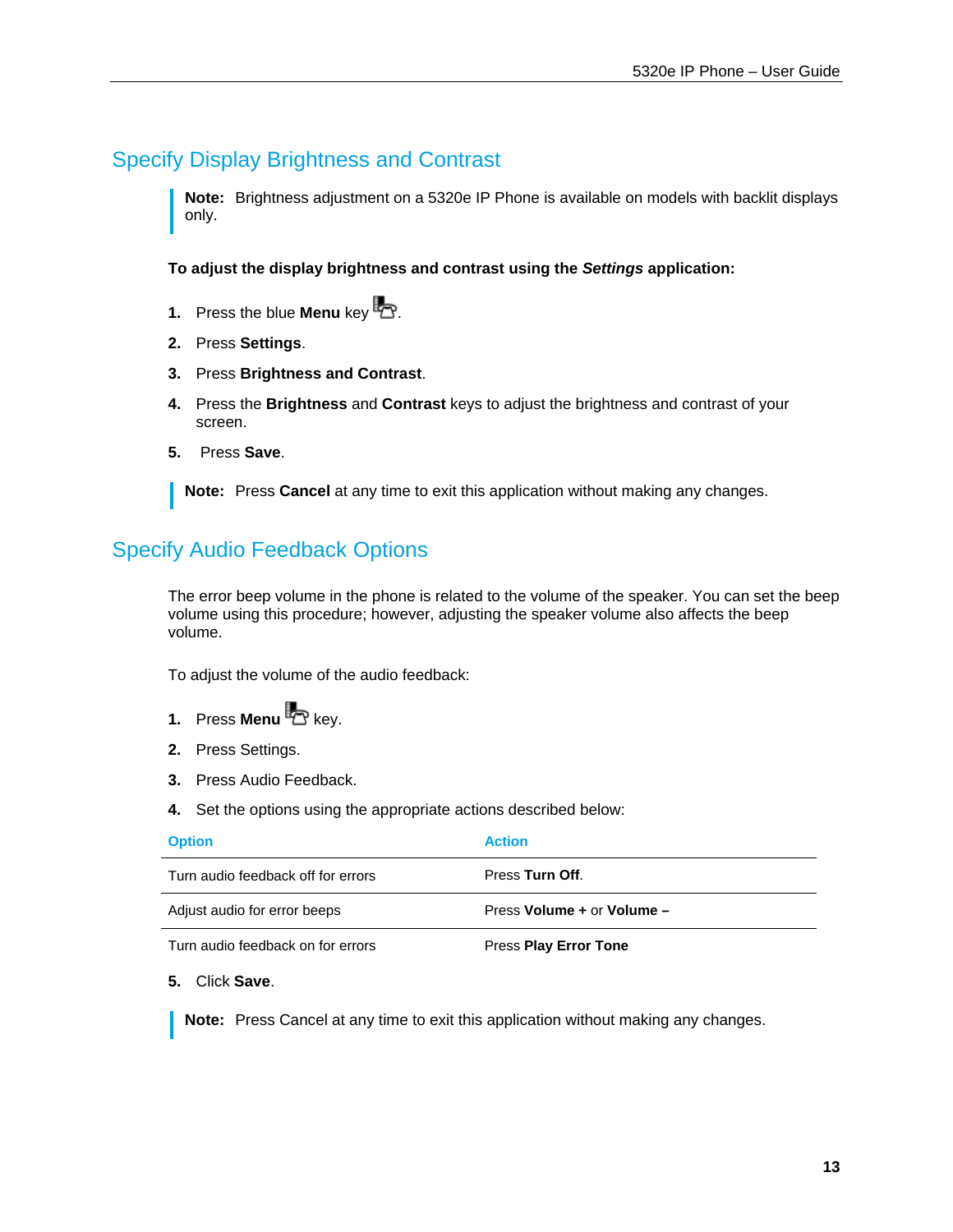## <span id="page-19-0"></span>Specify Text Size

To specify the text size that displays on the phone:

- **1.** Press **Menu** key.
- **2.** Press **Settings**.
- **3.** Press **Text Size**.
- **4.** Select **Large Text** or **Small Text**.
- **5.** Press **Save**.

## <span id="page-19-1"></span>Specify Call Notification Behavior

To specify that the *Phone* window automatically displays when you are making or receiving calls:

- **1.** Press **Menu** key.
- **2.** Press Settings.
- **3.** Press Call Notification.
- **4.** Press the appropriate options to identify when you want the Phone window to display. For example, if you select the Made option, each time the phone goes off hook to make a call, the Phone window is displayed.
- **5.** Press Save.

Notes:

- When *To my prime line* is selected, select *Display Call Info* to display Call Information instead of the Phone window.
- Press **Cancel** at any time to exit this application without making any changes.

## <span id="page-19-2"></span>Adjust the Ringer

Certain features require access to a Superkey menu; therefore, a Superkey must be programmed to a key to access this menu. See [Programming Features on Your Keys](#page-22-3) on page [17](#page-22-3) for information on how to program a Superkey.

#### **To adjust the Ringer Volume while the phone is idle:**

- **1.** Press Superkey (must be programmed to a key).
- **2.** Press the No softkey until "Ringer Adjust?" appears.
- **3.** Press "**Ring Adjust**".
- **4.** Press No.
- **5.** Press "**Ringer Vol**".
- **6.** Press  $\bullet$  (UP) or  $\bullet$  (DOWN).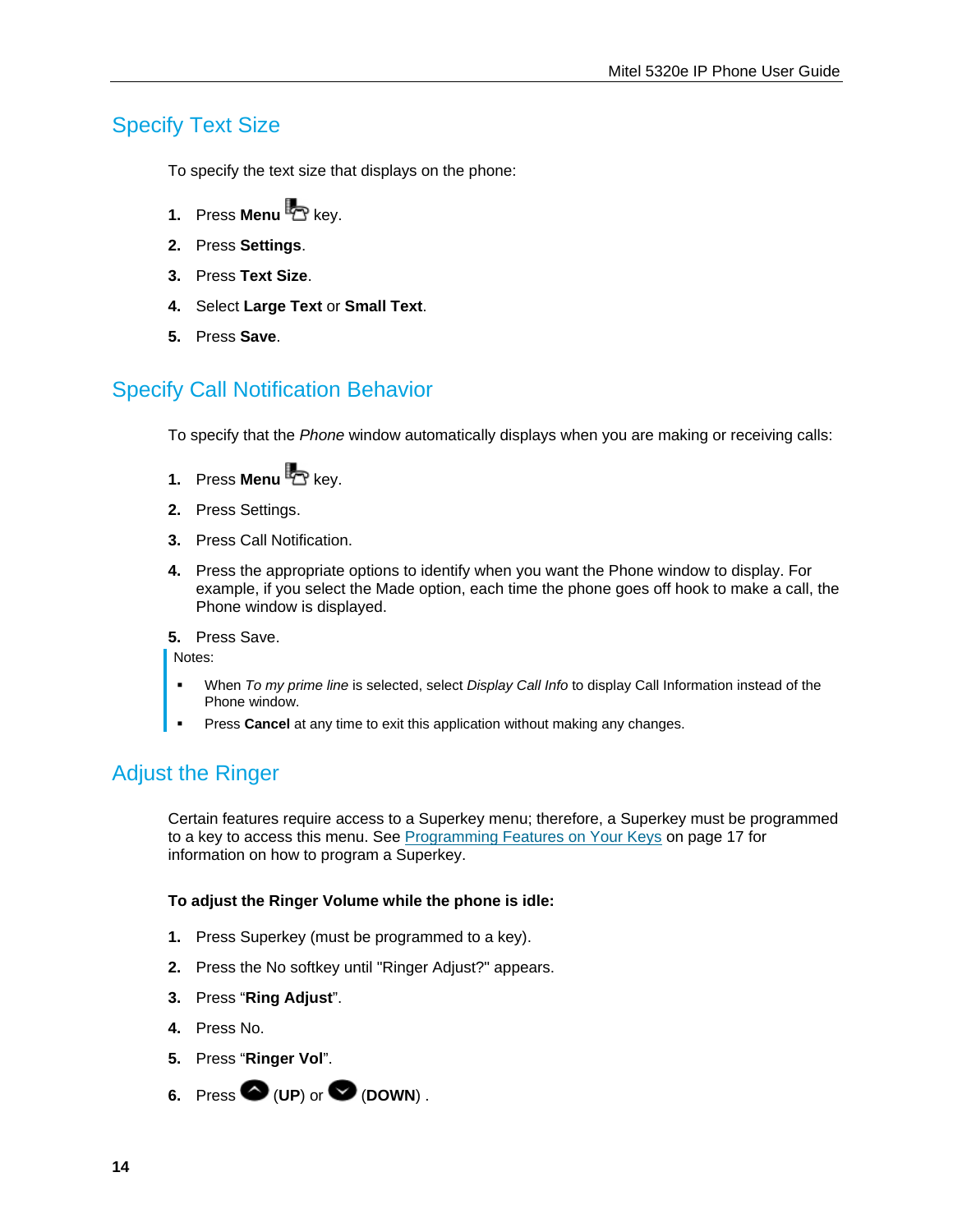**7.** Press Superkey.

**Note:** Adjusting ringer volume also adjusts cordless headset/handset ringer tone.

#### **To adjust the Ringer Volume while the phone is ringing:**

Press  $\bullet$  (UP) or  $\bullet$  (DOWN).

#### **Notes:**

- If the phone is in talk state, this action adjusts the volume of the handset, headset or speaker.
- If the phone is idle, this action adjusts the contrast.

#### **To adjust the Ringer Pitch while the phone is idle:**

- **1.** Press Superkey (must be programmed to a key).
- **2.** Press the No softkey until "Ringer Adjust?" appears.
- **3.** Press "Ring Adjust".
- **4.** Press "Ringer Pitch".
- **5.** Press  $\bullet$  (UP) or  $\bullet$  (DOWN).
- **6.** Press Superkey.

## <span id="page-20-0"></span>Enable a Screen Saver

You can program your screen saver to turn on after a specific time period of inactivity on your phone.

To enable a screen saver:

- **1.** Press **Menu** key.
- **2.** Press Settings.
- **3.** Press Screen Saver.
- **4.** Select the inactivity time.
- **5.** Press the checkbox opposite Display image if you wish the screen saver to be displayed.
- **6.** Press Save.

## <span id="page-20-1"></span>Enable PC Connectivity

To enable a connection to be set up between your phone and the UC Express Application:

- **1.** Press **Menu** key.
- **2.** Press Settings.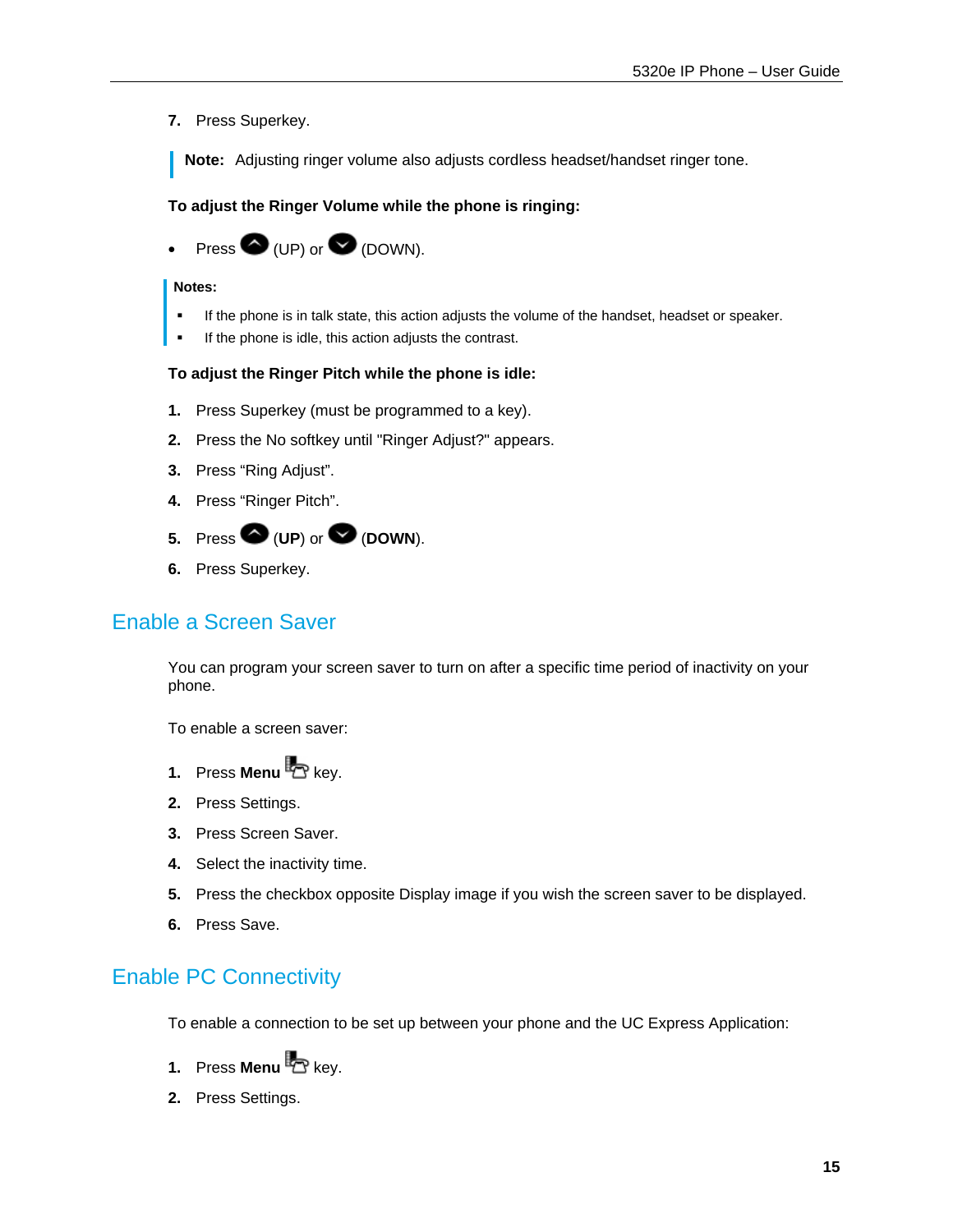- **3.** Press PC Connectivity.
- **4.** Press the checkbox Enable.
- **5.** Press Save.

**Note:** You can use UC Express for easy PC-based programming of the labels on your phone.

For more information on setting up the UC Express Application, see the *Unified Communicator Express User's Guide* on [http://edocs.mitel.com.](http://edocs.mitel.com/)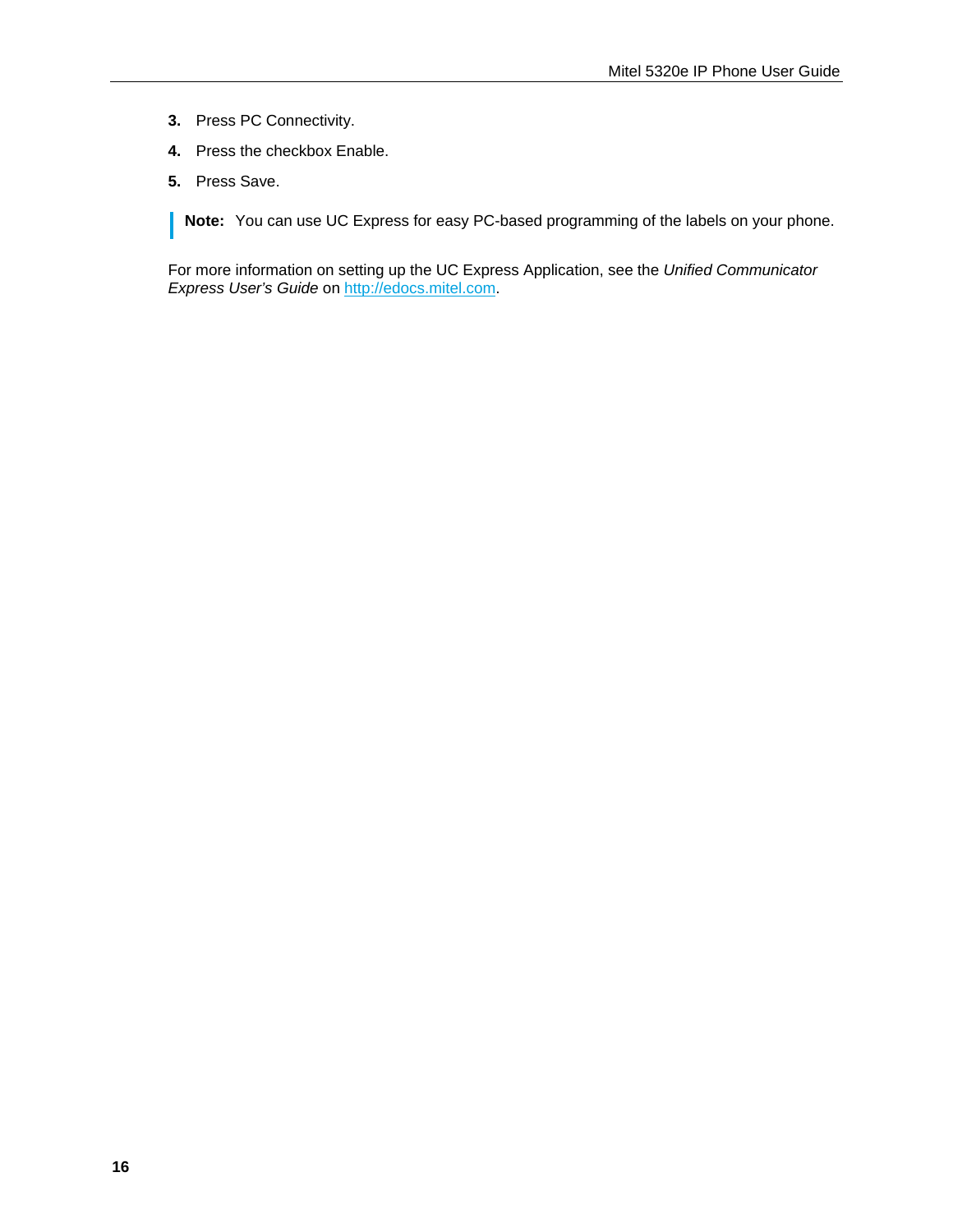## <span id="page-22-3"></span><span id="page-22-0"></span>Programming Features on Your Keys

## <span id="page-22-1"></span>Tips on Programming Features

You can program your phone's programmable keys to enable features. To program your keys, use:

- *Settings* application
- Unified Communicator Express application

You can assign the following to a programmable Key:

- Features and Fixed function keys: see [Program Feature Keys Using the Setting Application](#page-24-0)*.*
- Applications: Settings, Call Forwarding (see [Program Phone Application\)](#page-24-1)

**Note:** Only the System Administrator can program line select and line appearance keys. The user's Prime line by default is Key 1.

| <b>Feature</b>               | <b>Default Label</b> |
|------------------------------|----------------------|
| Speed Call                   | Speed Call           |
| Music                        | Music                |
| <b>Night Answer</b>          | Night Ans            |
| <b>Account Code Verified</b> | <b>Acct Verified</b> |
| Account Code Non-Verified    | Acct Non-Ver         |
| <b>Hot Desking</b>           | <b>Hot Desk</b>      |
| Phonebook                    | Phonebook            |
| Speak@Ease™                  | Speak@Ease           |
| Auto Answer                  | Auto Ans             |
| Paging                       | Paging               |
| Call Pickup                  | Call Pickup          |
| Call Back                    | Call Back            |
| Headset                      | Headset              |
| Make Busy                    | Make Busy            |
| Campon                       | Campon               |
| Override                     | Override             |
| Direct Page                  | Page                 |

<span id="page-22-2"></span>Features available for programming on programmable keys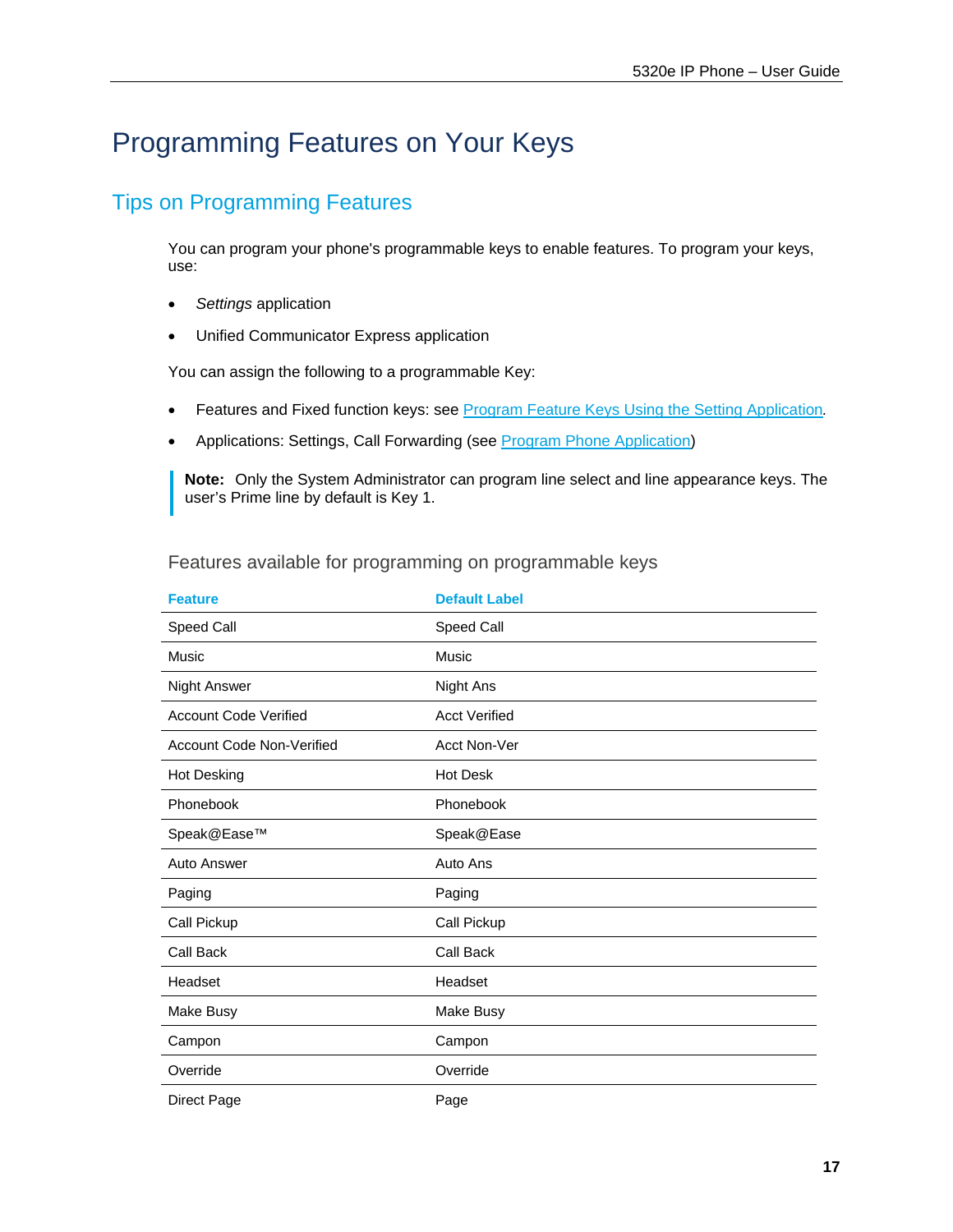| <b>Feature</b>            | <b>Default Label</b> |
|---------------------------|----------------------|
| Do Not Disturb            | <b>DND</b>           |
| Single Flash              | Flash                |
| Double Flash              | <b>Dbl Flash</b>     |
| Meet Me Answer            | Meet Me              |
| Message Waiting Indicator | Msg Waiting          |
| <b>Emergency Call</b>     | Emergency            |
| Tag Call                  | <b>Tag Call</b>      |
| Privacy Release           | Privacy RIs          |
| Swap                      | Swap                 |
| Release                   | Release              |
| Call History              | Call Hist            |
| <b>Call Park</b>          | <b>Call Park</b>     |
| <b>Call Park Retrieve</b> | Park Retrieve        |
| Group Listen              | <b>Grp Listen</b>    |
| Superkey                  | Superkey             |
| Redial                    | Redial               |
| Speaker                   | Speaker              |
| Message                   | Message              |
| Hold                      | Hold                 |
| Transfer/Conference       | Trans/Conf           |
| Cancel                    | Cancel               |
| Analog Line               | Analog Line          |

## Applications available for programming on programmable keys

<span id="page-23-0"></span>

| <b>Application</b> | <b>Default Label</b> |
|--------------------|----------------------|
| Applications List  | Applications         |
| Call History       | Call Hist            |
| Call Forwarding    | Forwarding           |
| Help               | Help                 |
| Settings           | Settings             |
| Call Info          | Call Info            |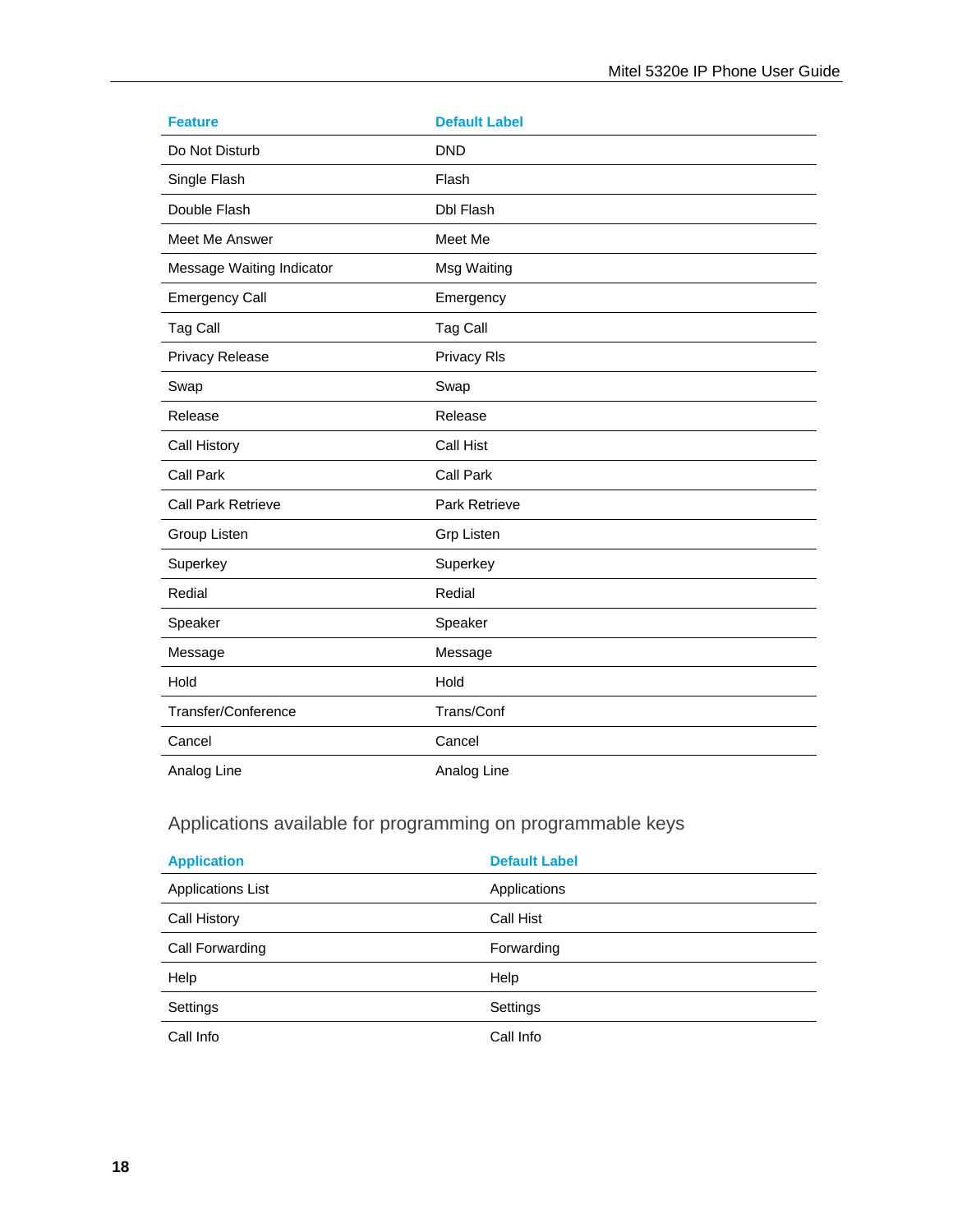## <span id="page-24-0"></span>Program Feature Keys Using the Settings Application

#### **To program a Phone Feature or hard key:**

- **1.** Press **Menu** key.
- **2.** Press Settings.
- **3.** Press Programmable Keys.
- **4.** Press the key you wish to program.
- **5.** If applications are displayed, press View Features.
- **6.** Use the Page Navigation keys to move through the features list.
- **7.** Select the desired feature or fixed function key from the list. A default label is automatically assigned to the key.
- **8.** Enter the required information in the fields provided, if necessary.
- **9.** If you are programming any feature other than Speed Call, Message Waiting Indicator, Call Park and Call Park Retrieve, press Save and you are finished with this procedure. If you are programming Message Waiting Indicator and or Call Park, perform the following steps:
	- Press the Edit Number field.
	- Using the dial pad, enter the appropriate numbers that correspond to the phone whose messages you wish to be notified of (Message Waiting) or the directory number (Call Park).
	- Press Save**.**
	- Press Close**.**

#### <span id="page-24-1"></span>**To program a** *Phone* **Application:**

- **1.** Press **Menu** key.
- **2.** Press Settings.
- **3.** Press Programmable Keys.
- **4.** Press the key you wish to program.
- **5.** If Features are displayed, press View Applications.
- **6.** Select the desired application.
- **7.** Press Save.
- **8.** Press Close.

#### **To program Speed Call:**

- **1.** Press **Menu** key.
- **2.** Press Settings.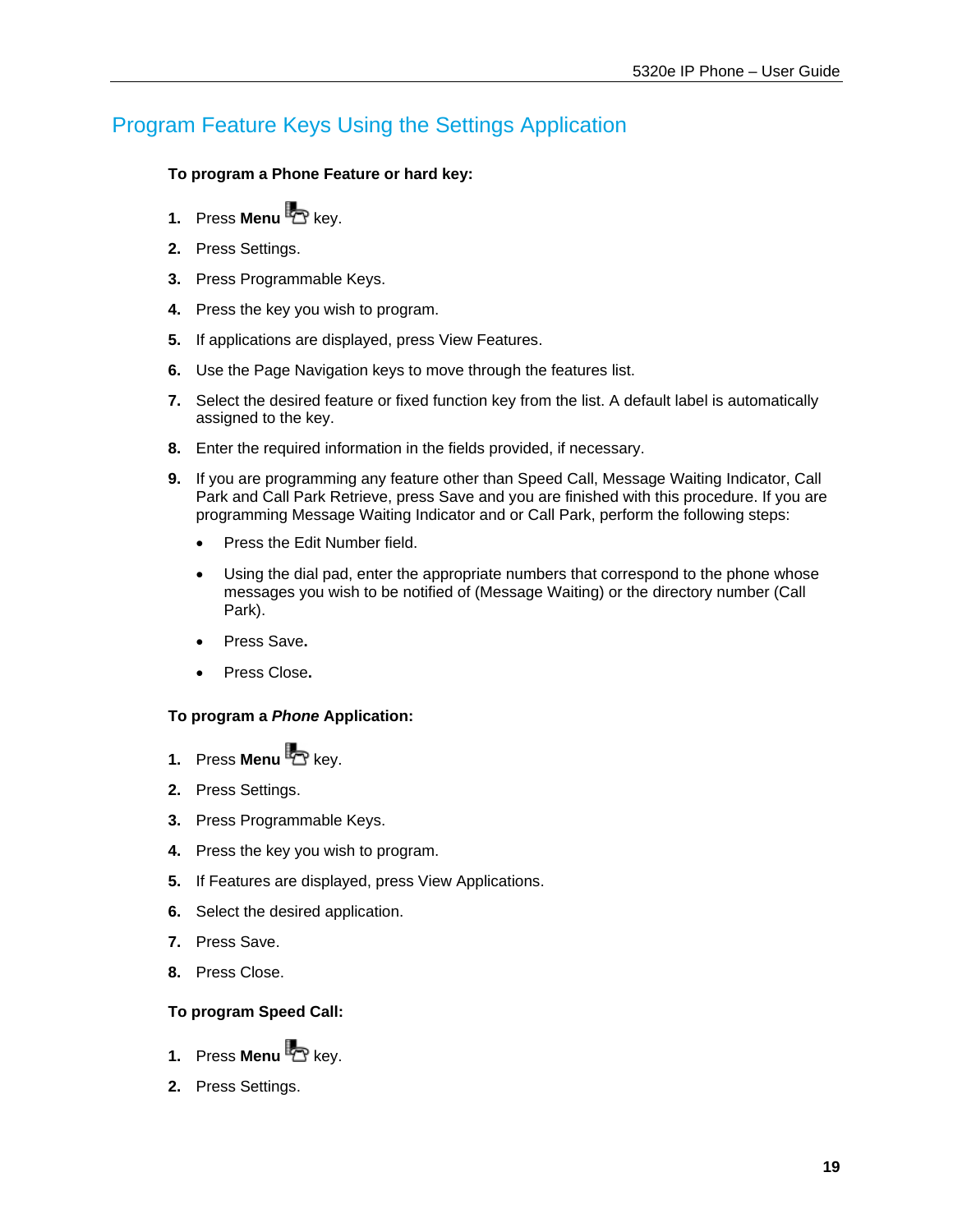- **3.** Press Programmable Keys.
- **4.** Press the key you wish to program. If it's already programmed, press Clear Key.
- **5.** Press Speed Call.
- **6.** Press Edit Info and enter the label for the Speed Call.
- **7.** Press Save.
- **8.** Press Edit Number and enter the phone number for the Speed Call:
	- The maximum length is 26 characters.
	- 0-9, # and \*. Pause and Flash are not allowed.
	- You can use dial pad to enter the number.
- **9.** Press Save, and then press Save again.
- **10.** Press Close, and then press **Close** again.

#### **Notes:**

- To return to the Feature or Applications list at any time, press Cancel **or** View Applications.
- You can also choose to Edit the Label, Clear Information, and Clear Key.

## <span id="page-25-0"></span>Clear Programming from a Key

You may wish to clear the programming from a key if you are no longer using it.

To clear the feature or application programming from a key:

- **1.** Press **Menu** key.
- **2.** Press Settings.
- **3.** Press Programmable Keys.
- **4.** Press the key you wish to clear.
- **5.** Press Clear Key.
- <span id="page-25-1"></span>**6.** Press Close.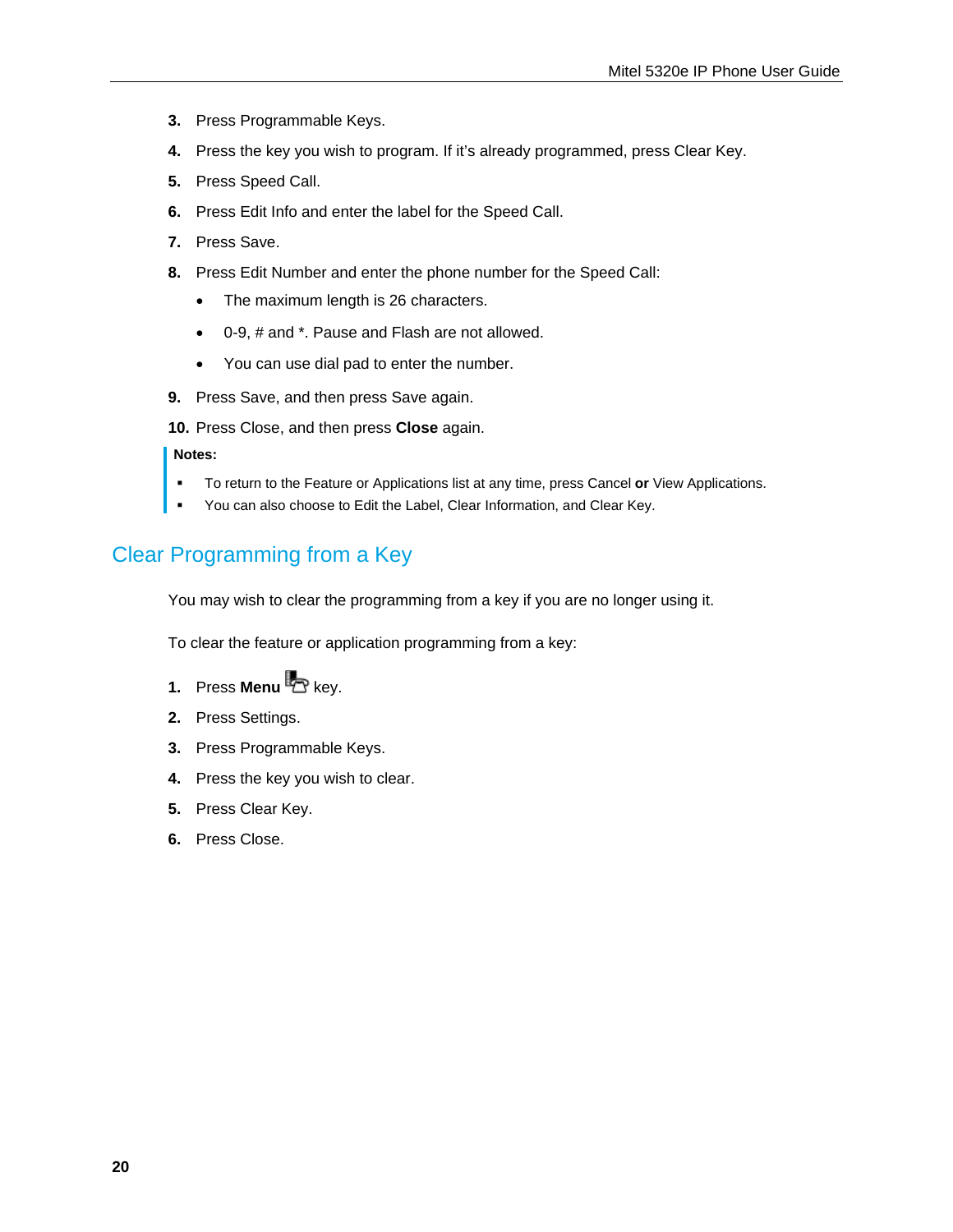## <span id="page-26-0"></span>Making and Answering Calls

You can make a call using one of the following methods:

- Press the programmed key associated with the party you want to call. For more information about programming keys, see [Programming Features on Your Keys.](#page-22-3)
- Dial the number using the dialpad.
- Use **Phone Book** (see [Phone Book](#page-25-1) below).

## <span id="page-26-1"></span>Phone Book

To use Phone Book:

**Note:** You an enter the first or last name, or both.

- **1.** Press **Phone Book** (if available) or the key programmed as **Phone Book**.
- **2.** Enter the name of the desired party, as follows:
	- For each letter in the name, press the appropriate key on the keypad until the letter is shown in the display. For example, if the letter C is required, press the digit 2 three times.
	- Use the <-- softkey to correct errors.
	- $\bullet$  If the next letter in the name is on the same digit key as the previous letter, press the  $\rightarrow$ softkey before proceeding.
	- If required, press —> softkey to add a space between the first and last name.
- **3.** Press the **Lookup** softkey.
	- If the system option "Phonebook Lookup Default to User Location" is enabled for your phone, the search is limited to names that share your location; otherwise, the entire directory is searched.
	- If the system option "Phonebook Lookup Display User Location" is enabled, after the phonebook search function displays the matching name and directory number, the user's location is displayed. The display alternates between the name/number and the location every 2 seconds.
- **4.** If no match exists, edit the original entry.

or

If the system option "Phonebook with Location" is enabled, press **Backup**. ALL LOCATIONS? Is displayed. Press **Yes** to search the entire directory or press **No** to search for only names that share your location. Edit the name and press **Lookup**.

- **5.** If more than one match is found, press the **Next** softkey.
- **6.** Do one of the following:
	- To make the call, press the **Call** softkey.
	- To edit the entry, press the **Backup** softkey.
	- To exit, press **Cancel** or **Superkey** (if programmed).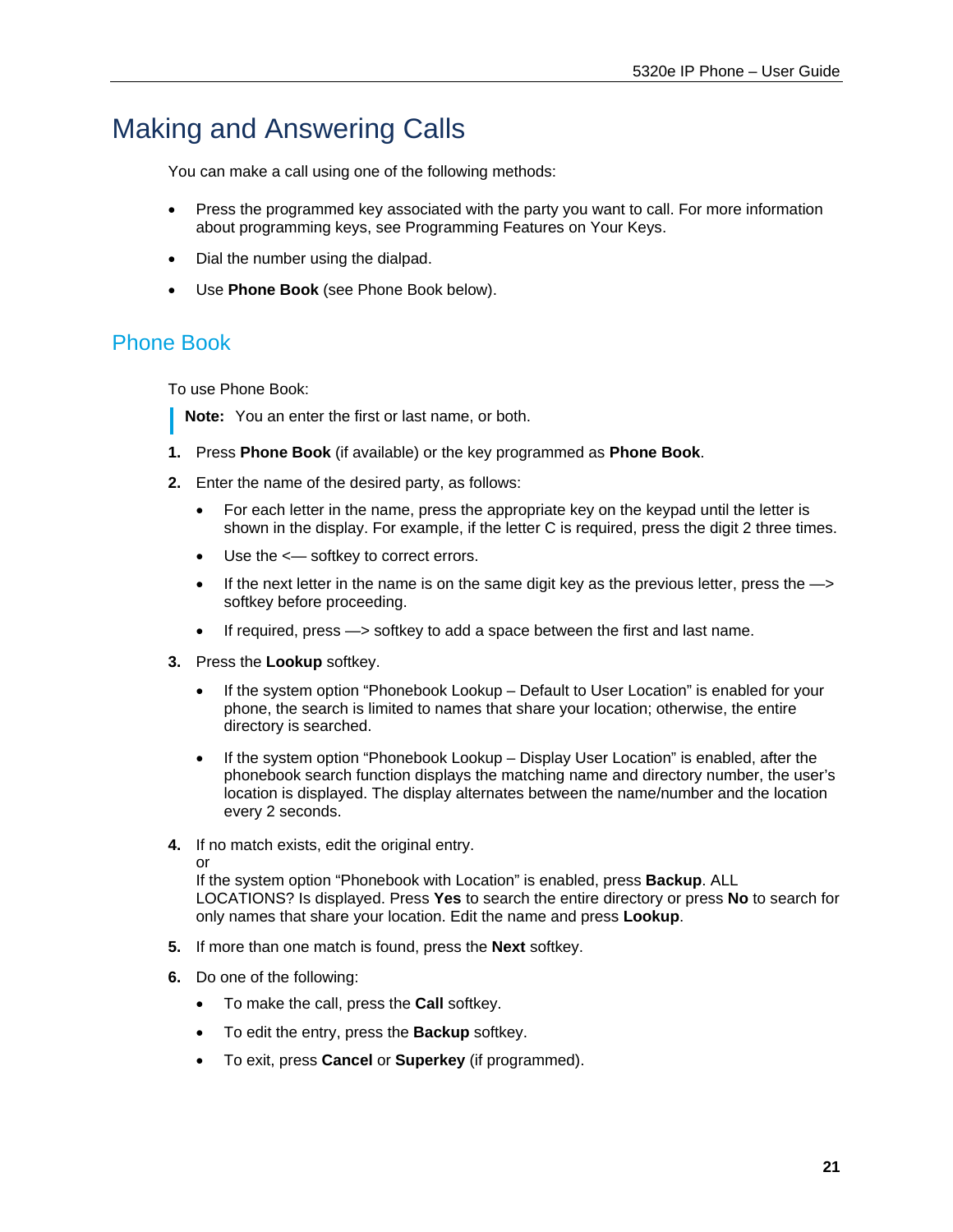## <span id="page-27-0"></span>Answer a Call

Do one of the following:

- Select the programmable line key for the ringing line that is flashing.
- **•** Lift the handset or press  $\vec{\mathbb{I}}$  (**SPEAKER**).

## <span id="page-27-1"></span>End a Call

Do one of the following:

- Press **Hang Up** or **Cancel**  $(\mathbf{\otimes})$ .
- Replace the handset.
- Press the key that you have programmed as Cancel.
- **If you are in Handsfree mode, press**  $\mathbb{I}$  **(SPEAKER).**

## <span id="page-27-2"></span>Redial

To redial the last number that you manually dialed:

- **1.** Lift the handset (optional).
- **2.** Press <sup>12</sup><sup>3</sup>.<sup>1</sup> (**REDIAL**).

## <span id="page-27-3"></span>Redial - Saved Number

#### **To save the last number that you manually dialed:**

- **1.** Lift the handset.
- **2.** Dial the appropriate feature access code.

#### **To Redial a saved number:**

- **1.** Lift the handset.
- **2.** Dial the appropriate feature access code.

## <span id="page-27-4"></span>Handsfree Operation

#### **To use Handsfree to make a call:**

- **1.** If you want to use a Non–Prime Line, press a Line Appearance key. **Note**: Your administrator must program Line Appearances to your phone.
- **2.** Dial the number.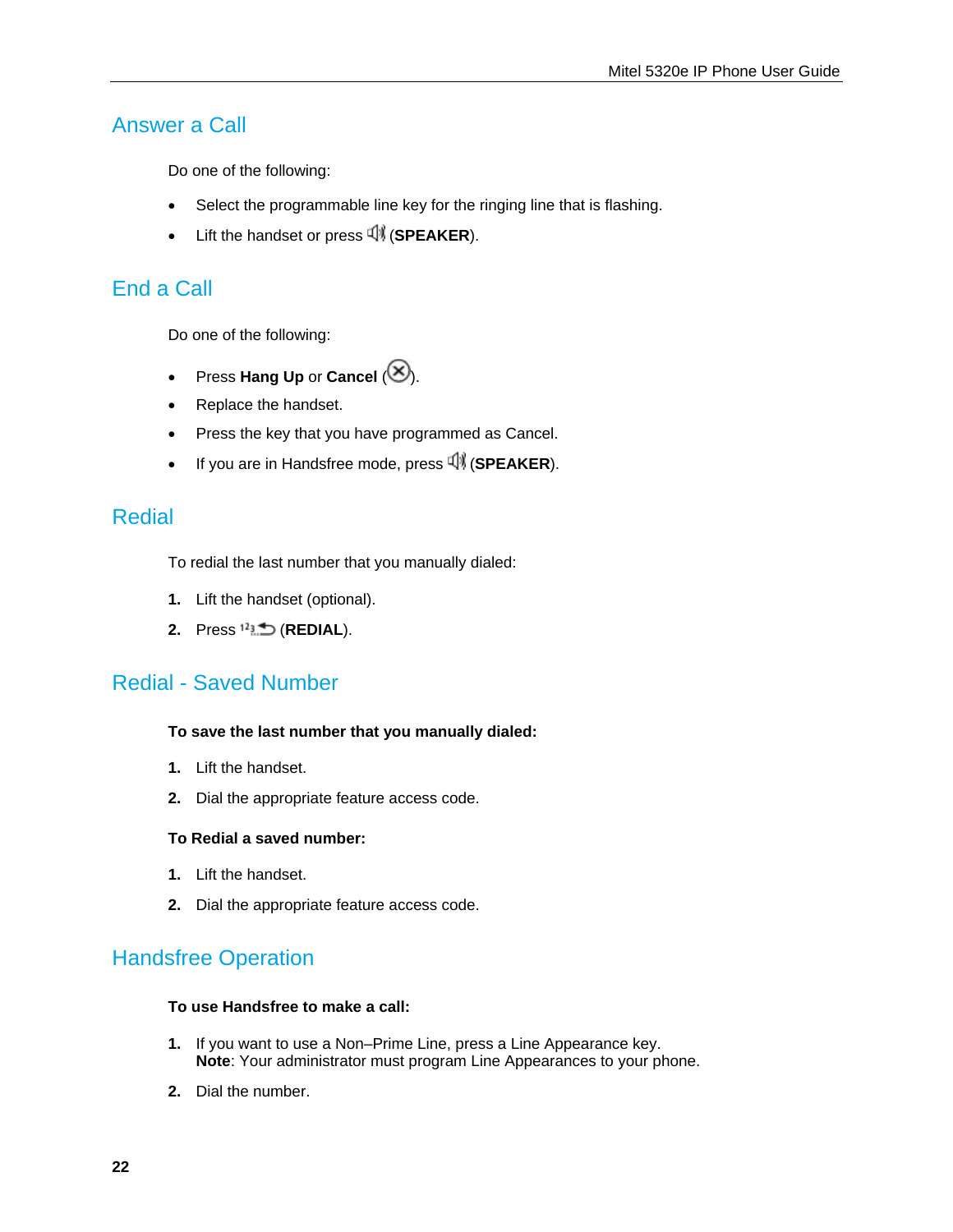**3.** Begin speaking when the called party answers. Your phone's Handsfree microphone and Handsfree speaker transmit and receive audio.

#### **To use Handsfree operation to answer calls:**

- **1.** Press the flashing line key.
- **2.** Begin speaking. Your phone's Handsfree microphone and Handsfree speaker transmit and receive audio.

#### **To hang up while using Handsfree operation:**

Press (**SPEAKER**).

#### **To turn Mute on during Handsfree operation:**

Press (**MUTE**). The Mute key light turns ON.

#### **To turn Mute off and return to conversation:**

Press (**MUTE**). The Mute key light turns OFF.

#### **To disable Handsfree operation:**

Lift the handset.

#### **To return to Handsfree operation:**

- **1.** Press  $\overline{\psi}$  (**SPEAKER**).
- **2.** Hang up the handset.

### <span id="page-28-0"></span>Auto-Answer

When the Auto-Answer feature is active, incoming calls ring briefly, and then the phone answers the call in Handsfree mode. You can continue the call handsfree or use the handset.

#### **To enable or disable Auto-Answer:**

 Press **Auto-Answer** key. (See [Programming Features on Your Keys](#page-22-0) for instructions on programming features on your phone.) The key is highlighted and all incoming calls are answered in Handsfree mode.

#### **To switch from Handsfree mode to handset mode:**

• Lift the handset

#### **To end a call, do one of the following:**

• Press<sup>(2)</sup> (Cancel)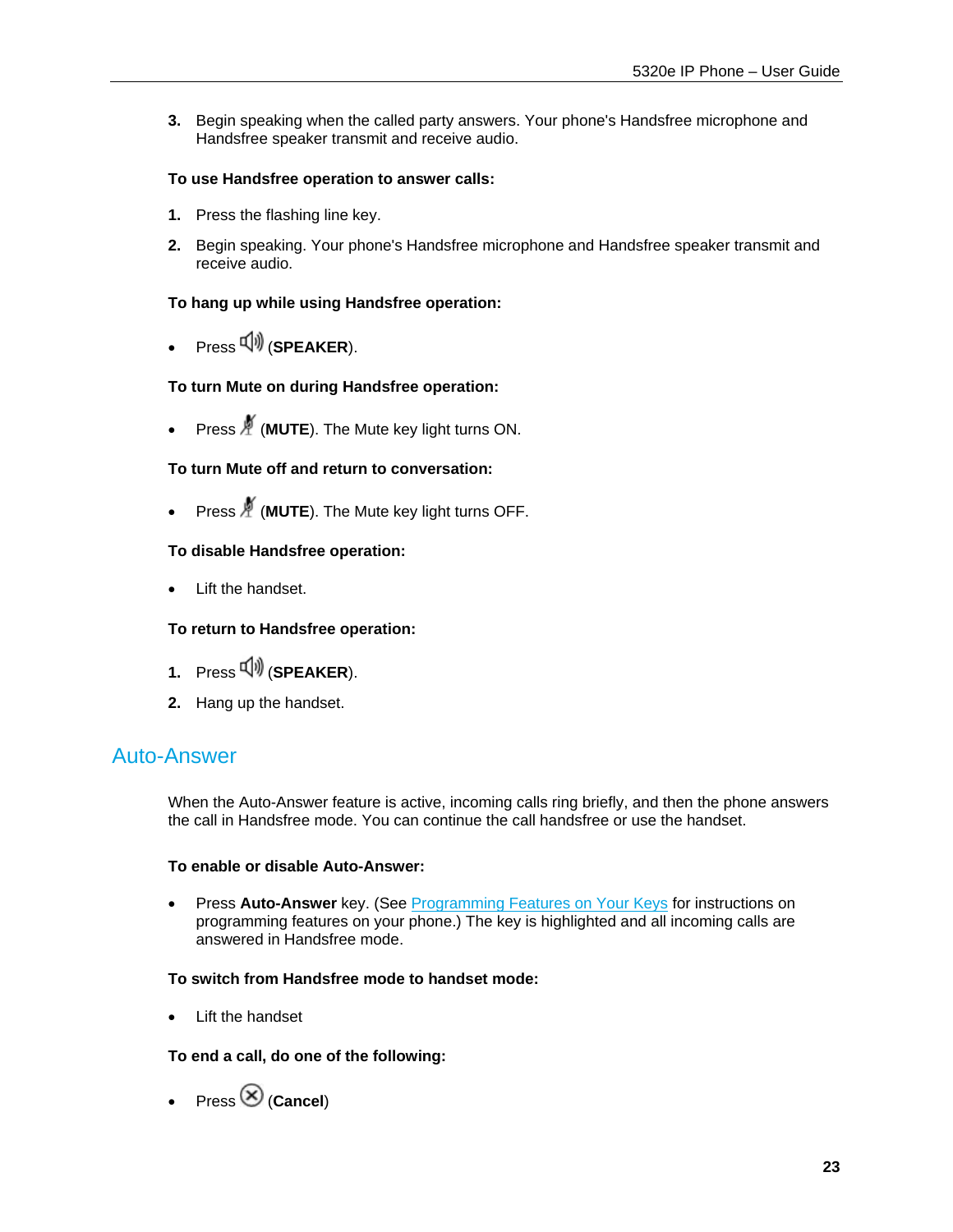- Press the **Hang Up** softkey.
- Wait for the caller to hang up.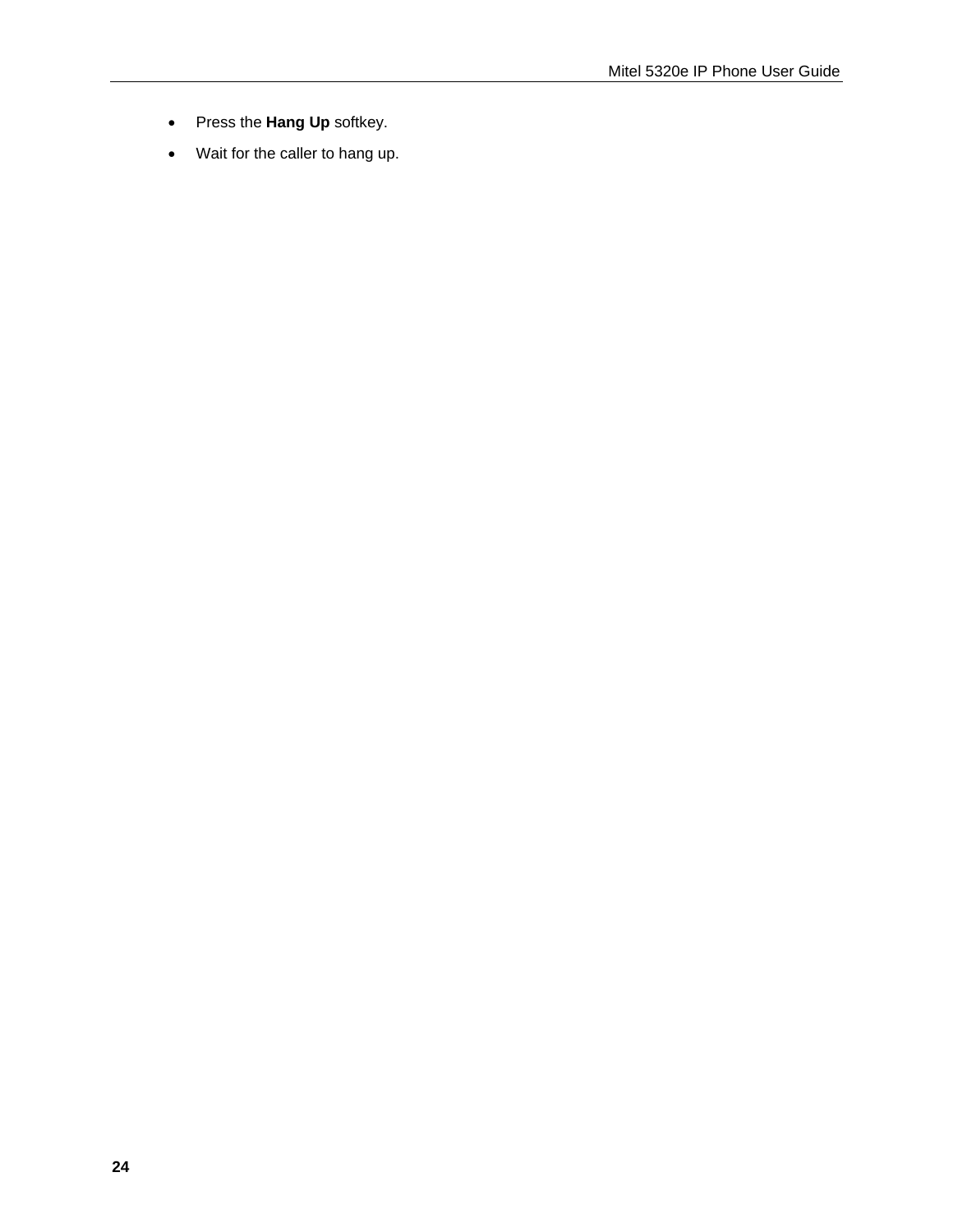## <span id="page-30-0"></span>Call Handling

## <span id="page-30-1"></span>**Hold**

To place a call on Hold:

- 1. Press □∞ (HOLD).
- **2.** Press the key that you have programmed as Hold. The indicator flashes on the line that has the held call.

**Note:** You can only retrieve a call from hold when the phone is idle.

#### **To retrieve a call from Hold, do one of the following:**

- Lift the handset and press the flashing line key.
- Press the flashing indicator.
- Use the Add Held feature to conference into the held call.

#### **To retrieve a call from Hold at another phone, do one of the following:**

- Press the flashing line key.
- Dial the appropriate feature access code and the number of the station that placed the call on Hold.

#### <span id="page-30-2"></span>**Mute**

Mute lets you temporarily turn your phone's handset, headset or handsfree microphone off during a call.

#### **To turn Mute on during a call:**

Press  $\AA$  (MUTE). The  $\AA$  (MUTE) light turns ON.

#### **To turn Mute off and return to the conversation:**

Press  $\cancel{\mathbb{A}}$  (MUTE). The  $\cancel{\mathbb{A}}$  (MUTE) light turns OFF.

**Note:** If you are on a Handsfree MUTED call and you lift the handset, the handset microphone is automatically enabled and the MUTE light turns OFF.

**Note: NOTE FOR USERS ON RESILIENT MITEL COMMUNICATIONS DIRECTOR SYSTEMS**: If your phone switches to the secondary system while your speaker or handset is muted (that is, while the Mute key is lit) the call remains muted until you hang up.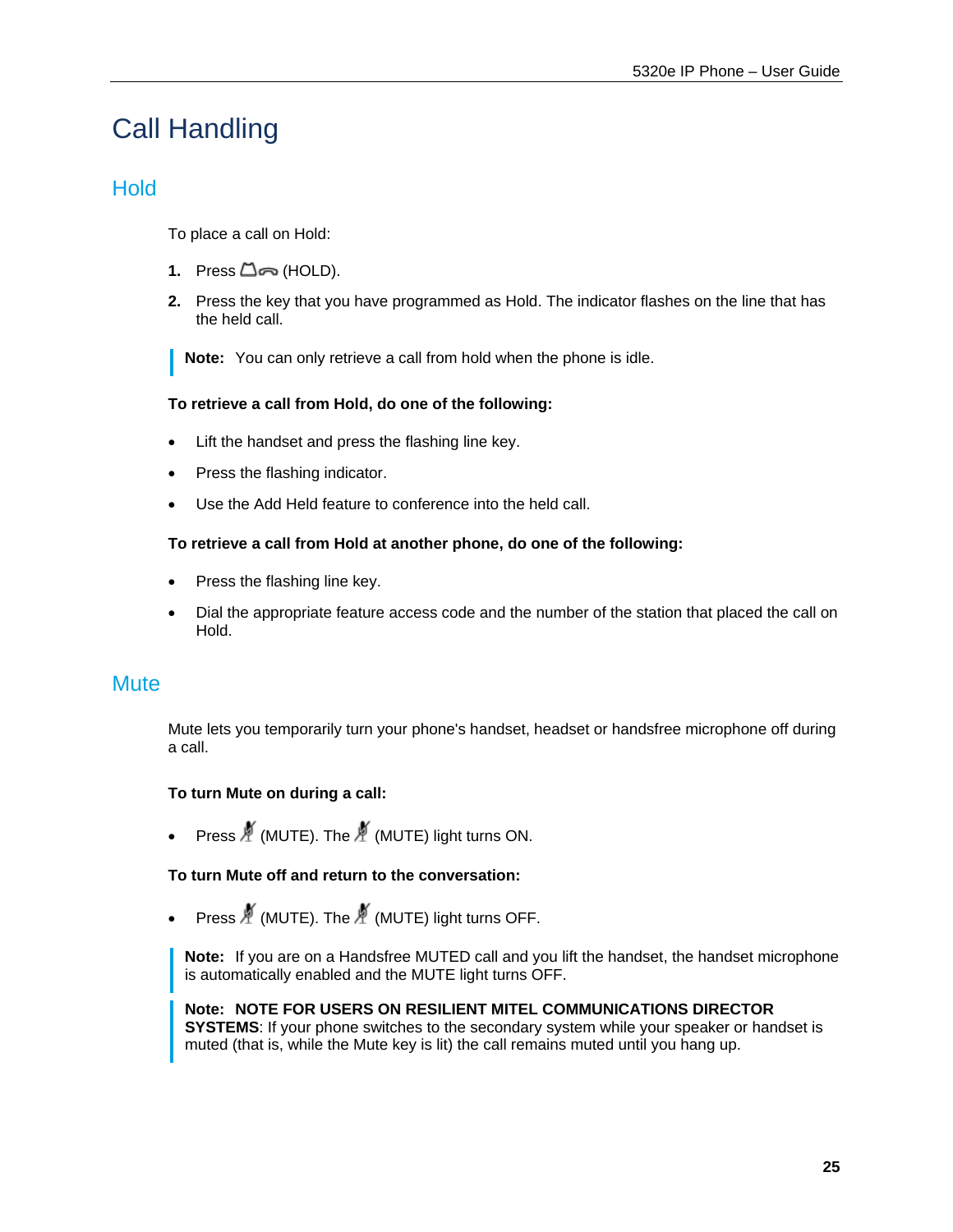## <span id="page-31-0"></span>**Transfer**

#### **To Transfer an active call:**

- **1.** Press  $\sim$   $\sqrt{52}$  (TRANS/CONF).
- **2.** Dial the number of the third party.
- **3.** Do one of the following:
	- To complete the Transfer, hang up.
	- To announce the Transfer, wait for an answer, consult, and hang up.
	- To cancel the Transfer, press  $\otimes$  (CANCEL).

#### **To transfer an active call during headset operation:**

- **1.** Press  $\sim$   $\sqrt{5R}$  (TRANS/CONF).
- **2.** Dial the number of the third party.
- **3.** To complete the Transfer, press the Release feature key.

## <span id="page-31-1"></span>Direct Transfer to Voice Mailbox

You can transfer an active call directly to the requested party's voice mailbox using the  $\mathbb{Z}$ (MESSAGE) key or a Speed Call key that contains the Direct Transfer to Voice Mail feature access code (FAC).

#### **Using the Message key:**

- **1.** Press (**MESSAGE)**.
- **2.** Dial the destination number using any valid dialing method: keypad, DSS/BLF key, Speed Call or Personal Speed Call key, Call History, Phonebook.
- **3.** Do one of the following:
	- To complete the Transfer, hang up or press the **Release** feature key.
	- To abort the Transfer, press **8 (CANCEL)** at any time before the last digit in the destination number is dialed.

#### **Using a Speed Call key:**

- **1.** Press **(TRANS/CONF).**
- **2.** Dial the feature access code (FAC) or press the **Speed Call** key that contains the FAC.
- **3.** Dial the destination number using any valid dialing method: keypad, DSS/BLF key, Speed Call or Personal Speed Call, Call History, Phonebook.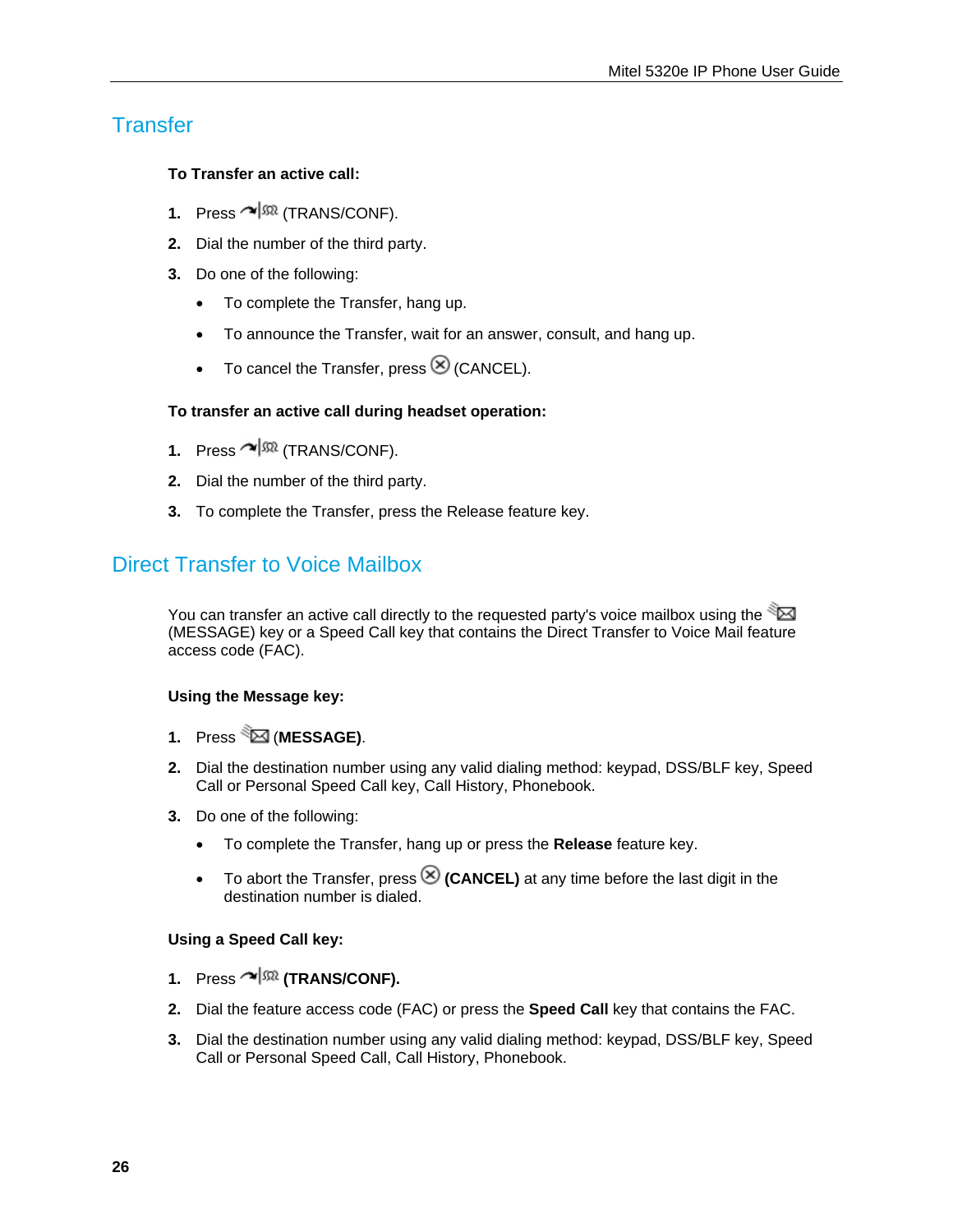- **4.** Do one of the following:
	- To complete the Transfer, hang up or press the **Release** feature key.
	- To abort the Transfer, press  $\otimes$  (**CANCEL**) at any time before the last digit in the destination number is dialed.

**Note:** Both the FAC and the destination number can be programmed to a single Speed Call key.

**Note:** When the phone is in idle state and there are no messages in the mailbox, pressing the Message key connects you directly to your voice mail.

## <span id="page-32-0"></span>**Conference**

**To form a Conference when a two–party call is already in place, or to add another party to an existing Conference:** 

- **1.** Press  $\sim$   $\sqrt{50}$  (TRANS/CONF).
- **2.** Dial the number of the next party.
- **3.** Wait for an answer.
- **4.** Press  $\sim$   $\sqrt{5R}$  (TRANS/CONF).

#### **To leave a Conference:**

 $\bullet$  Hang up or press  $\otimes$  (CANCEL).

## <span id="page-32-1"></span>Conference Split

To Split a Conference and speak privately with the original party:

Press the **Split** softkey.

## <span id="page-32-2"></span>Add Held

#### **To move a call on hold to another line appearance:**

- **1.** Press an available line key.
- **2.** Press the AddHeld softkey.
- **3.** Press the flashing line key.

#### **To add a call on Hold to an existing conversation or conference:**

- **1.** Press the AddHeld softkey.
- **2.** Press the flashing line key.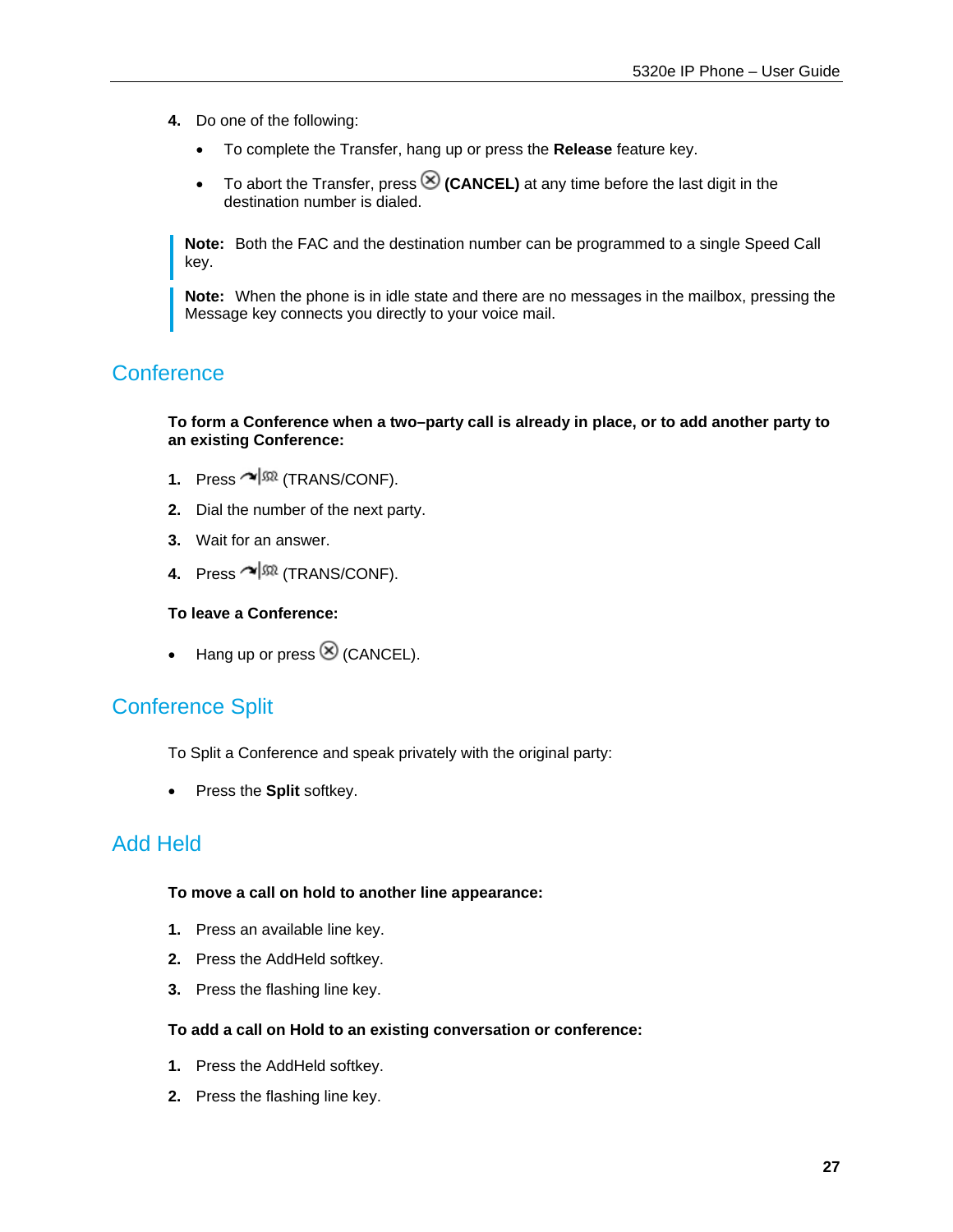## <span id="page-33-0"></span>Swap

#### **To call another party when you are in an established two–party call:**

- **1.** Press  $\sim$   $\sqrt{52}$  (TRANS/CONF).
- **2.** Dial the number.

#### **To alternate between the two parties:**

• Press the Trade Calls softkey.

## <span id="page-33-1"></span>Call Forwarding

Call Forward lets you redirect incoming calls to an alternate number when

- your phone is busy,
- when you're not answering, or
- all the time.

You can program, activate, and deactivate Call Forward Always quickly through the **Applications** screen while you have other types of Call Forwarding, such as Busy External, activated through your Call Forwarding profiles.

For example, you can enable profiles to forward calls to your voice mailbox when your phone is busy or unanswered. Then, if you must leave your desk, you can quickly enable Call Forward Always to another phone, such as your home phone or cell. After you return to your desk and deactivate Call Forwarding Always, your profiles for busy or unanswered conditions remain active.

#### <span id="page-33-2"></span>Using Quick Call Forward Always

#### **To program and enable Call Forward Always:**

**1.** Launch Applications and press Call Forwarding or

Press the Forwarding feature key.

- **2.** If a number is already programmed, you can
	- Press Activate to enable forwarding to the current number or
	- Enter a new destination number and then press Activate.

**Note:** Call Forward Always takes precedence over all other types of forwarding.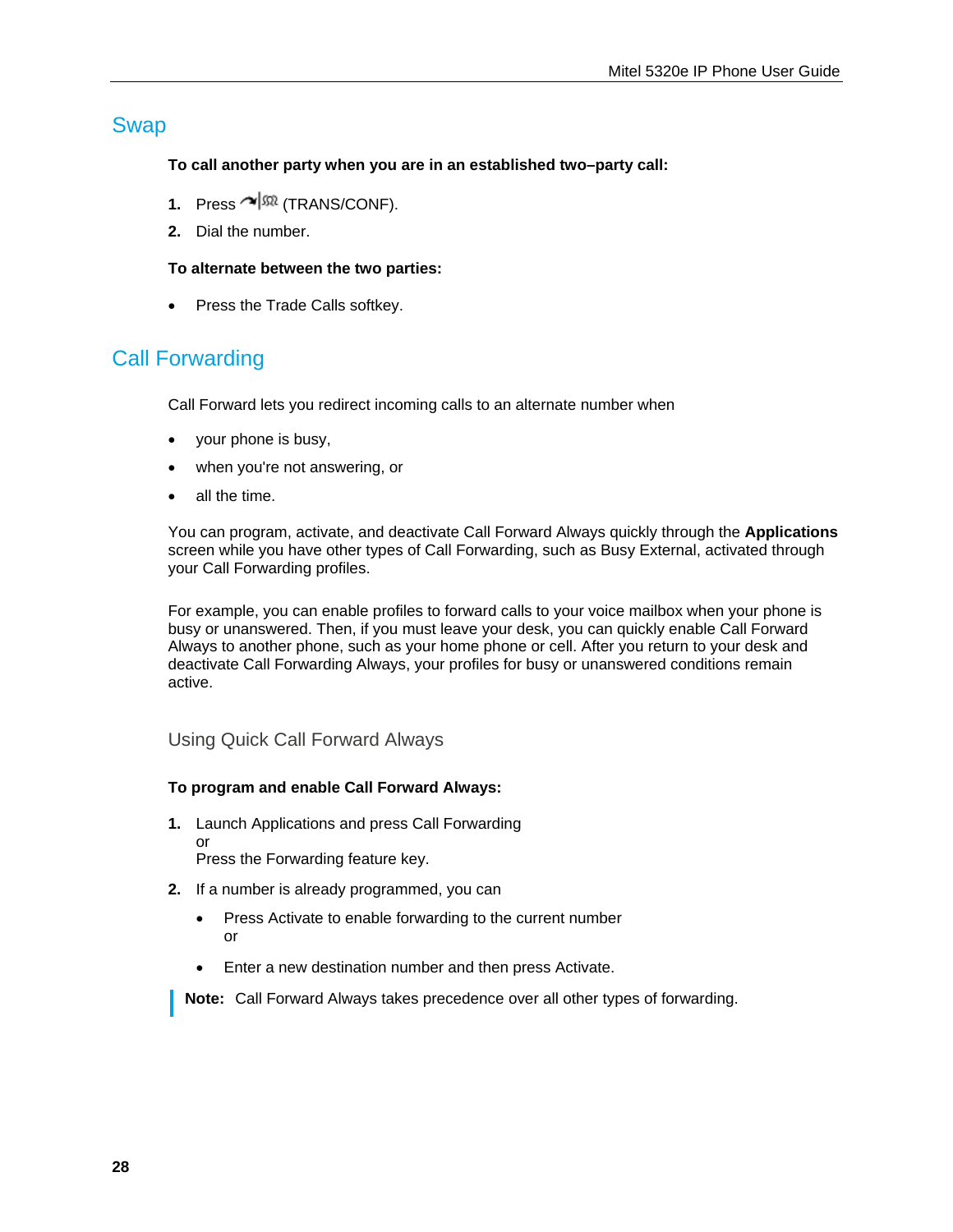#### **To deactivate Call Forward Always:**

- **1.** Launch Applications and press Call Forwarding or Press the Forwarding feature key
- **2.** Press Deactivate.

## <span id="page-34-0"></span>Programming Call Forwarding Using Profiles

You can create Call Forward profiles that identify where to send your incoming calls. After you create and save a Call Forward profile in the [Call Forwarding](#page-33-1) application, you can enable or disable the profile at any time.

#### **Notes:**

- The None Profile is a default profile provided by the system. It has no numbers programmed. Use the None Profile to turn off all Call Forwarding.
- The default profile appears when the Call Forwarding set up does not match any of your profiles.
- Only one call profile can be active at a time.
- The dotted radio button icon next to the profile shows the current active profile.

#### **To create a Call Forward profile:**

- **1.** Launch Applications and press Call Forwarding or Press the Forwarding feature key.
- **2.** Press Profiles.
- **3.** Press New Profile.
- **4.** Press Edit Profile Name. An on-screen keyboard displays.
- **5.** Press the appropriate keys in the on-screen keyboard to enter the profile name and press Save. This profile name identifies where your phone calls will be forwarded to.
- **6.** Select the check box opposite the desired type of Call Forwarding:
	- Always: forwards all your phone calls
	- Busy Internal: forwards internal phone calls after several rings if your line is busy
	- Busy External: forwards external phone calls after several rings if your line is busy
	- No Answer Int: forwards internal phone calls redirects your calls after several rings if you don't answer
	- No Answer Ext: forwards external phone calls redirects your calls after several rings if you don't answer
- **7.** Press Edit Number to display the on-screen keyboard. In the on-screen keyboard, enter the appropriate number.
- **8.** Press Save.
- **9.** Press Enable.
- **10.** Press Save.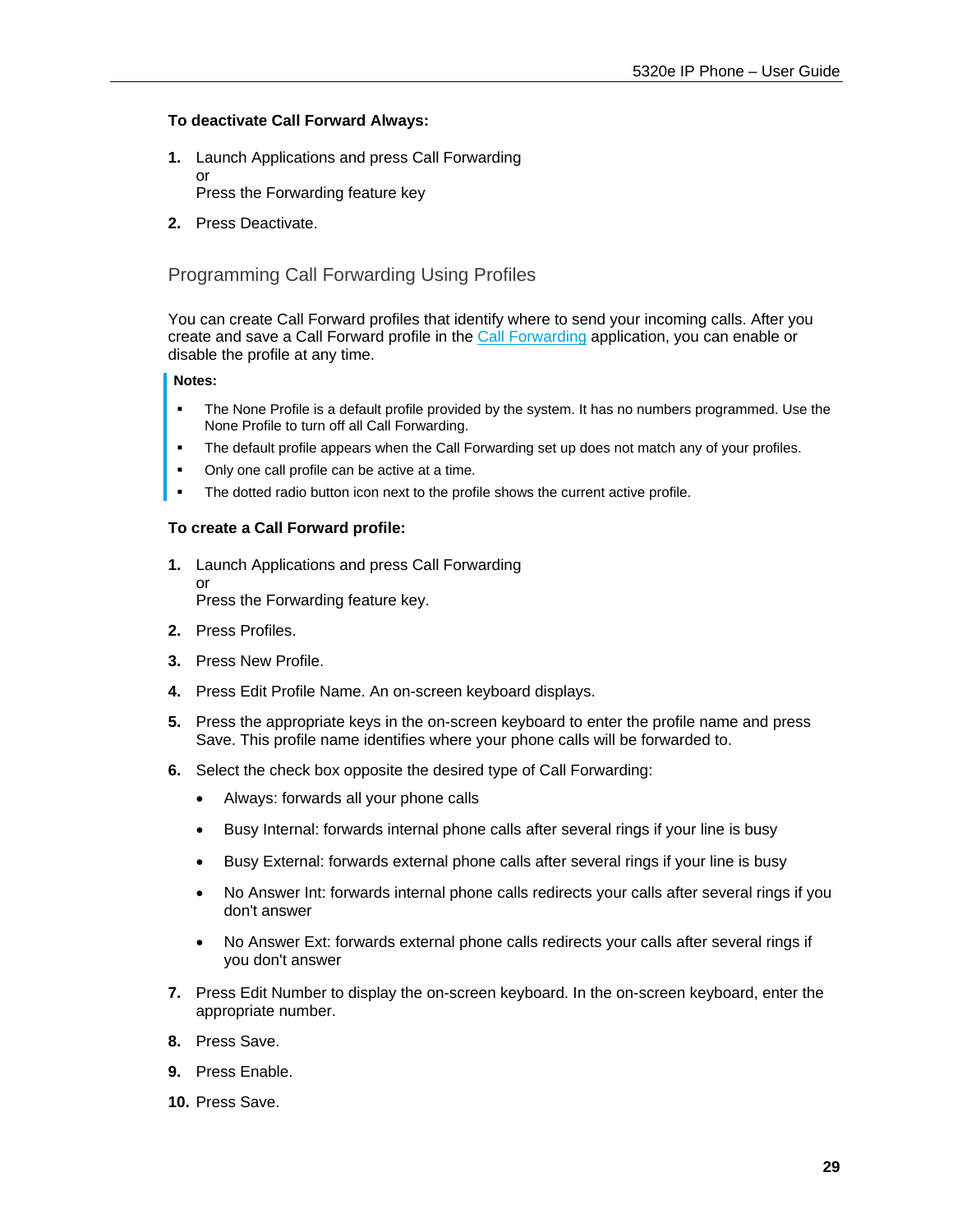- **11.** Repeat Step 6 to Step 10 for each Call Forwarding type that you wish to program.
- **12.** Press Save. This profile is saved but it is not activated. To activate this profile, see *Activate Call Forward* below.
- **13.** Press Close.
- **14.** Press Close.

**Note:** Press Cancel at any time to exit this application without making any changes.

### <span id="page-35-0"></span>Activate Call Forward

To turn Call Forward on once it has been programmed:

- **1.** Press the Menu **b** key.
- **2.** Press Call Forwarding.
- **3.** Press Profiles.
- **4.** Press the appropriate Profile setting.
- **5.** Press Activate.
- **6.** Press Close.

<span id="page-35-1"></span>Cancel Call Forward

To cancel Call Forward:

- **1.** Press the Menu **b** key.
- **2.** Press Call Forwarding.
- **3.** Press Profiles.
- **4.** Press None setting.
- **5.** Press Activate.
- **6.** Press Close.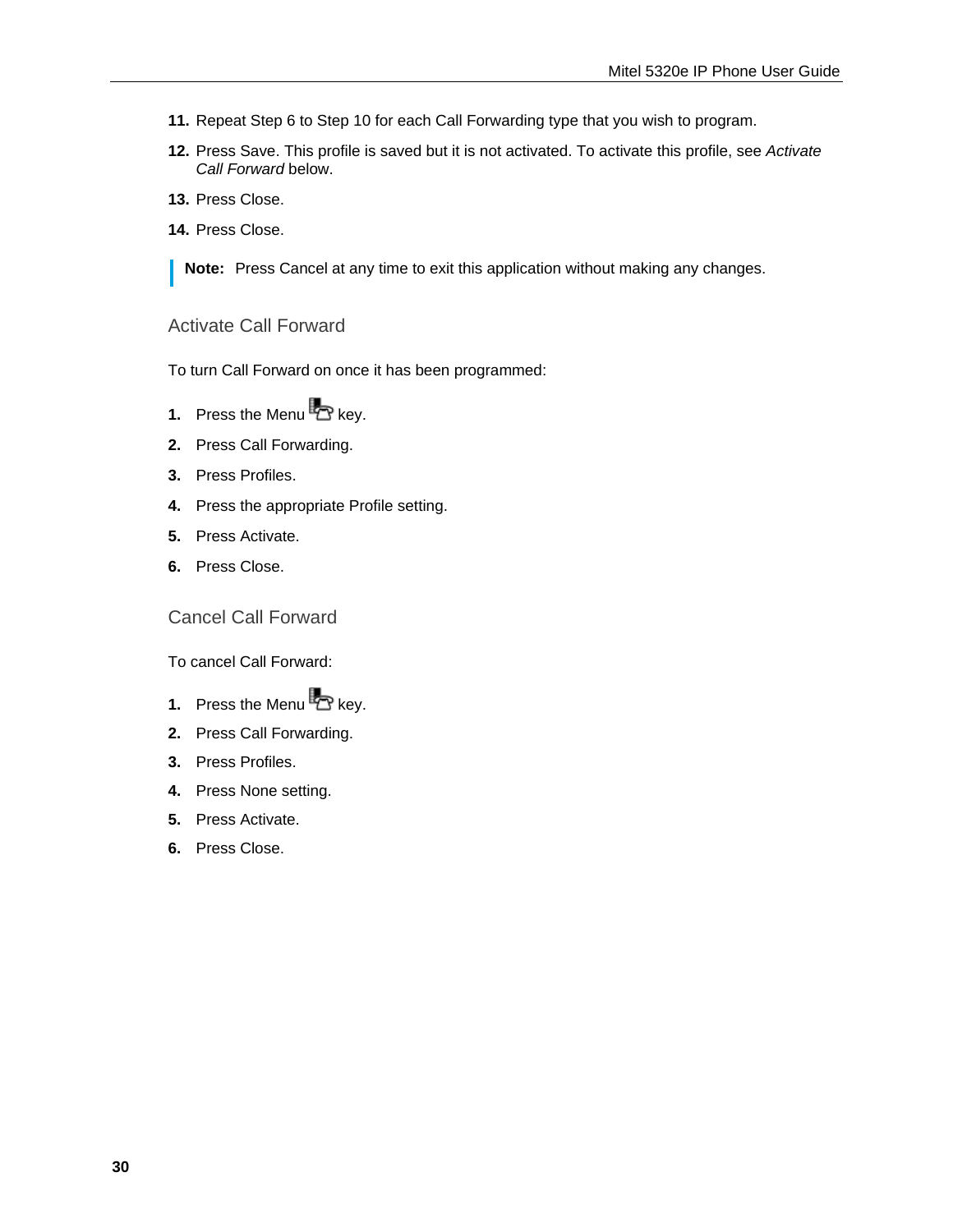## <span id="page-36-0"></span>Using Other Features

Certain features require access to a Superkey menu; therefore, a Superkey must be programmed to a key to access this menu. See [Programming Features on Your Keys](#page-22-3) for information on how to program a Superkey.

## <span id="page-36-1"></span>Account Codes

An account code is a series of digits that you assign to your calls, usually for accounting purposes. The code identifies the account in the call records that your system generates. A forced account code is usually entered from another extension, enabling you to use features or make calls that the extension otherwise could not. If you want this feature enabled on your phone, ask your System Administrator.

#### **To use Account Codes:**

- **1.** Lift the handset.
- **2.** Dial the Account Code digits.
- **3.** Press #.

#### **To enter an Account Code during a call:**

- **1.** Press Superkey (must be programmed to a key).
- **2.** Select Account Code.
- **3.** Dial the Account Code digits.
- **4.** Press the Save softkey.
- **5.** Do one of the following:
	- For a verified account code, press the Yes key.
	- For a non-verified account code, press the No key.

## <span id="page-36-2"></span>ACD

If your phone is ACD-enabled, you can log in as an agent. When there is no agent logged onto an ACD-enabled set, *LOGGED OUT* is displayed.

To log in as an ACD agent:

- **1.** Press Superkey.
- **2.** Press Yes.
- **3.** Enter your Agent ID, using the key pad.
- **4.** Press Enter. The text, LOGGED OUT disappears.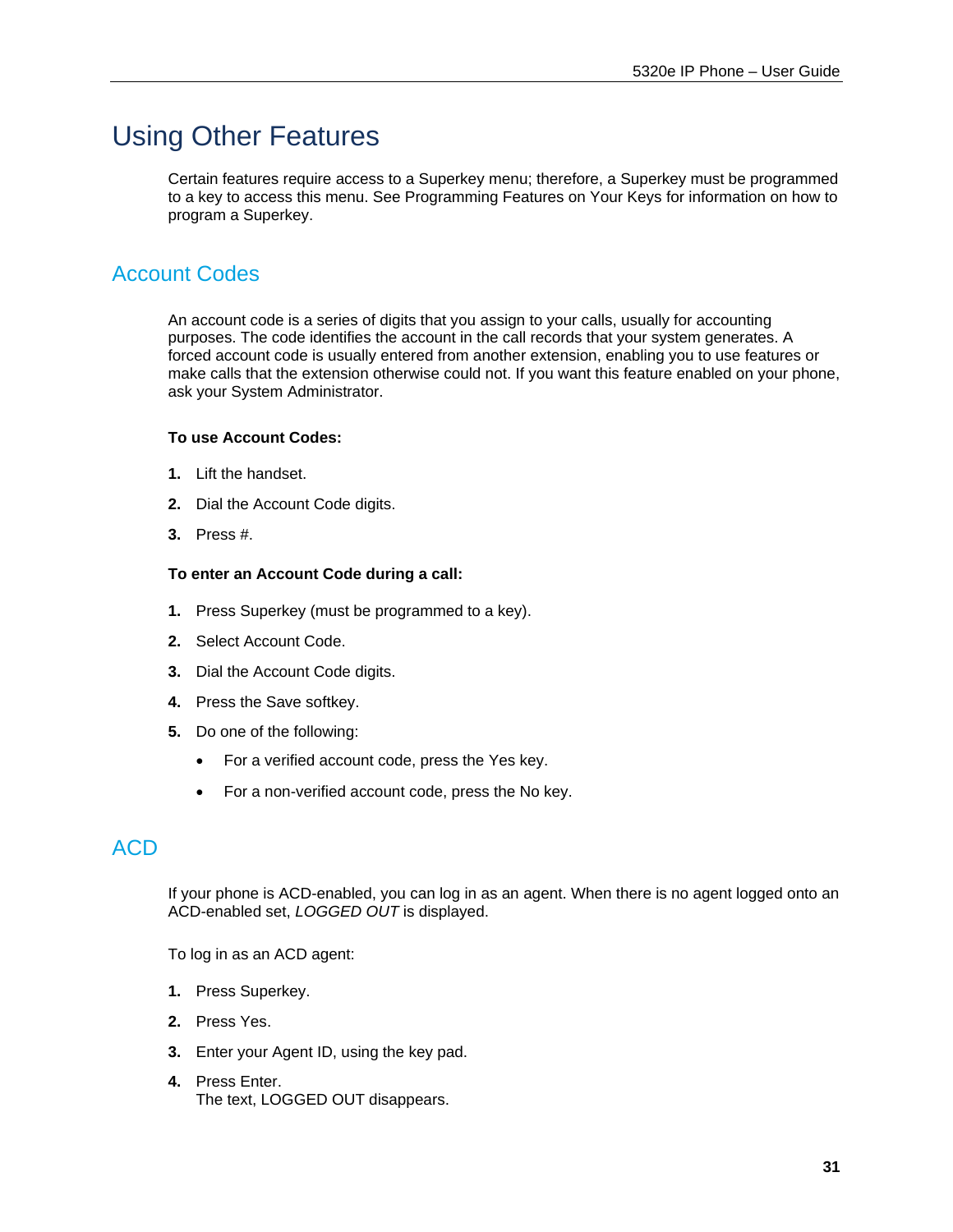## <span id="page-37-0"></span>Attendant Call Hold - Remote Retrieve

To retrieve a call placed on Hold by the attendant:

- **1.** Lift the handset.
- **2.** Dial the appropriate feature access code.
- **3.** Dial the digits announced by the attendant.

### <span id="page-37-1"></span>**Callback**

The Callback feature allows you to be notified when a busy phone becomes free or when a phone has been used after a no-answer condition was encountered.

#### **To request a Callback when you reach a busy or unanswered station:**

- **1.** Press Call Me Back.
- **2.** Hang up.

When the party is available, your phone starts ringing, and the display shows the Callback ringing indicator.

#### **To answer a Callback:**

• When you see the Callback ringing indicator, lift the handset.

## <span id="page-37-2"></span>Call Forward - Remote (I'm Here)

#### **To forward calls from a remote station to your current location:**

- **1.** Press Superkey (must be programmed to a key).
- **2.** Press the No softkey until "Call Forwarding?" appears.
- **3.** Press the Forwarding softkey.
- **4.** Press the Next softkey until "I Am Here" appears.
- **5.** Press the To Me softkey.
- **6.** Dial the extension of the remote station. If you make an error while dialing, use the <- softkey to backspace and correct the number.
- **7.** Press **(DOWN)** or the Save softkey.

#### **To cancel Call Forward – Remote from the station that set the remote forwarding:**

- **1.** Lift the handset.
- **2.** Dial the appropriate feature access code.
- **3.** Dial the extension of the remote station.
- **4.** Hang up.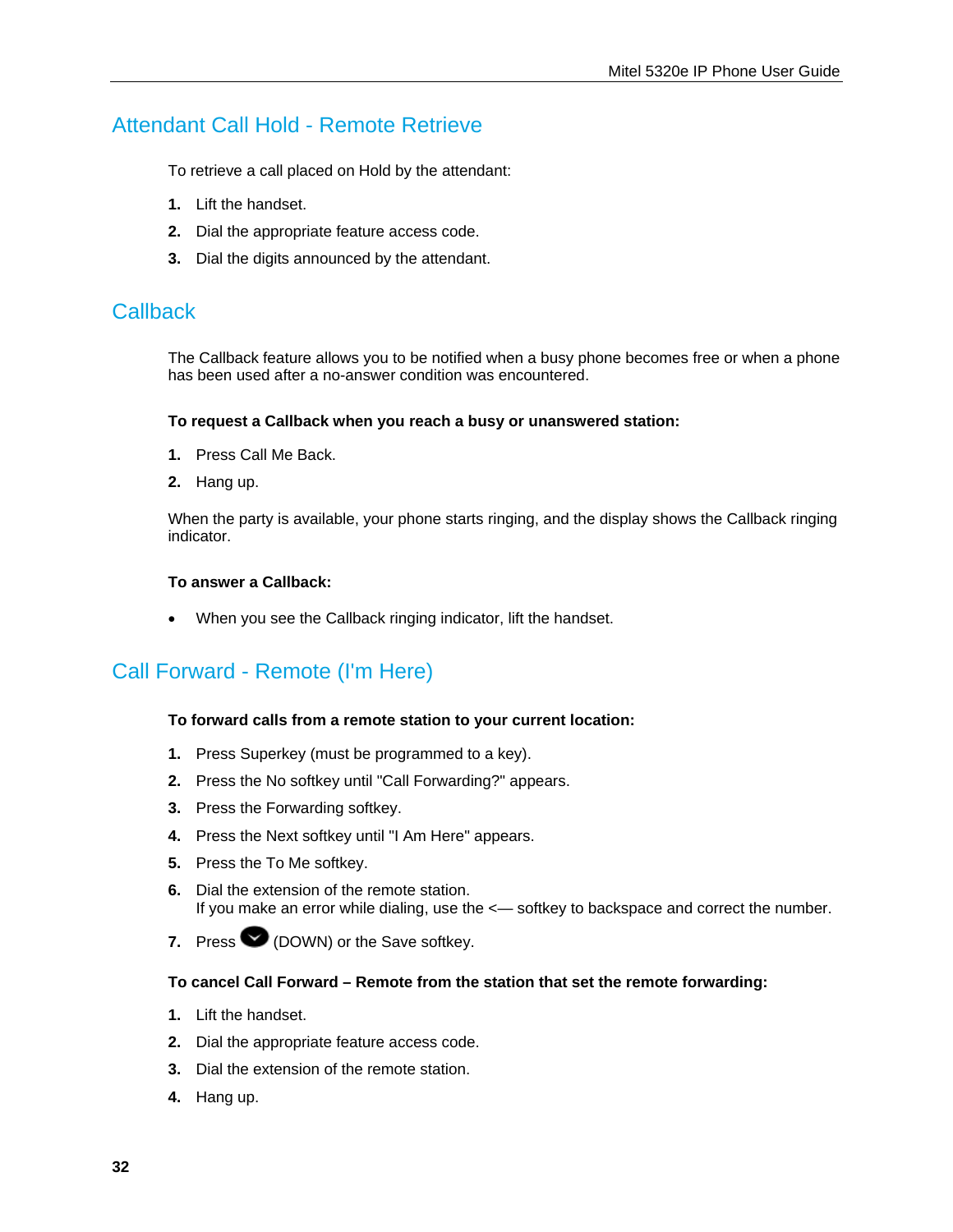#### **To cancel Call Forward – Remote from the station that was forwarded:**

- **1.** Press Superkey (must be programmed to a key).
- **2.** Press the No softkey until "Call Forwarding?" appears.
- **3.** Press the Forwarding softkey.
- **4.** Press the Review softkey.
- **5.** Press the Change Key softkey.
- **6.** Press the Turn FWD Off softkey.
- **7.** Press Superkey (must be programmed to a key).

## <span id="page-38-0"></span>Call Forward - End Chaining

#### **To ensure that calls do not get forwarded again by the destination number:**

- **1.** Lift the handset.
- **2.** Dial 64.
- **3.** Hang up.

#### **To again allow calls to be forwarded by the destination number:**

- **1.** Lift the handset.
- **2.** Dial the appropriate feature access code.
- **3.** Hang up.

## <span id="page-38-1"></span>Call Forward - Forced

To force an incoming call to be forwarded:

• Press the Forward softkey.

## <span id="page-38-2"></span>Call Forward - Override

To override Call Forward and ring a station:

- **1.** Lift the handset.
- **2.** Dial the appropriate feature access code.
- **3.** Dial the extension number.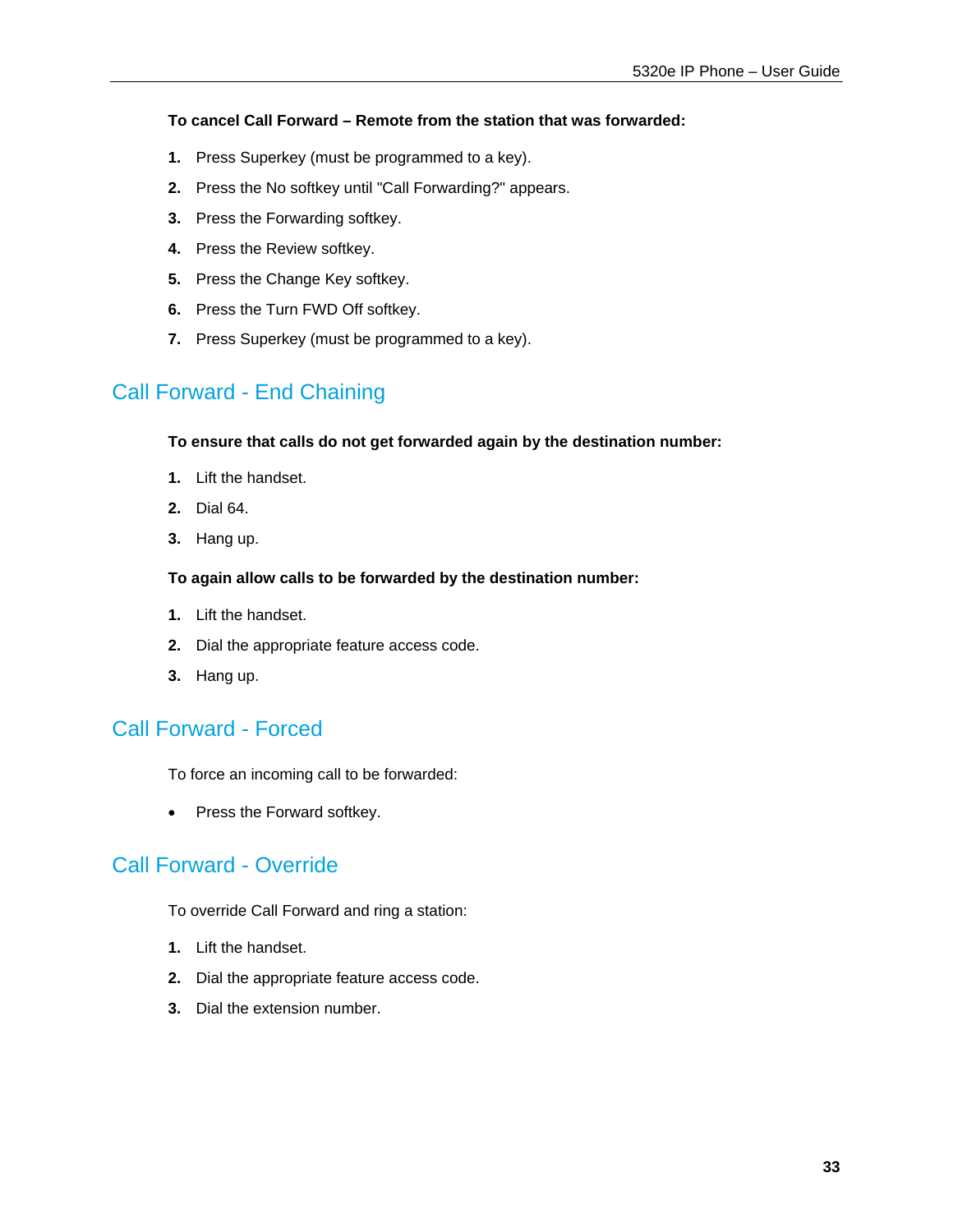## <span id="page-39-0"></span>Call Park

The Call Park feature allows you to place a call in a special hold state. You, or someone else, can then retrieve the call from any extension in the system.

After parking the call, the system can automatically connect you to paging equipment so that you can announce the call to the requested party.

#### **To park an active call:**

- **1.** Do one of the following:
	- Press the Call Park feature key (must be programmed)
	- Press  $\bigtriangleup$  ( $\mathbb{R}$  (TRANS/CONF), and then dial the appropriate feature access code. The display shows PARKED@, followed by the park destination and parking spot index (if applicable). Example: PARKED@ 1234 @ 02.
- **2.** Dial the directory number on which to park the call (not required if the number is programmed to the Call Park feature key).
- **3.** To inform a user that a parked call is waiting, do one of the following:
	- If automatic paging is enabled, announce the call and the park retrieve digits shown on the display.
	- If automatic paging is disabled, press the programmed Page key, or dial the appropriate feature access code, followed by the Paging zone number (if required). Then, announce the call and park retrieve digits shown on the display.

**Note:** Paging over a loudspeaker is not permitted in handsfree mode; you must use the handset or headset.

#### **To retrieve a parked call:**

- **1.** Do one of the following:
	- Dial the appropriate feature access code.
	- Press the Call Park Retrieve feature key (must be programmed).
- **2.** Dial the directory number on which the call is parked (not required if the number is programmed to the Call Park feature key).
- **3.** If there are multiple calls parked on the number, dial the two-digit index number to retrieve a specific call, or # to retrieve the longest parked call.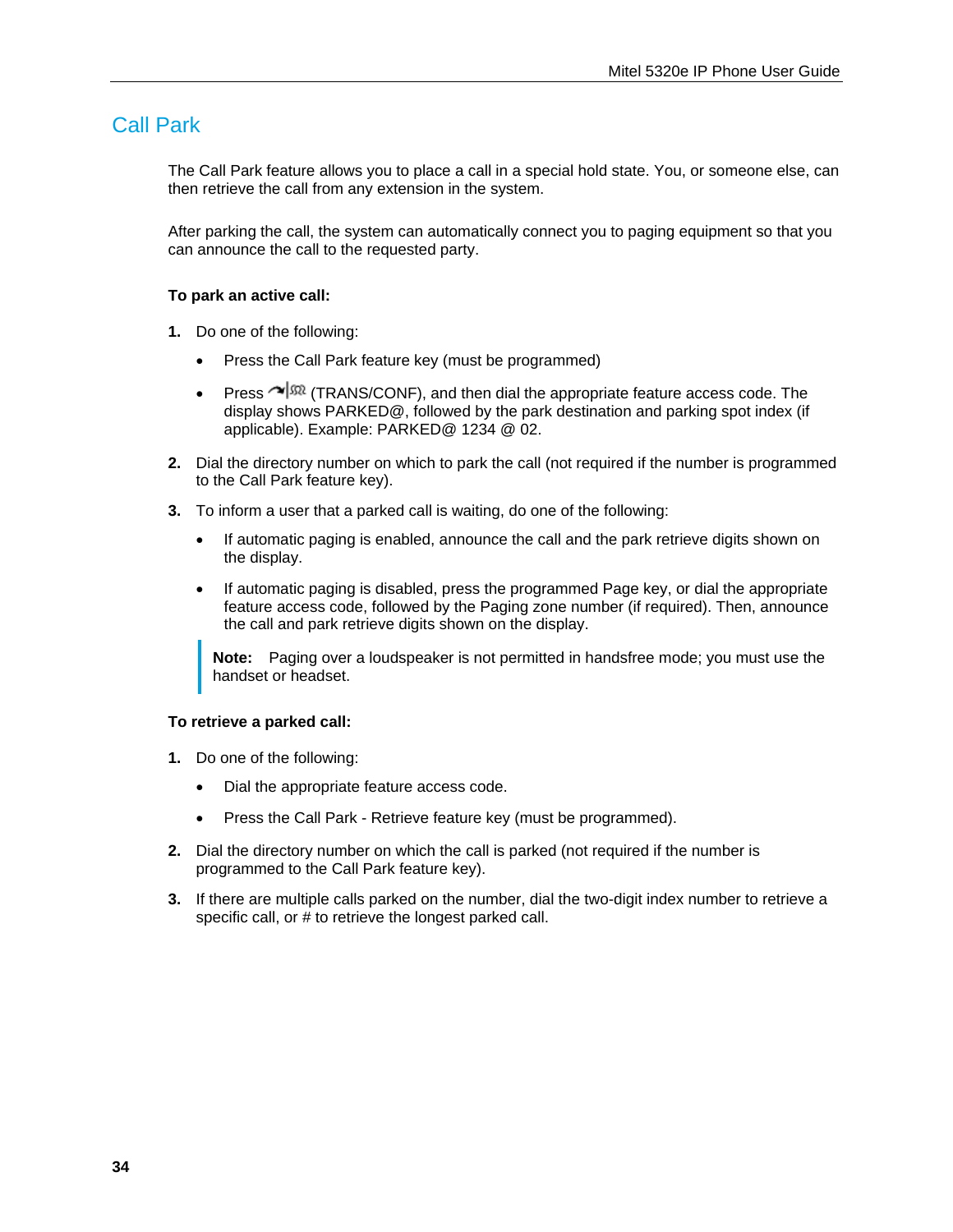## <span id="page-40-0"></span>Call Pickup

#### **To answer a call that is ringing at another extension in your Pickup Group:**

- **1.** Lift the handset.
- **2.** Press the key that you programmed as Pickup.

#### **To answer a call that is ringing at another extension not in your Pickup Group:**

- **1.** Lift the handset.
- **2.** Dial the appropriate feature access code.
- **3.** Dial the number of the ringing station.

### <span id="page-40-1"></span>**Campon**

When you get a busy tone, you can use the Campon feature to be notified when the busy party becomes available.

#### **To Campon to a busy station:**

Press the I Will Wait softkey.

#### **To retrieve a call when you hear the Campon tone:**

You can use the Trade Call or Call Swap feature with the  $\sim$  (TRANS/CONF) hardkey or a programmable line key.

## <span id="page-40-2"></span>Direct Paging

Direct Paging allows you to page a party through their handsfree speaker. If the paged party has Off-Hook Voice Announce enabled, the page will be heard even when the party is on a handset or headset call. If the paged party has Handsfree Answerback enabled and turned on the phone, your page automatically establishes a handsfree call with the paged party.

#### **To page a party:**

- **1.** Lift the handset.
- **2.** Press the Direct Paging feature key or dial the appropriate feature access code.
- **3.** Dial the directory number.
- **4.** Speak to the dialed party after the tone.

How you answer a Direct Page depends on whether Handsfree Answerback is enabled and turned on at your phone. See one of the following procedures in this guide:

- Direct Paging Handsfree Answerback Enabled
- Direct Paging Handsfree Answerback Disabled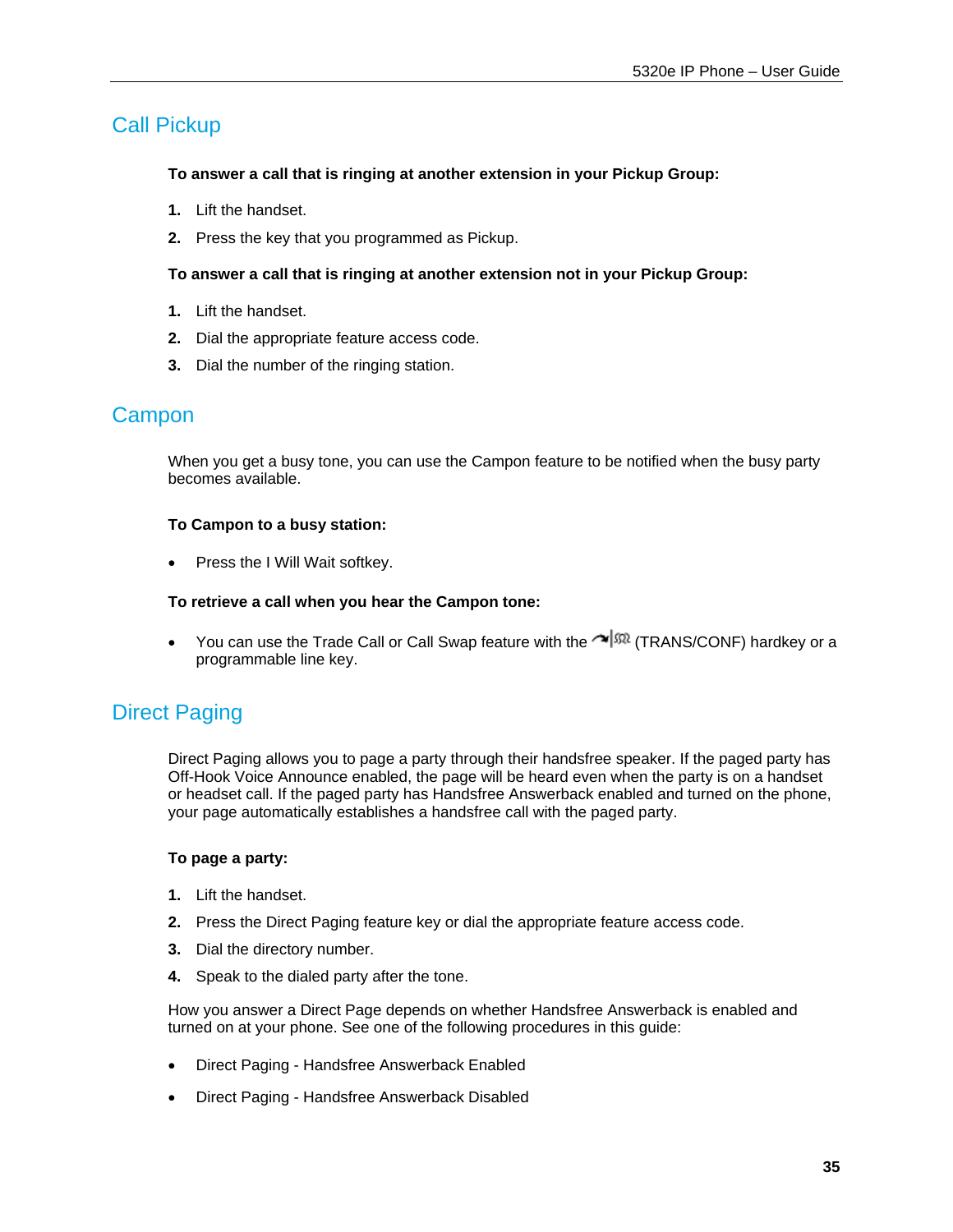#### <span id="page-41-0"></span>Direct Paging - Handsfree Answerback Enabled

When you receive a Direct Page, Handsfree Answerback automatically establishes a Handsfree call on your phone after a single burst of tone.

Your administrator enables or disables Handsfree Answerback on your phone. After your administrator enables Handsfree Answerback, you can choose to turn it on or off directly from your phone.

#### **To turn Handsfree Answerback on:**

- When your phone is idle, press  $\stackrel{M}{\sim}$  (MUTE) once. The MUTE key light flashes to indicate that Handsfree Answerback is ON.
- When a Direct Page arrives, the MUTE key light turns OFF and a Handsfree call is automatically established.

#### **To turn Handsfree Answerback off:**

- Press the flashing  $\cancel{\mathbb{P}}$  (MUTE) key once. The MUTE key light turns OFF.
- To respond to a Direct Page when Handsfree Answerback is OFF, see "Direct Page Handsfree Answerback Disabled" elsewhere in this guide.

**Note:** By default, Handsfree Answerback is turned OFF at your phone. If the M (MUTE) key is OFF when your set is idle, Handsfree Answerback is OFF.

#### **Phone state before Page arrives To answer the Direct Page**  Phone is idle and MUTE is flashing 1. Check that MUTE is OFF. 2. Listen for the paging party. 3. Begin speaking. 4. Lift the handset if you wish to switch from a Handsfree call to a handset call. You are on a handset or headset call, and MUTE is OFF 1. Check that MUTE is flashing. 2. Press MUTE. The light turns ON solid, and you are now speaking to the paging party and have muted your handset/headset call. 3. Speak to the paging party. Press MUTE to alternate between handset/headset and handsfree calls. You are on a MUTED handset/headset call, OR, you are on a Handsfree call The party paging you receives a busy tone. Handsfree Answerback does not interrupt your call.

#### **To answer a call using Handsfree Answerback:**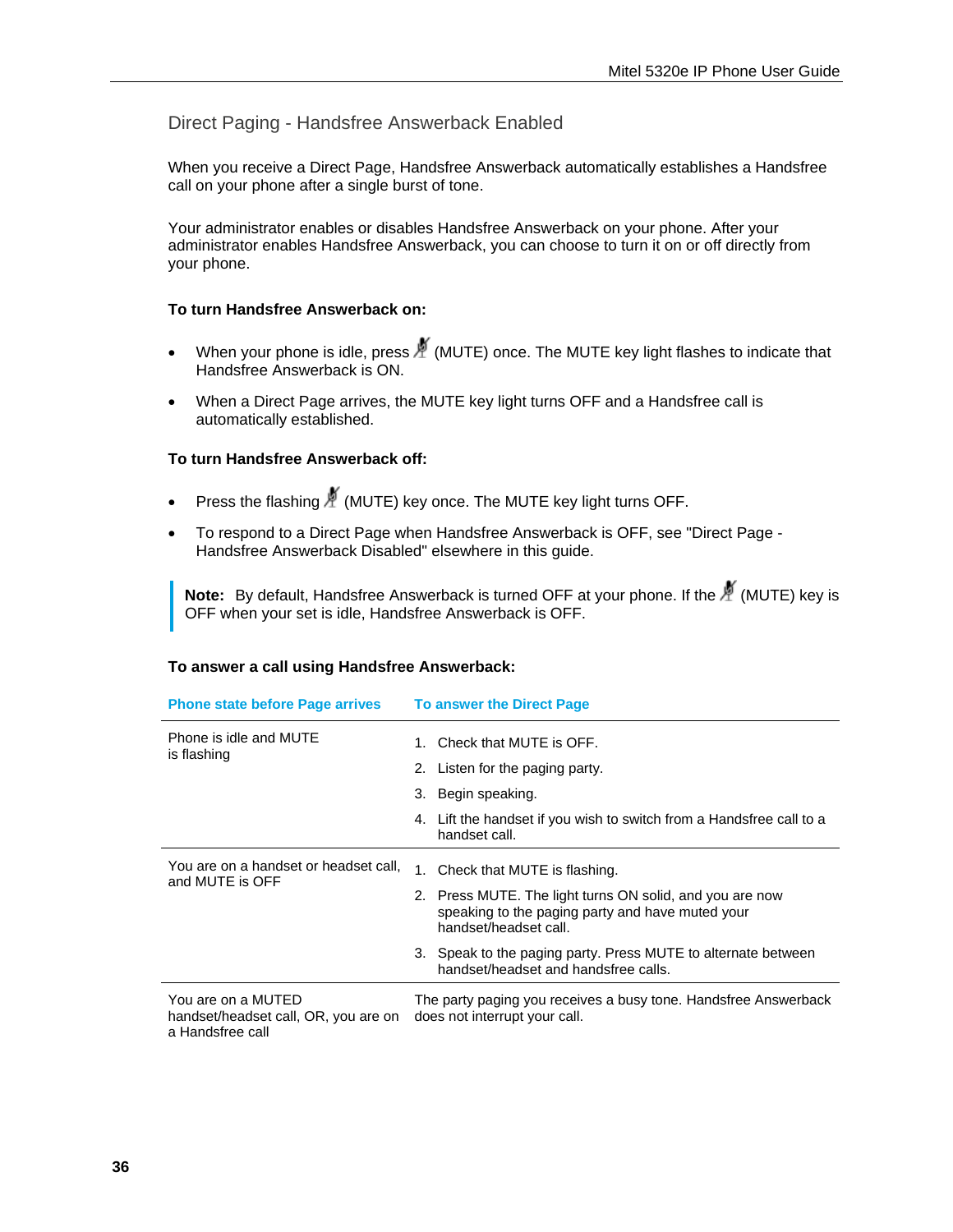#### **To end a Handsfree Answerback call:**

Press either  $(\overline{\psi})$  (SPEAKER) or  $\otimes$  (CANCEL).

When the Handsfree Direct Page call ends, the MUTE key light returns to the state it was in before the call was established.

<span id="page-42-0"></span>Direct Paging - Handsfree Answerback Disabled

Your administrator enables or disables Handsfree Answerback and you can also turn it on or off on your phone. To turn Handsfree Answerback off, see "Direct Paging - Handsfree Answerback Enabled" elsewhere in this guide. When Handsfree Answerback is disabled on your phone and you receive a Direct Page, the Direct Page is indicated by a single burst of tone.

| <b>Phone state before Page</b><br>arrives:                                  | <b>To answer the Direct Page</b><br>(indicated by single burst of tone):                                                             |
|-----------------------------------------------------------------------------|--------------------------------------------------------------------------------------------------------------------------------------|
| Phone is idle and MUTE is OFF.                                              | 1. Check that MUTE is ON solid.                                                                                                      |
|                                                                             | 2. Lift the handset OR press the MUTE key to answer in<br>Handsfree mode. (The light turns OFF.)                                     |
|                                                                             | 3. Begin speaking.                                                                                                                   |
| You are on a handset call or<br>headset call, and MUTE is OFF               | 1. Check that MUTE is flashing.                                                                                                      |
|                                                                             | 2. Press MUTE. The light turns ON solid and you are now<br>speaking to the paging party and have MUTED your<br>handset/headset call. |
|                                                                             | 3. Speak to the paging party. Press MUTE to alternate<br>between handset and handsfree calls.                                        |
| You are on a MUTED handset/headset<br>call, OR, you are on a Handsfree call | The party paging you receives a busy tone. Handsfree<br>Answerback does not interrupt your call.                                     |

#### **To answer Direct Page calls when Handsfree Answerback is disabled:**

#### **To end a Direct Page call, do one of the following:**

- Hang up the handset to end a handset call.
- Press  $\Psi$ ) (SPEAKER) to end a Handsfree call.
- $Press \otimes$  (CANCEL).

When the Handsfree Direct Page call ends, the (MUTE) key light returns to the state it was in before the call was established.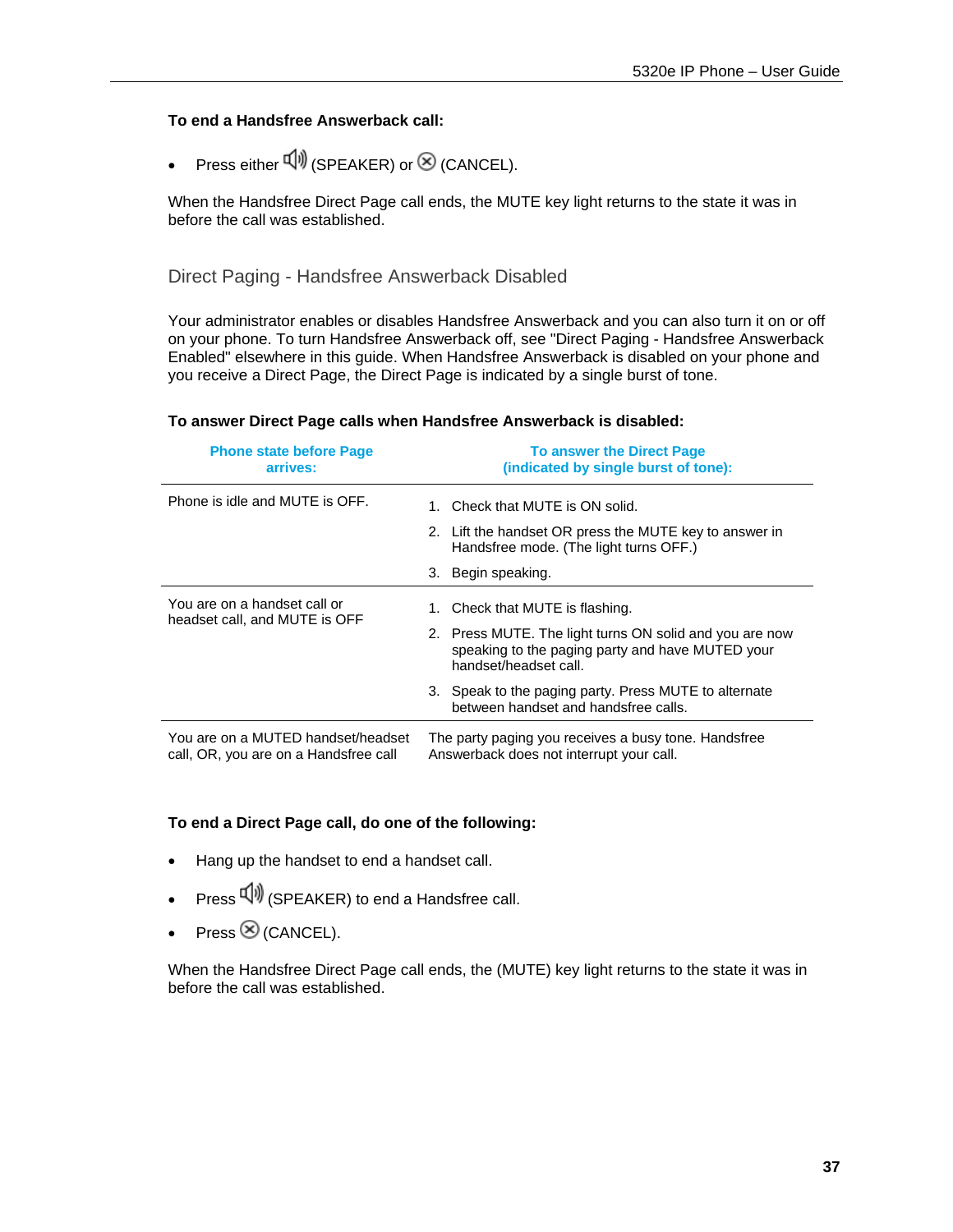## <span id="page-43-0"></span>Direct Voice Call

Direct Voice Call feature allows you to establish a two-way handsfree call at another extension whether or not it has Handsfree Answerback or Auto-Answer turned on. Only extensions programmed by the system administrator to receive Direct Voice Calls can be called using this feature.

To make a Direct Voice Call:

- **1.** Lift handset.
- **2.** Dial the appropriate feature access code.
- **3.** Dial the extension you want.
- **4.** Speak to called party.

## <span id="page-43-1"></span>Do Not Disturb

When you enable Do Not Disturb, callers will get a busy tone, and an on-screen text message indicating that you do not wish to be disturbed.

#### **To activate or deactivate Do Not Disturb:**

 Press the **Do Not Disturb** key that you programmed. The key is highlighted when Do Not Disturb is activated and is not highlighted when Do Not Disturb is not activated. The phone status line shows the Do Not Disturb  $\bullet$  icon.

#### **To activate Do Not Disturb from a remote extension:**

- **1.** Lift handset.
- **2.** Dial the number of the station to which Do Not Disturb is to apply.
- **3.** Hang up.

#### **To deactivate Do Not Disturb from a remote station:**

- **1.** Lift handset.
- **2.** Dial the appropriate feature access code.
- **3.** Dial the number of the station with Do Not Disturb activated.
- **4.** Hang up.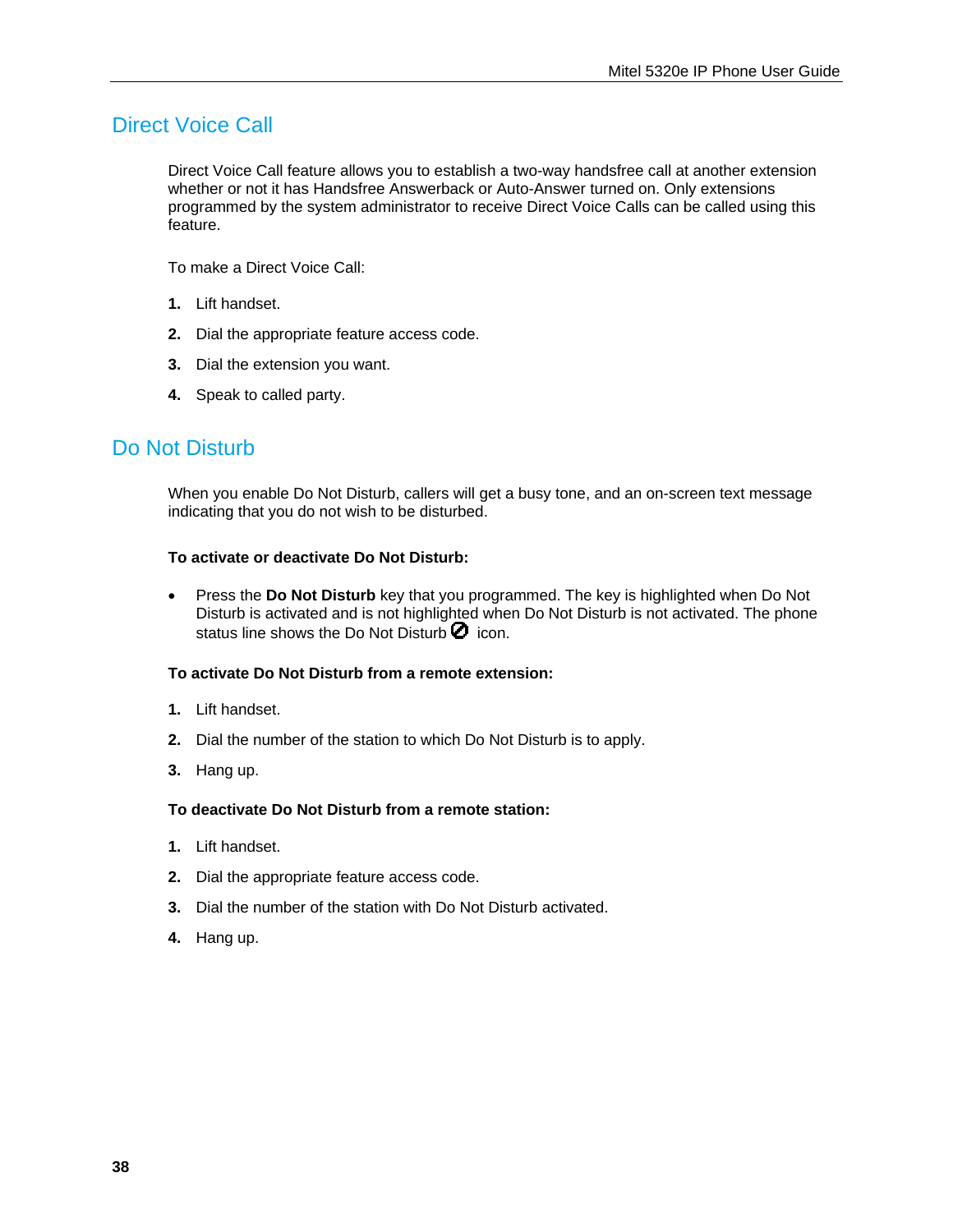## <span id="page-44-0"></span>Emergency Calls

**Warning for emergency number dialing**: Consult your local authorities for Emergency Numbers and 911 or equivalent service availability in your area.

There are two methods of dialing emergency numbers, based on the programming of your MCD:

- Emergency Call Routing NOT programmed
- Emergency Call Routing programmed

**CAUTION:** Verify with your System Administrator which type of emergency number dialing you can use.

#### **EMERGENCY CALLS WHEN EMERGENCY CALL ROUTING NOT PROGRAMMED**

If Emergency Call Routing is NOT programmed, Emergency Number dialing should only be performed by picking up the handset and selecting the Analog Line key you have programmed. Emergency dialing using an IP connection may not be supported due to ICP system configuration and country location. For more information, contact your System Administrator.

#### **EMERGENCY CALLS WHEN EMERGENCY CALL ROUTING PROGRAMMED**

**Note:** This procedure is in addition to the methods described above.

#### **To make an Emergency Call if Emergency Call Routing is programmed:**

- **1.** Lift the handset.
- **2.** Dial your Local Emergency Number (911 or equivalent).

## <span id="page-44-1"></span>Group Listen

With Group Listen, you can carry on a conversation using the handset or headset while allowing others nearby to listen to the person at the far end over the handsfree speaker. The handsfree microphone is disabled in Group Listen mode.

#### **To activate Group Listen while in a handset conversation:**

 Press the **Group Listen** key. Audio from the far-end party is now heard through both the handset/headset and the speaker.

#### **To make the call a normal two-way speaker call:**

 $Press$   $\overline{\psi}$  (SPEAKER).

#### **To exit Group Listen mode (and return to a normal handset/headset call):**

Press the Group Listen key.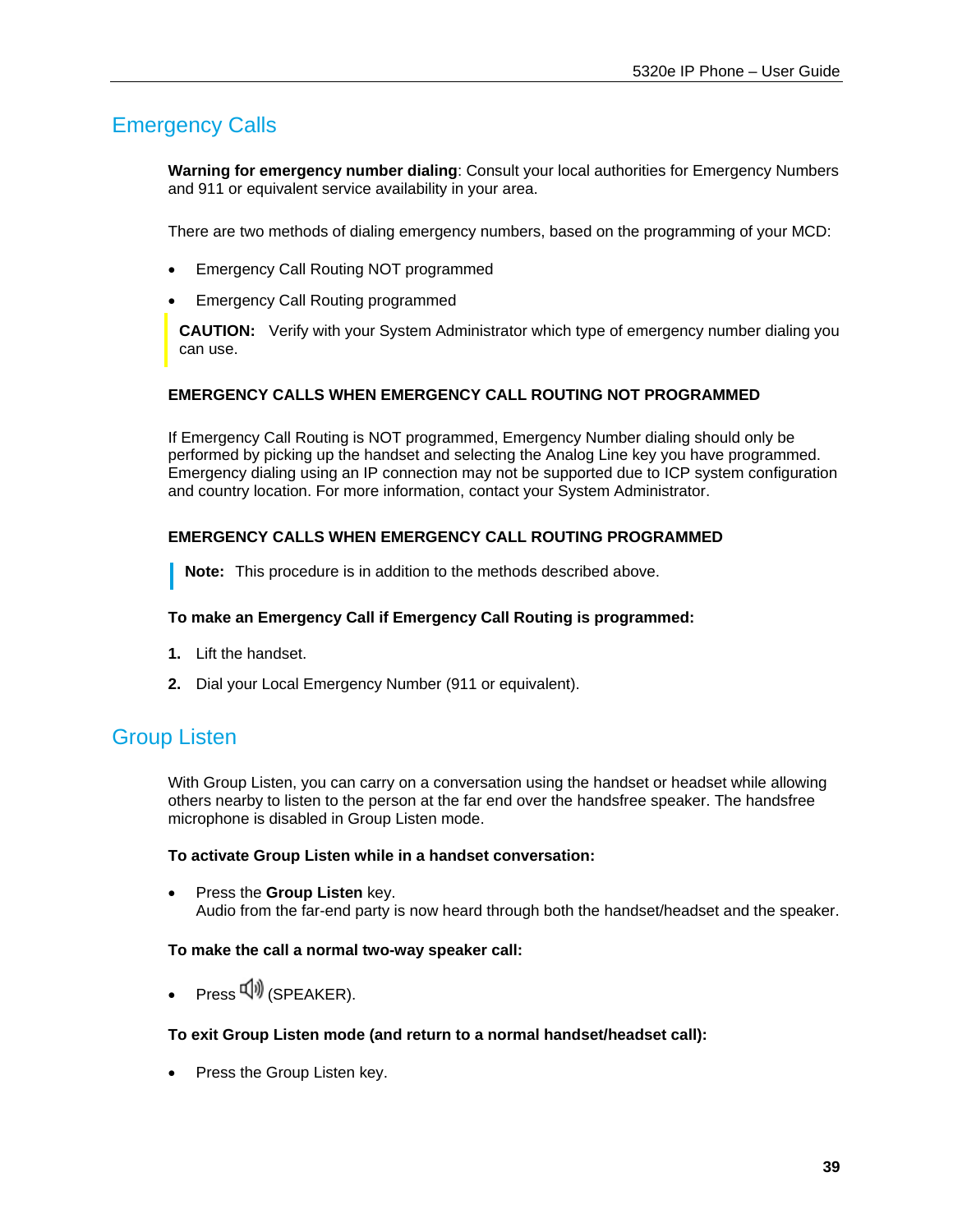#### **To activate or deactivate Group Listen while in headset mode:**

• Press the Group Listen key.

## <span id="page-45-0"></span>Group Paging / Meet Me Answer

Group Paging allows you to page a group of telephones through their built-in speakers. You can belong to as many as three paging groups with one group designated as your "prime" group.

When you need to respond to a Group Page but don't know the identity or directory number of the paging party, use the Meet Me Answer feature. You have up to 15 minutes after receiving the page to use Meet Me Answer.

#### **To make a Group Page:**

- **1.** Lift the handset.
- **2.** Press Direct Page or dial the appropriate feature access code.
- **3.** Do one of the following:
	- To page your prime page group, press #.
	- To page a specific page group, dial the page group directory number.
- **4.** Speak to the dialed party after the tone.

#### **To respond to a Group Page by using Meet Me Answer:**

- **1.** Lift handset.
- **2.** Press the key you have programmed to Meet Me Answer or dial the appropriate feature access code. (See [Programming Features on Your Phone](#page-22-0) for instructions on programming features to your phone.)
- **3.** Do one of the following:
	- To respond to a page from your prime page group, press #.
	- To respond to a page from a specific page group, dial the page group directory number.

## <span id="page-45-1"></span>Group Presence

Group Presence allows members of call groups (Hunt, ACD, Ring, and Personal Ring) to make themselves absent or present in a group. Only members who are present in a group are offered calls to that group.

If you are in a Personal Ring group (see Handoff – Personal Ring Groups), Group Presence lets you choose which device in the group you want to use to receive calls by making it 'Present' and the others 'Absent.'

You can also change the presence status of other users if allowed by your system administrator.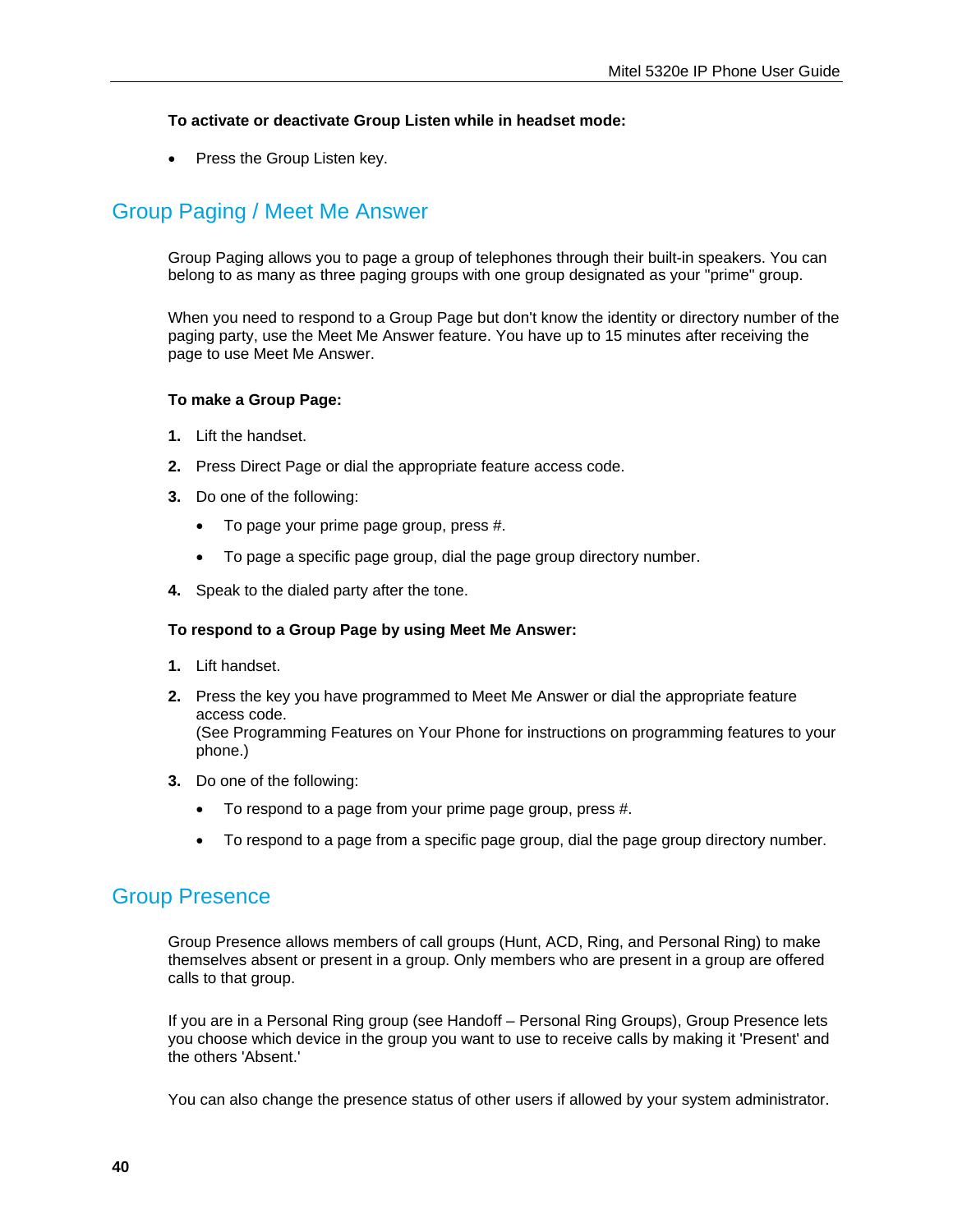Users belonging to multiple groups can control their presence in each group separately through the use of feature keys (one for each group), or by dialing a feature access code (FAC) followed by the group number. For information about programming feature keys, see page [17.](#page-22-3)

To join a group:

- **1.** Lift the handset.
- **2.** Do one of the following:
	- Press the Group Presence feature key to join the group associated with the key.
	- Dial the Group Presence Join Group feature access code followed by the group directory number.

The LED associated with the key is steady lit when the member is present and off when absent.

To leave a group:

- **1.** Lift the handset.
- **2.** Do one of the following:
	- Press the Group Presence feature key to join the group associated with the key.
	- Dial the Group Presence Leave Group feature access code followed by the group directory number.

The LED associated with the key is steady lit when the member is present and off when absent.

To change another group member's presence status:

- **1.** Lift the handset.
- **2.** Dial the Group Presence Join Group Third Party or Group Presence Leave Group Third Party .
- **3.** Dial the directory number of the group member.
- **4.** Dial the group directory number.

#### **To change the presence status of another Personal Ring Group member using a feature key:**

• Press the Personal Ring Group Presence feature key.

The LED associated with the key is steady lit when the member is present and off when absent.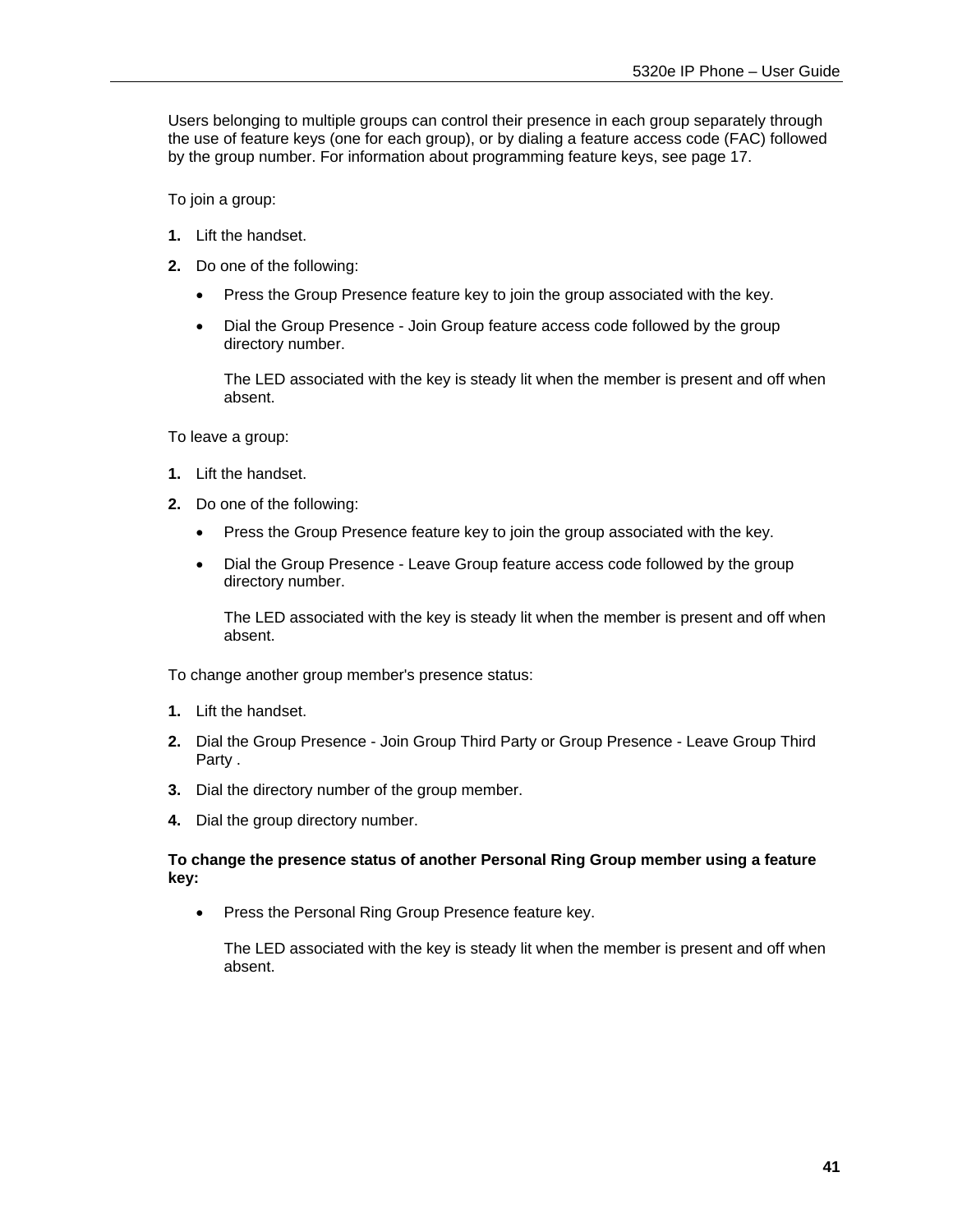## <span id="page-47-0"></span>Handoff - Personal Ring Groups

Personal Ring Groups (PRGs) associate two or more of your devices, such as your office phone and cell phone, with a single user Directory Number (DN). PRGs are set up by the system administrator. Group member devices ring simultaneously when called.

You can use the group Handoff feature to "Push" or "Pull" calls between group member devices. A Push passes the call to the group, where it can be answered by any other present group device. A Pull takes an in-progress call away from another member.

#### **To use Handoff to Push an in-progress call to the PRG:**

Press the Handoff key.

#### **To Pull an in-progress call from another member of the PRG:**

- Lift the handset (optional if the device supports hands free operation).
- Press the Handoff key.

## <span id="page-47-1"></span>Headset Operation

#### **To enable Headset Operation:**

• Press the Headset feature key.

#### **To answer a call (when Auto Answer is disabled):**

• Press the flashing line key or Float Key.

#### **To answer call (when Call Notification is enabled)**

Select Close and then select the prime line.

#### **To hang up:**

 $Press$   $\otimes$  (CANCEL).

#### **To mute your headset microphone:**

Press the  $\AA$  (MUTE) key. The light turns ON.

#### **To turn mute off and return to the conversation:**

Press the  $\stackrel{M}{\sim}$  (MUTE) key. The light turns OFF.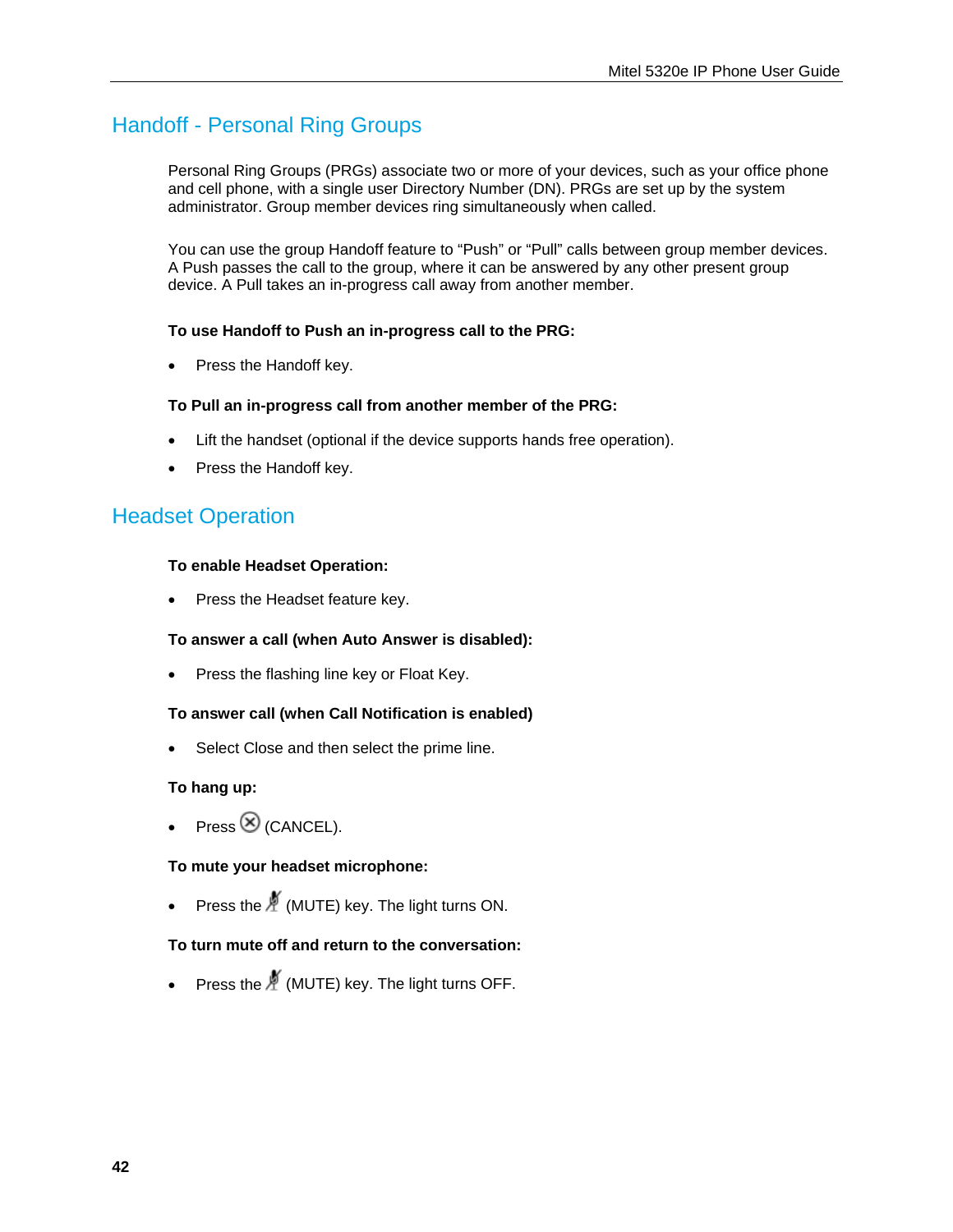## <span id="page-48-0"></span>Hot Desking

Hot Desking allows you to log into the telephone system from any phone designated as a Hot Desk phone. When you log in at the phone using your assigned Hot Desk User Directory number, the phone assumes all your speed dials, features keys, call forwarding setup, and line appearances - even your language preference for the display. Any changes you make to the phone while you are logged in--for example, adding a speed dial--are saved to your personal profile. Logging in activates your profile on any phone that supports Hot Desking.

When you log in as a hot desk user, Call History data is updated for you. You do not see any call logs for the phones registered DN; you only see your history data. When you log out, the registered DNs history data is displayed. To access your voice mail when you are logged in as a hot desk user, you must log in to your voice mail.

#### **To log into a Hot Desking phone (the phone must be idle):**

- **1.** Press the key you have programmed to **HotDesking**.
- **2.** Press the Login key.
- **3.** Using the phone keys, enter your Hot Desk User Directory number, and then press OK.
- **4.** Enter your pin number and press OK. While logged in as a hot desk user, the phone status line shows the Hot Desk  $\blacktriangle$  icon.

#### **To log out of Hot Desking phone (the phone must be idle):**

- **1.** Press the key you have programmed to **HotDesking**.
- **2.** Press the Logout command key.
- **3.** Press the Confirm command key.

**Note:** Your profile can only be active on one phone at a time. If you log in from another phone without logging out from the first one, the system will automatically deactivate your profile on the first phone.

## <span id="page-48-1"></span>Hot Desk Remote Logout

A user who has forgotten to log out of a Hot Desking phone can be logged out from a phone that is configured to allow Hot Desk Remote Logout.

**Note:** This feature must be allowed by your System Administrator via the Class of Service.

#### **To remotely log out a Hot Desking phone:**

- **1.** Dial 111.
- **2.** Dial the Hot Desk User Directory number that you want to log out.
- **3.** Press the Logout command key.
- **4.** Press the Confirm command key.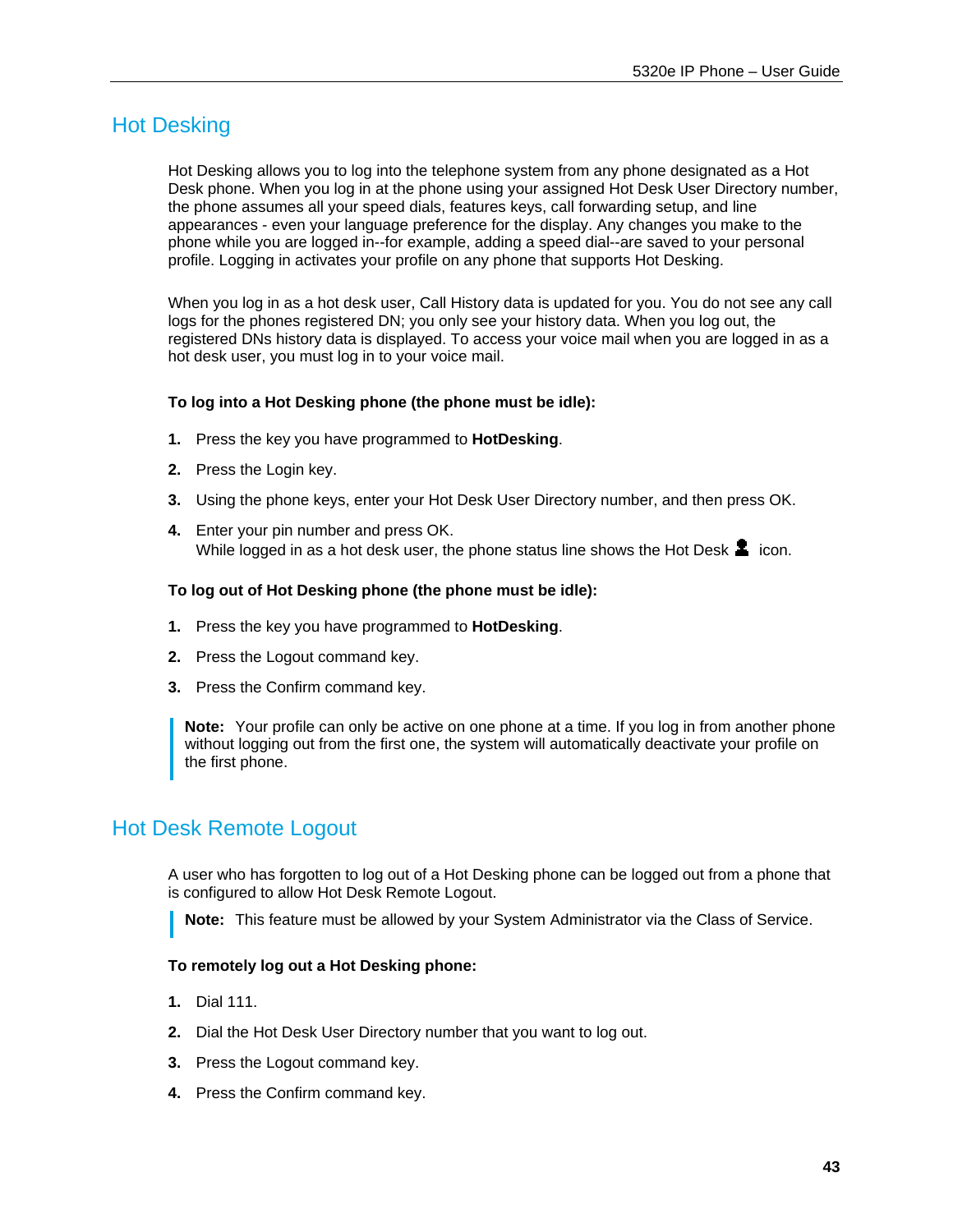## <span id="page-49-0"></span>Hot Desk - PIN Change

#### **To change your Hot Desk PIN:**

- **1.** Log into a Hot Desking phone.
- **2.** Press Superkey (must be programmed to a key).
- **3.** Press the HotDesk PIN softkey.
- **4.** Press the Yes softkey.
- **5.** Enter the current PIN or skip to step 6 if a PIN has not yet been assigned.
- **6.** Press the Enter softkey.
- **7.** Enter the new PIN. The PIN can include digits from 0 to 9 only and can be from 0 to 8 characters in length.
- **8.** Press the Enter softkey.
- **9.** Re-enter the new PIN.
- **10.** Press Superkey.

## <span id="page-49-1"></span>Make Busy

You can use the Make Busy feature to have your phone appear busy to other callers. If callers dial your phone number when Make Busy is enabled a message indicating that your line is busy is displayed on their phones.

#### **To enable Make Busy:**

• Press the key you programmed to Make Busy. The key illuminates when Make Busy is activated and *MAKE BUSY* is displayed.

#### **To disable Make Busy:**

• Press the key you programmed to Make Busy.

## <span id="page-49-2"></span>Message Waiting Indicator

The Message Waiting Indicator (MWI) feature allows you to be notified when messages have been left on another phone. Once you have programmed a key to MWI, this key is always enabled.

#### **To use MWI to contact the extension that left a message:**

• Press the key you have programmed to MWI.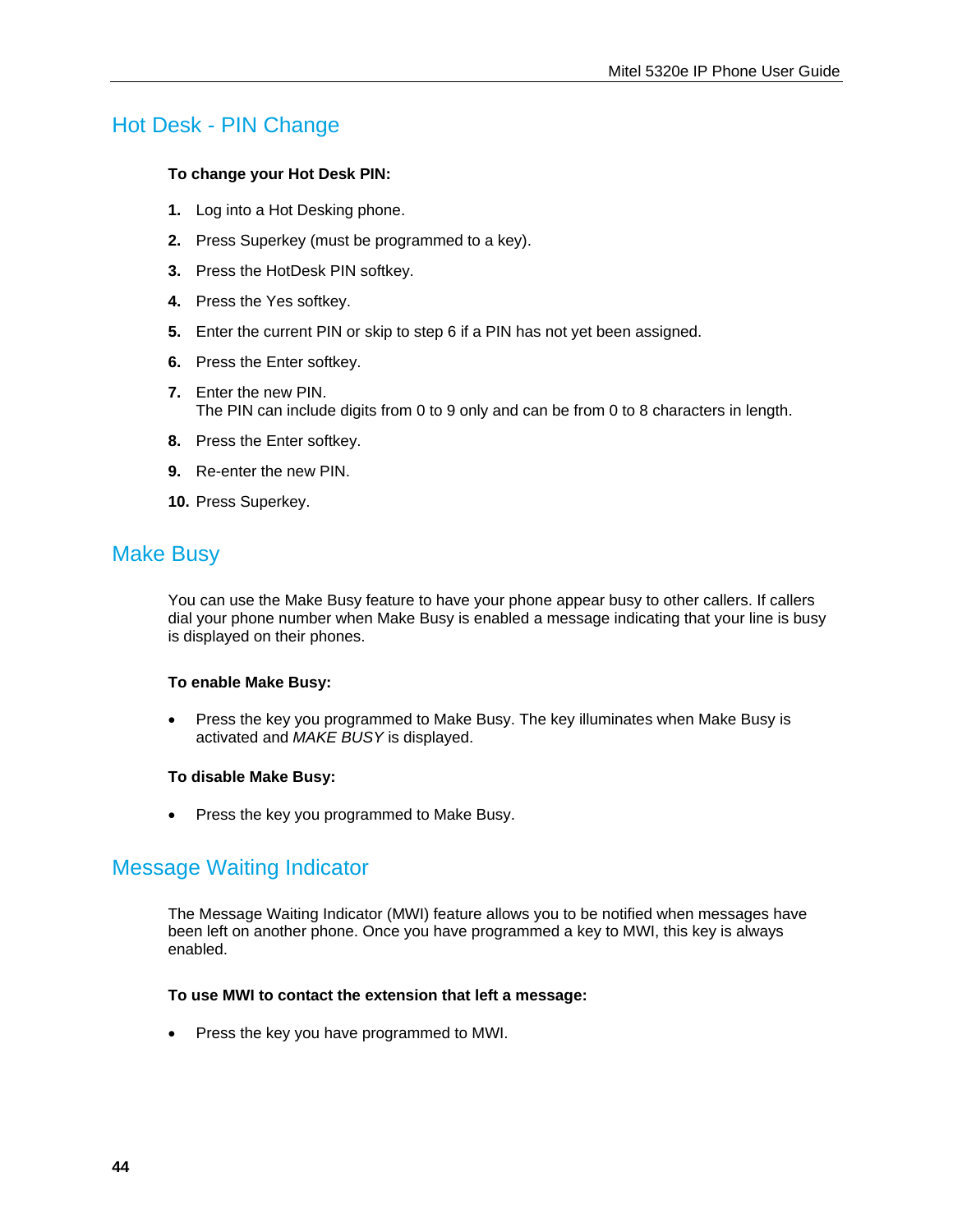## <span id="page-50-0"></span>Messaging - Advisory

Advisory Messaging enables you to select a notice that appears on your phone display to inform people visiting your desk of your whereabouts. Select from a variety of advisory messages, including "On vacation", "In a meeting", or "Out to Lunch".

#### **To turn Messaging - Advisory on:**

- **1.** Press Superkey (must be programmed to a key).
- **2.** If necessary, press the No softkey until "Advisory Msgs" appears.
- **3.** Press the Advisory softkey.
- **4.** Press the Next softkey until the desired message appears.
- **5.** Press the Turn Msg On softkey.

#### **To turn Messaging - Advisory off:**

- **1.** Press Superkey (must be programmed to a key).
- **2.** If necessary, press the No softkey until "Advisory Msgs" appears. .
- **3.** Press the Yes softkey when "Advisory appears.
- **4.** Press the Turn Msg Off softkey .

## <span id="page-50-1"></span>Messaging - Callback

#### **To leave a Callback Message when you hear busy or ringback tone:**

Press (MESSAGE) or press the **Callback** softkey.

#### **To respond to a message waiting condition on your phone:**

- 1. Press<sup>S</sup><sub>[2</sub>] (MESSAGE).
- **2.** If a password is required, dial your password (and press the Enter softkey if available).
- **3.** Press the Read Message softkey, and do one or all of the following:
	- To display the time the message was sent, press the More Msg softkey.
	- To display the number of the caller, press the More Msg softkey twice.
	- To call the message sender, press the Call softkey.
	- To delete the message, press the Erase Msg softkey.
	- $\bullet$  To view the next message, press  $\mathbb{Z}$  (MESSAGE).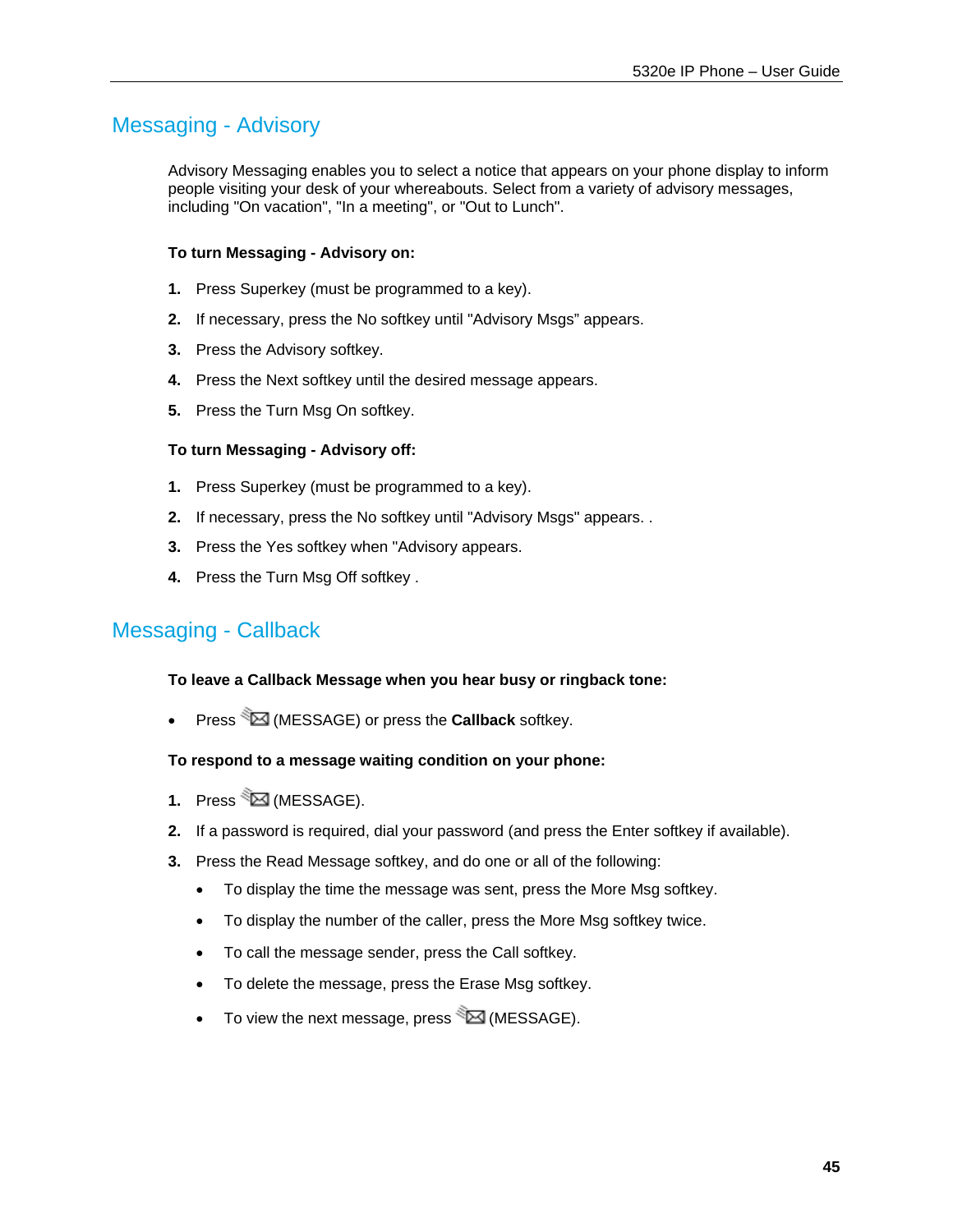#### **You can check for messages from a remote station:**

- **1.** Press Superkey (must be programmed to a key).
- **2.** Press the No softkey until "Remote Msging?" appears.
- **3.** Press the Yes softkey.
- **4.** Dial your directory number.
- **5.** Press the Enter softkey.
- **6.** If a password is required, enter your password and press the **Enter** softkey.
- **7.** Press the Yes softkey.

#### **You can set, change, or clear a password (up to 7 digits, not including 0):**

- **1.** Press Superkey (must be programmed to a key).
- **2.** Press the No softkey until "Set Password?" appears.
- **3.** Press the Yes softkey.
- **4.** Do one of the following:
	- To enter a new password, enter your password.
	- To change or clear your password, enter your current password.
- **5.** Press the Enter softkey.
- **6.** To change or clear your password, do one of the following:
	- To change your password, enter your new password and press the **Enter** softkey.
	- To clear your password, enter 0.
- **7.** Enter your new password again.
- **8.** If you are setting up or changing a password, press the **Enter** softkey.
- **9.** Press Superkey (must be programmed to a key).

## <span id="page-51-0"></span>Messaging - Cancel Callback

#### **To cancel a Callback:**

- **1.** Lift the handset.
- **2.** Dial the appropriate feature access code.
- **3.** Dial the number of the called station.
- **4.** Hang up.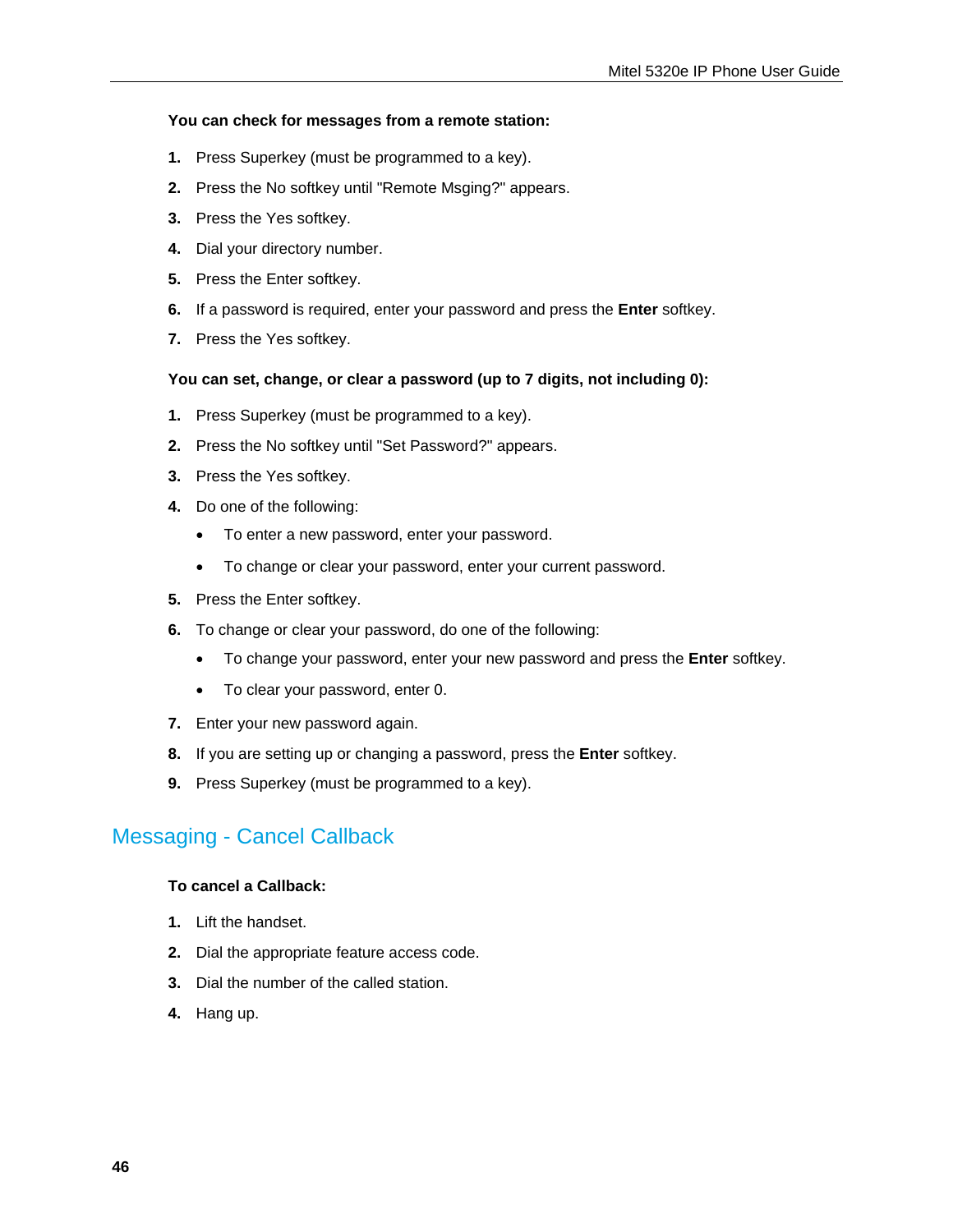## <span id="page-52-0"></span>Messaging - Cancel All Callbacks

#### **To cancel all Callbacks:**

- **1.** Lift the handset.
- **2.** Dial the appropriate feature access code.
- **3.** Hang up.

#### <span id="page-52-1"></span>**Music**

To turn Music on and off when the phone is idle, do one of the following:

- To turn the music on, press the key that you programmed to Music or the Music softkey.
- To turn the music off, press the key that you programmed to Music or the Music softkey.

When the Music is activated, the key you have programmed is highlighted.

### <span id="page-52-2"></span>Night Answer

The Night Answer feature allows you to route calls to an attendant or message at night.

#### **To enable Night Answer:**

 Press the key you programmed to Night Answer. When you have enabled Night Answer, this key is highlighted.

#### **To disable Night Answer:**

Press the key you programmed to Night Answer

## <span id="page-52-3"></span>Override (Intrude)

When you dial a number whose owner has enabled Make Busy, your phone displays the message indicating that the line is busy. You have the option to override this setting.

#### **To use Override when you encounter a busy tone:**

- **1.** Press the key you programmed as **Override**.
- **2.** Wait for an answer.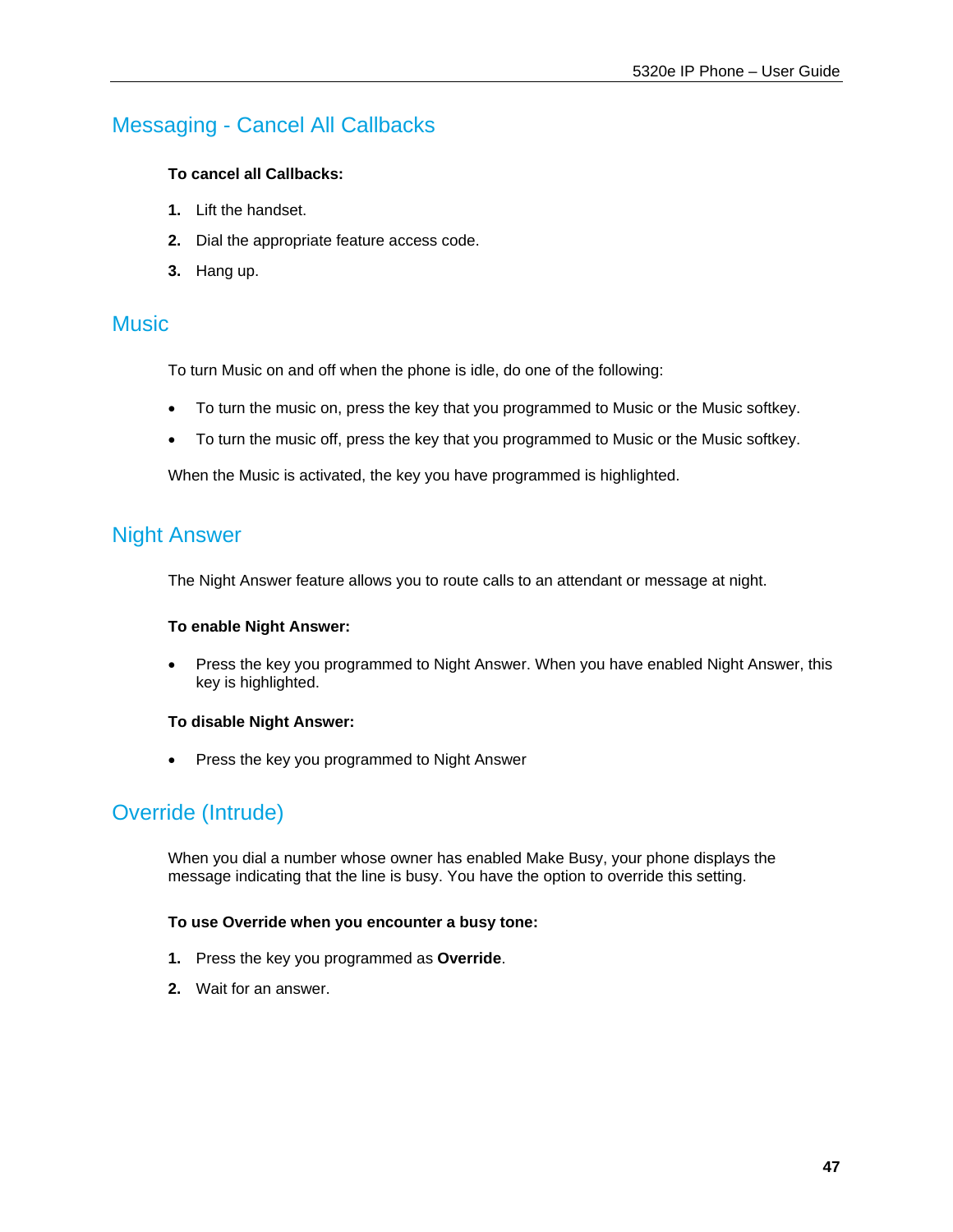## <span id="page-53-0"></span>Paging

To use Paging:

- **1.** Lift handset.
- **2.** Press the key that you have programmed to **Page**.
- **3.** Dial the Paging zone number (if required).
- **4.** Make the announcement.

## <span id="page-53-1"></span>Phone Lock

Phone Lock prevents access to the features on a phone, with the following exceptions:

- unlocking the set via a user PIN
- Hot Desk Login and Logout support, and
- Emergency Call Notification support.

Phone Lock has no effect on incoming calls but restricts outgoing calls, with the following exceptions:

- calls to emergency trunk routes, and
- local operators.

Most keys on the device are disabled, except for the dial pad and volume keys. The following access and keys are disabled:

- Superkey access
- Applications access
- **Softkeys**
- feature access keys
- feature access codes, and
- account codes

**Note:** Softkeys will be displayed but disabled, except the hot desking softkeys will remain enabled. The Phone Lock, Hot Desk login, and Emergency Notification feature access keys will still be available. Superkey will provide Emergency Notification, if it is pending.

#### **Before locking a set, ensure that:**

- the set is in the idle state (there should not be any ongoing call)
- you do not have any calls on hold or on consultation-hold on any line appearance
- you are not in headset mode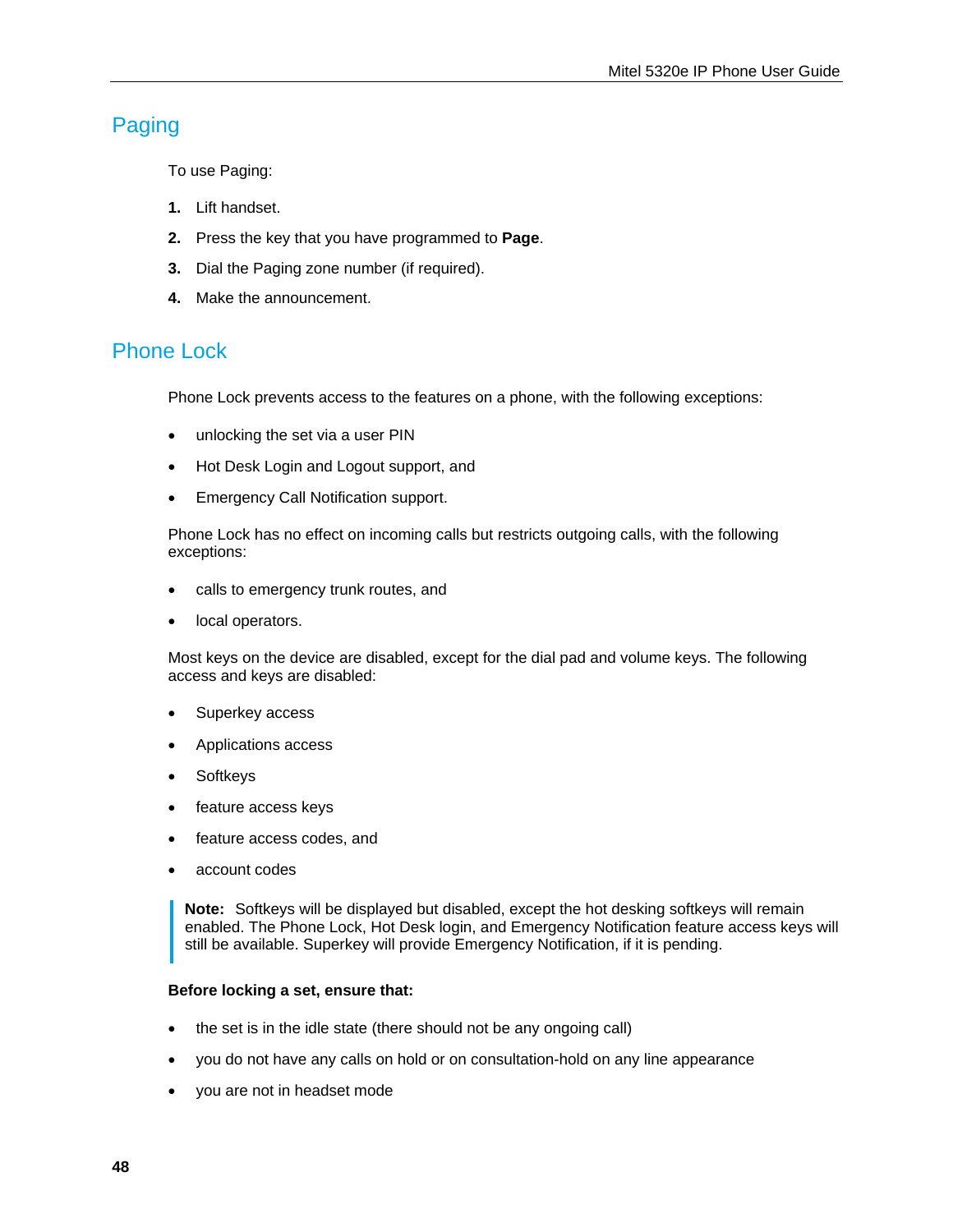#### **To activate Phone Lock:**

Press the **Phone Lock** feature key or enter the Phone Lock Feature Access code.

#### **To de-activate Phone Lock:**

- Press the **Phone Lock** feature key or enter the Phone Unlock Feature Access code.
- Enter your user PIN to unlock the set.

**Note:** If a user PIN has not been assigned, enter # when prompted for the PIN to unlock the phone.

## <span id="page-54-0"></span>User PIN

A Personal Identification Number (PIN) allows a user to log into a set as a hot desk user. It is also used to de-activate the Phone Lock feature. PINs must be from 0 to 8 digits in length. Only digits (0 to 9) are permitted. The default PIN is blank (length zero).

Users will have one generic PIN that can be used for any required features.

The User PIN initially has a zero length, allowing a user, for example, to unlock a phone using a blank PIN for Phone Lock. Setting the User PIN on the set requires the PIN to have at least one digit.

#### **To change the User PIN:**

- **1.** Press SuperKey (must be programmed to a key)
- **2.** Press No until "Set User PIN?" appears.
- **3.** Press Yes softkey or the User PIN softkey.
- **4.** At the prompt "Enter Old PIN", enter your old User PIN.
- **5.** Press Enter.
- **6.** At the prompt "Enter new PIN", enter your new PIN. Use left arrow key to correct mistakes. The PIN can include digits from 0 to 9 only and can be from 0 to 8 characters in length.
- **7.** Press Enter.
- **8.** At the prompt to verify the PIN, re-enter your new PIN again. The set confirms successful or failed completion.
- **9.** Press Superkey to end the Superkey session.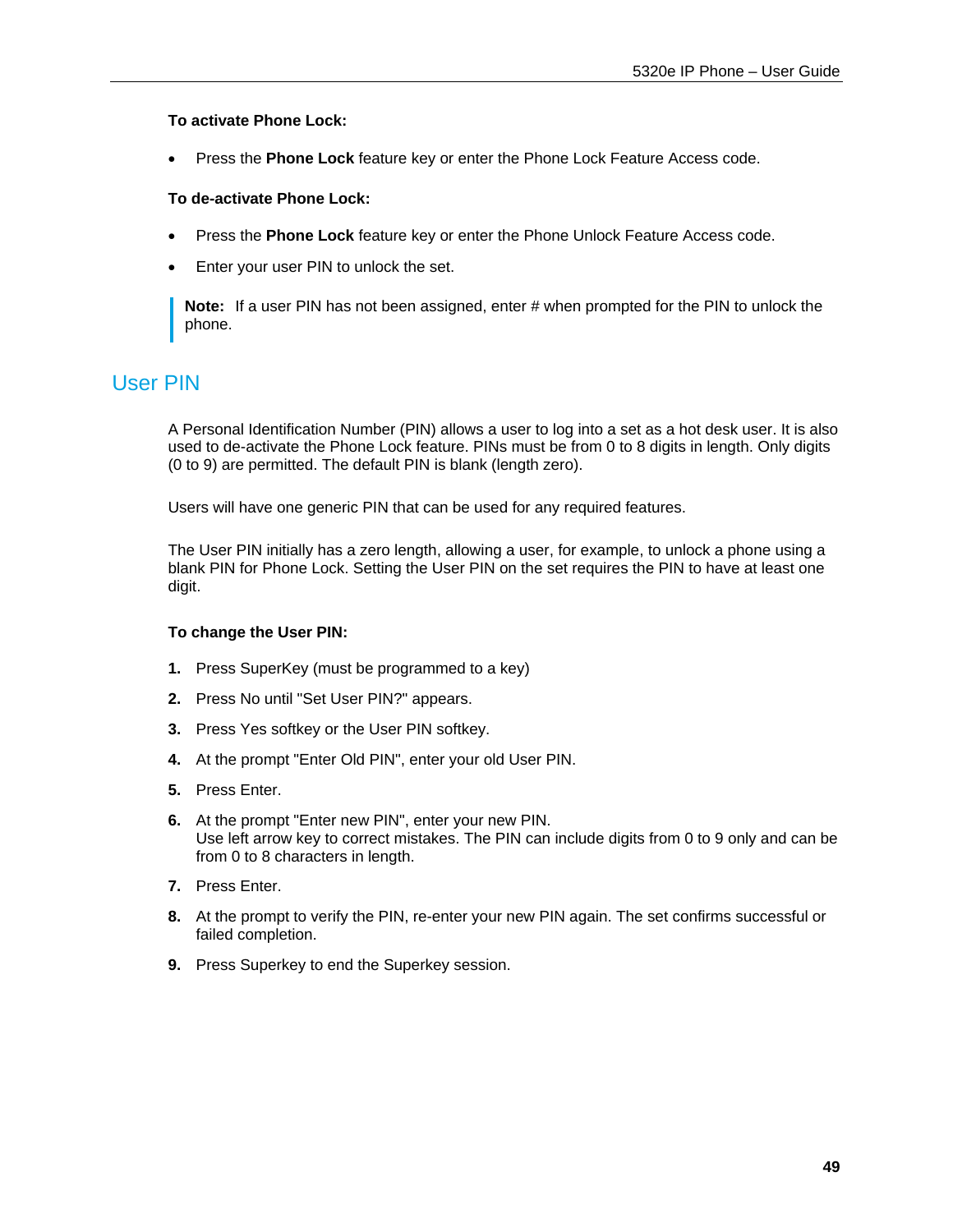## <span id="page-55-0"></span>Record-a-Call

This feature uses your voice mail system to record your telephone conversations.

**Note:** You may be required by law to inform the other party that you are recording the conversation. For specific instructions, consult your system administrator.

#### **To start recording while on a 2-party call:**

 Press the Record Call key. (See *Feature Keys* elsewhere in this guide for instructions on programming a **Record Call** key to your phone.)

**Note:** Your system may be programmed to automatically begin recording external calls when you or the other party answers.

#### **To control recording, do one or all of the following:**

- To pause recording, press the Pause softkey.
- To resume recording after pausing, press the Resume softkey.
- To stop a recording without saving it, press the Erase softkey or  $\otimes$  (CANCEL).
- To stop and save a recording, press the Save softkey.

Putting the call on hold saves the recording; taking the call off hold starts a new recording. Depending on system programming, hanging up, or pressing (TRANS/CONF) or a **DSS** key, may also save the recording.

#### **To listen to a recording:**

- **1.** Lift the handset.
- **2.** Access your voice mailbox.
- **3.** Follow the prompts to retrieve the recording.

### <span id="page-55-1"></span>Voice Dialler

Users of the Voice Dialler softkey can place a call by speaking the name of the person they wish to dial. Voice Dialler enables you to have access to Mitel Speech Server. The Speech Server is a speech recognition application that routes incoming calls to a specific destination based on spoken commands.

#### **To dial a call using Voice Dialler:**

- **1.** Press the key you have programmed to Voice Dialler.
- **2.** Speak the name of the person you wish to call.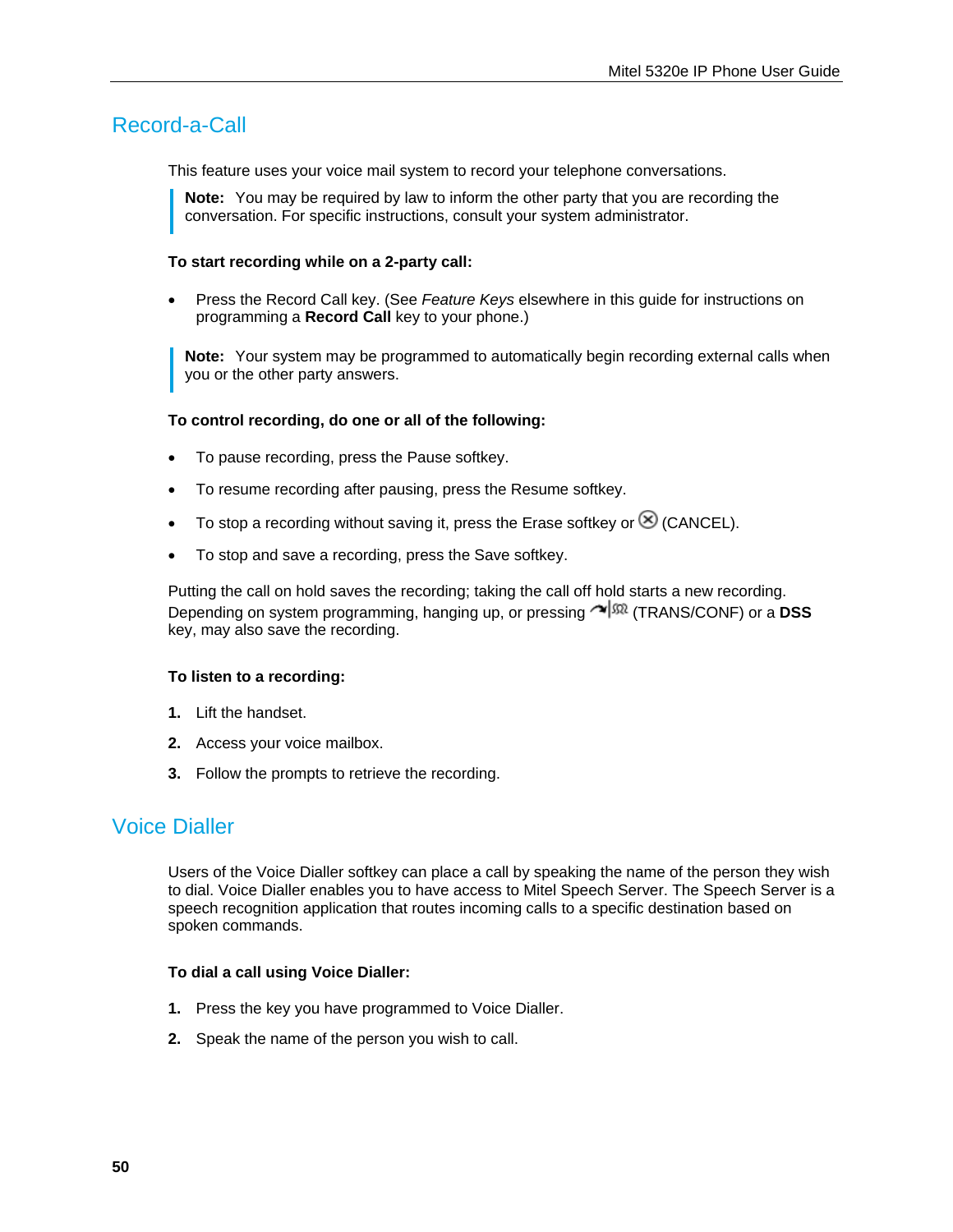## <span id="page-56-0"></span>Speed Call

Speed Call is an application that allows you to dial a specific number with one key press. You must program Speed Call on a Programmable key. For more information on programming this key, see [Program Feature Keys Using the Settings Application](#page-24-0)*.*

#### **To make a Speed Call:**

• Press the key that you have programmed as your Speed Call key.

## <span id="page-56-1"></span>Tag Call

Tag Call allows you to signal that you are the victim of a threatening or malicious call. Using the tag, your system administrator or Telephone Company can identify the source of the call and provide this information to appropriate personnel or authorities.

**CAUTION:** Tagging a non malicious call may result in fines or other penalties.

#### **To tag a malicious call:**

**1.** Press the programmed Tag Call key while the call is in progress. For information on how to program keys, see to [Programming Features On Your Keys](#page-22-0)

-OR-

Press  $\sim$   $\sqrt{5R}$  (TRANS/CONF).

**2.** Dial the appropriate feature access code. If the call was successfully tagged, *Thank You* is shown on the display; otherwise, *Not Allowed* is displayed.

**Note:** Tag Call can be used on active two-party calls only. Calls on hold and conference calls cannot be tagged.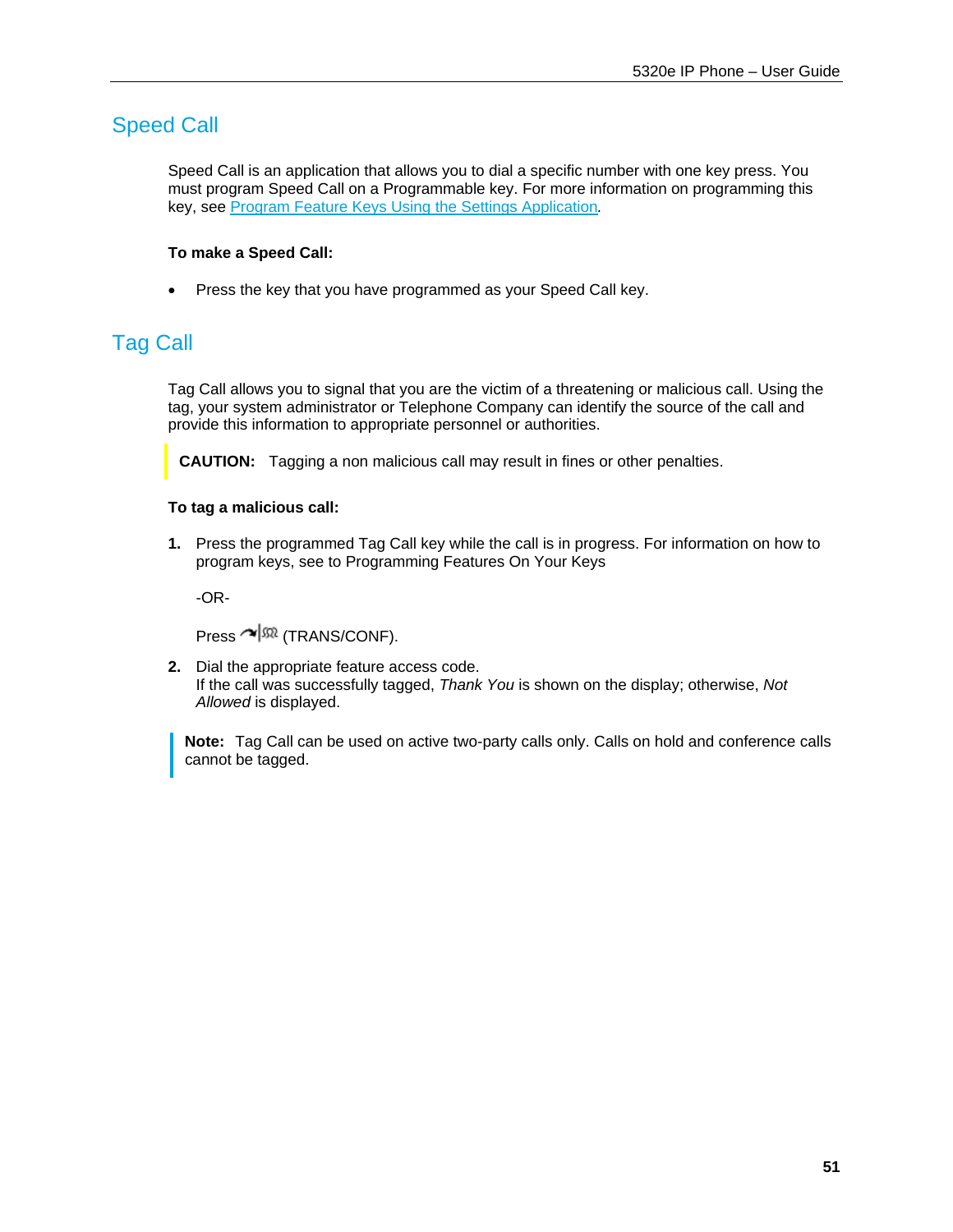## <span id="page-57-0"></span>Timed Reminder

#### **To program a Timed Reminder:**

- **1.** Press Superkey (must be programmed to a key).
- **2.** Press the No softkey until "Timed Reminder" appears.
- **3.** Press the Reminder softkey.
- **4.** Enter the time in 24-hour format.
- **5.** Press the Save softkey.

#### **To view, change, and/or cancel a pending Reminder:**

- **1.** Press Superkey (must be programmed to a key).
- **2.** Press the No softkey until "Timed Reminder" appears.
- **3.** Press the Reminder softkey.
- **4.** Do one of the following:
	- To change the Reminder, press the Change Key softkey, enter the new time, and press the **Save** softkey.
	- To cancel the Reminder, press the Cancel No**.** softkey.
	- To exit without canceling the Reminder, press Superkey (must be programmed to a key).

#### **To acknowledge a Timed Reminder when your phone rings once:**

• Press the Confirm softkey.

## <span id="page-57-1"></span>Trunk Flash

The Trunk Flash feature allows you to access Centrex features (if available) while you are talking on an outside call.

#### **To flash a trunk while talking on an outside call:**

- **1.** Press the key you have programmed to Flash. **Note**: You can program a key to single flash or double flash.
- **2.** Wait for dial tone.
- **3.** Dial the Centrex feature access code.